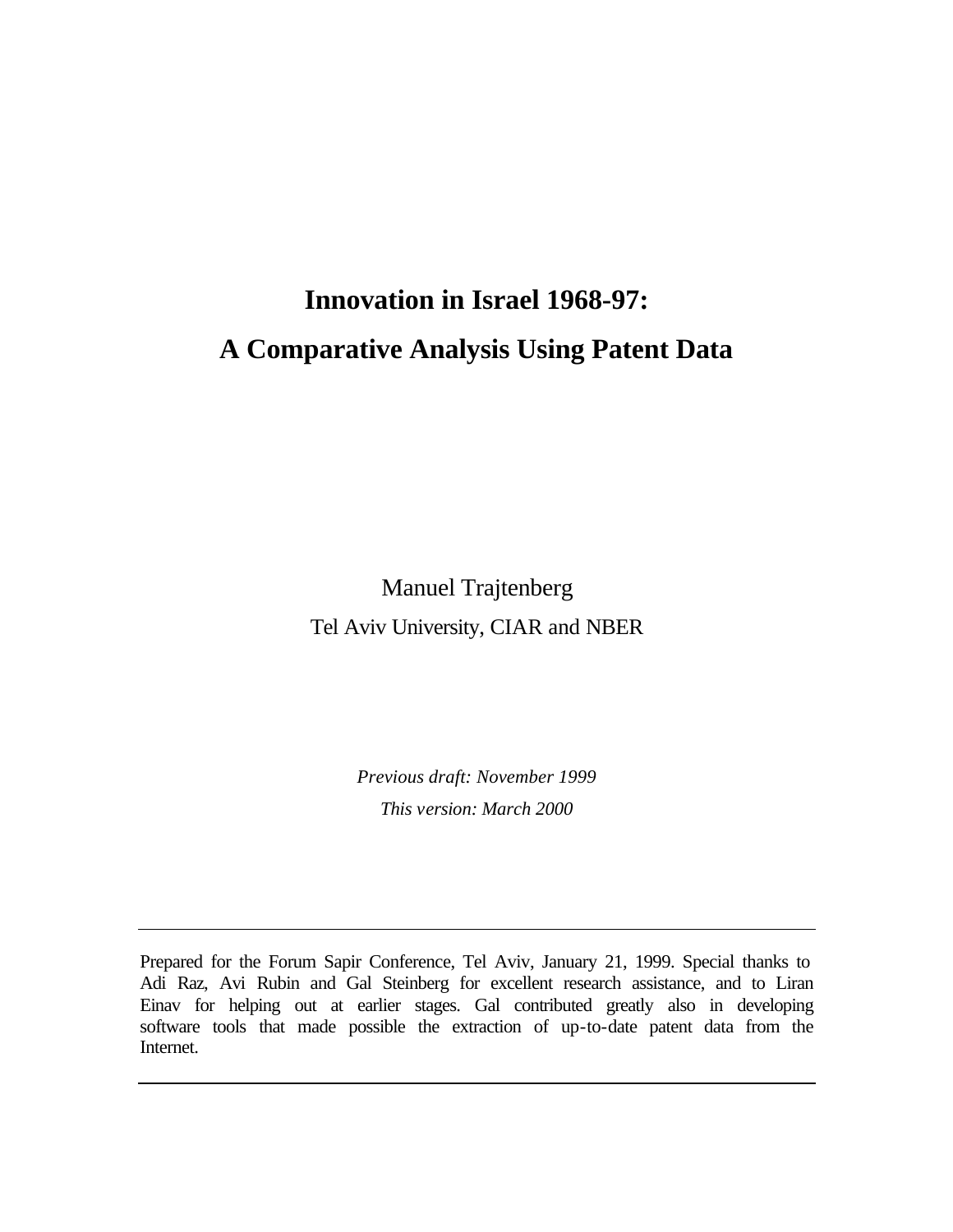# **Abstract**

The israeli high tech sector is widely regarded as a hotbed of cutting-edge technologies, and as *the* growth engine of the israeli economy in the nineties and beyond. In this paper we present a close-up portrait of innovation in Israel for the past 30 years, with the aid of highly detailed patent data. We use for that purpose all israeli patents taken in the US (over 7,000), as well as US patents and patents from other countries for comparative purposes. The time path of israeli patenting reveals big jumps in the mid eighties and then again in the early nineties, reflecting underlying "shocks" in policy and in the availability of relevant inputs. Israeli ranks high in terms of patents per capita, compared to the G7, the "Asian Tigers" and a group of countries with similar GDP per capita. Finland is strikingly similar, Taiwan's patenting has grown extremely fast and is now on par with Israel, South Korea is rapidly closing the gap. The technological composition of israeli innovations reflects quite well world-wide technological trends, except that Computers and Communications, the fastest growing field in the US, has grown even faster in Israel. The weak side resides in the composition of israeli assignees, the actual owners of the intellectual property rights: just 35% of israeli patents were assigned to israeli corporations, a much lower percentage than in most other countries. Relatively large shares went to foreign assignees, to Universities and the Government, and to private inventors. On the other hand israeli patents are of good "quality" in terms of citations received (and getting better over time): US patents command on average more citations, but not in Computers and Communications or in Biotechnology, and Israeli patents are significantly better than those of the reference group of countries.

Key words: patents, citations, Israeli economy, High Tech.

J.E.L. Classification: 03, 034, 053, 057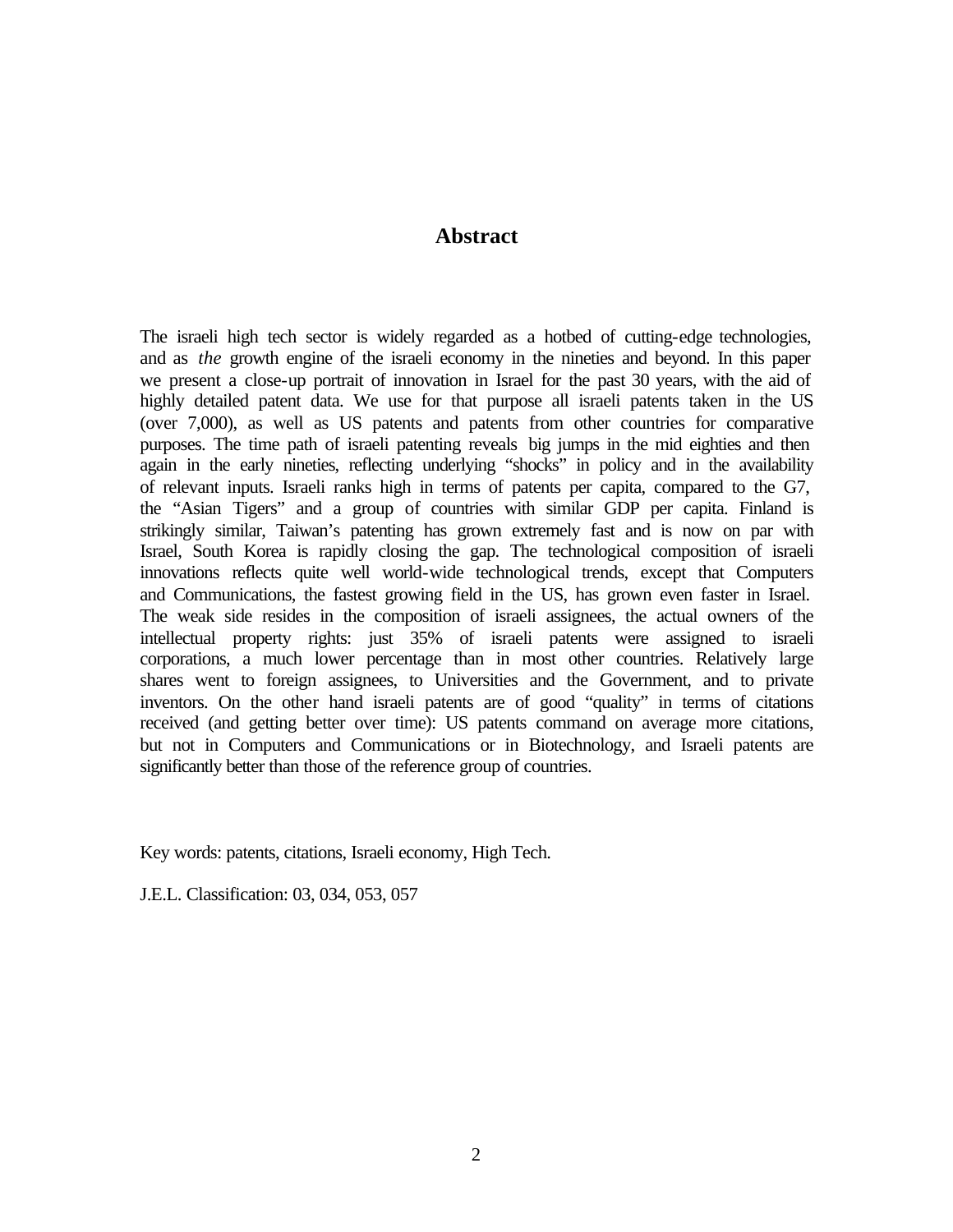#### **I. Introduction**

In the aftermath of the six-day war, Israel embarked in an ambitious course aimed at developing "high-tech" industries, as a means to exploit its perceived comparative advantage in world-class academic resources and highly skilled labor (contrasted to its relatively poor endowment in natural resources). The government undertook to actively support industrial R&D aimed primarily at export markets, in addition to harnessing the spillovers from a sophisticated defense R&D sector. And indeed, the last two decades have seen a surge of activity in high tech fields in Israel, ranging from computer software to communications equipment to advanced medical devices to biotechnology. As a consequence, Israel is widely regarded as one of the few Silicon Valley type of technology centers outside the US, and has turned into an attractive location for R&D operations of leading multinationals.

We intend in this paper to provide a close-up portrait of the israeli high tech sector with the aid of highly detailed patent data, drawn from all patents granted in the US to israeli inventors, and to US patents granted to other countries. We shall address questions such as: How does Israel fare vis a vis other countries in terms of patenting activity? What is the technological composition of its innovations? Who actually owns the intellectual property rights, and to what extent can the local economy expect to benefit from the innovations done by israeli inventors? How do israeli innovations compare to those of other countries in terms of their "importance" as reflected in patent citations? In addressing these questions we hope not only to shed light on the case of Israel, but also to demonstrate the power of this type of data for studying innovation in great detail and, in particular, for examining in a comparative fashion the innovative performance of countries and regions.

 The reason for focusing on israeli-held patents granted in the US is clear: if innovations are pursued primarily for export, it is the property rights in the *target*  countries that have to be protected. True, Israel exports a great deal also to Europe, but it is usually the case that patents are sought first and foremost in the US (where the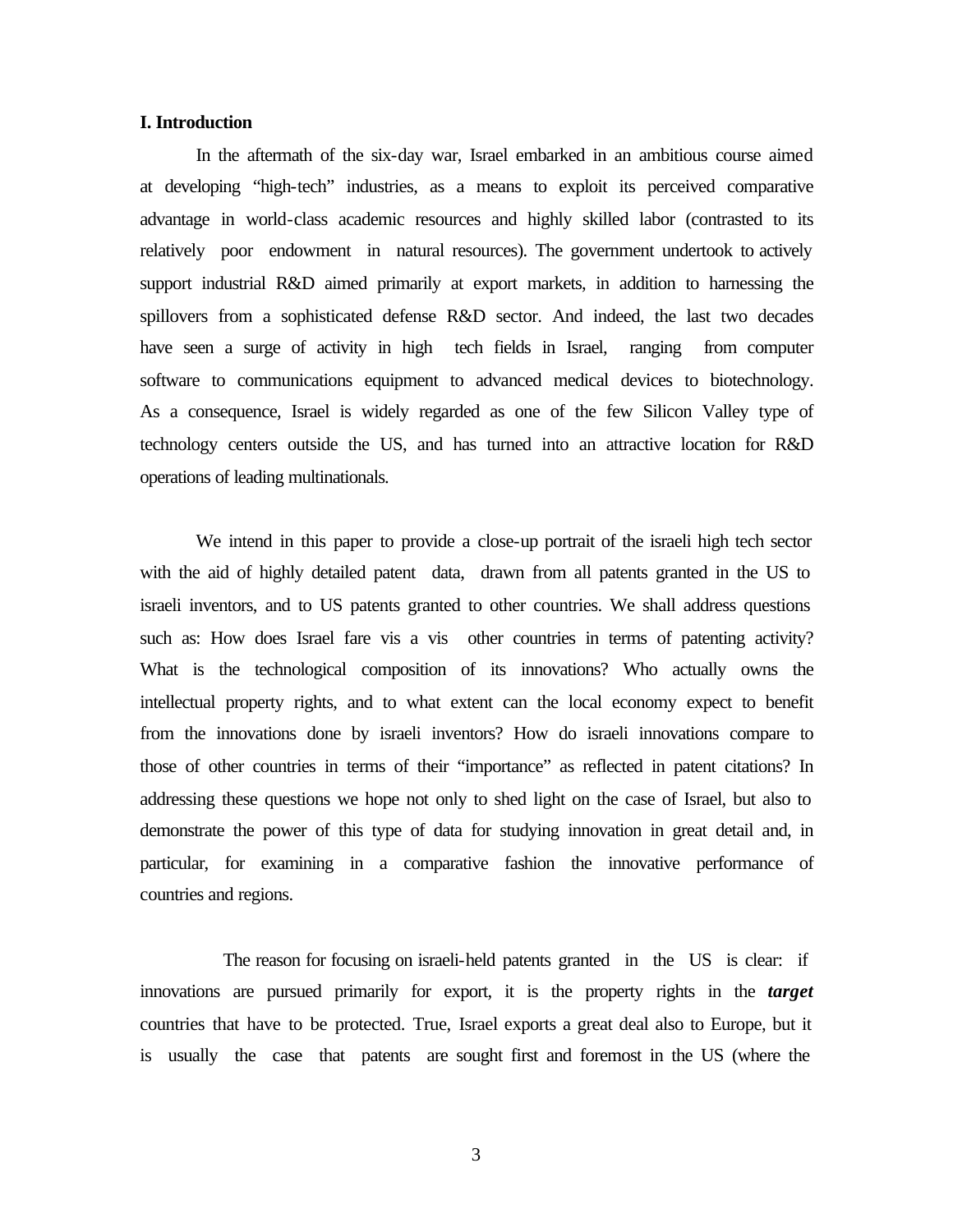standards for patentability are more stringent that in most european countries).<sup>1</sup> Thus, one can hopefully learn a great deal about export-oriented technologies by analyzing the israeli patents granted in the US. From the early 1960s through 1998 Israel-based inventors received about 7,000 patents in the US. This is a large (absolute) number, and it placed Israel as the 14th largest foreign recipient of US patents, ahead of some OECD countries such as Norway and Spain.

Adam Jaffe and I have developed in recent years a methodological approach that allows one to study innovation in great detail with the aid of patent data, and not just to rely on patent counts.<sup>2</sup> In particular, building both on detailed information contained in patents and on patent citations, we can compute for each individual patent quantitative indicators of notions such as the "importance", "generality", and "originality" of patents (see Trajtenberg, Jaffe and Henderson, 1997). We can also trace the "spillovers" stemming from each patent, and analyze their geographical and temporal patterns (e.g. are spillovers geographically localized? see Jaffe, Henderson and Trajtenberg, 1993). Moreover, we have constructed a large data bank containing information on all US patents granted from 1965 to 1996, $3$  that allows us to compute this sort of measures for any subset of patents. This is a powerful capability that greatly enhances our ability to do empirical research in the area of the Economics of Technical Change.

The paper is organized as follows: beginning with a concise discussion of the data in section II, we then examine in sections III and IV the main trends in israeli patenting, both in itself and in comparison to three groups of countries: the G7, a group of countries with GDP per capita similar to Israel (Finland, Spain, Ireland and New Zealand), and the "Asian Tigers" (Taiwan, South Korean, Hong Kong and Singapore). Section V deals with the technological composition of israeli innovations, relative to that of the US. In section VI we look in detail at the distribution of israeli assignees, in an attempt to elucidate the all important issue of who really controls the rights to the intellectual property embedded

<sup>&</sup>lt;sup>1</sup> In any case, casual evidence indicates that there is a strong correlation between patenting in the US and patenting in Europe.

 $2 \text{ Rebecca H}$  Henderson of MIT also participated in the initial stages of this endeavor, and Bronwyn Hall of Berkeley and Oxford has been involved in it for the past few years.

 $3$  With the assistance of Michael Fogarty and his team at Case Western University.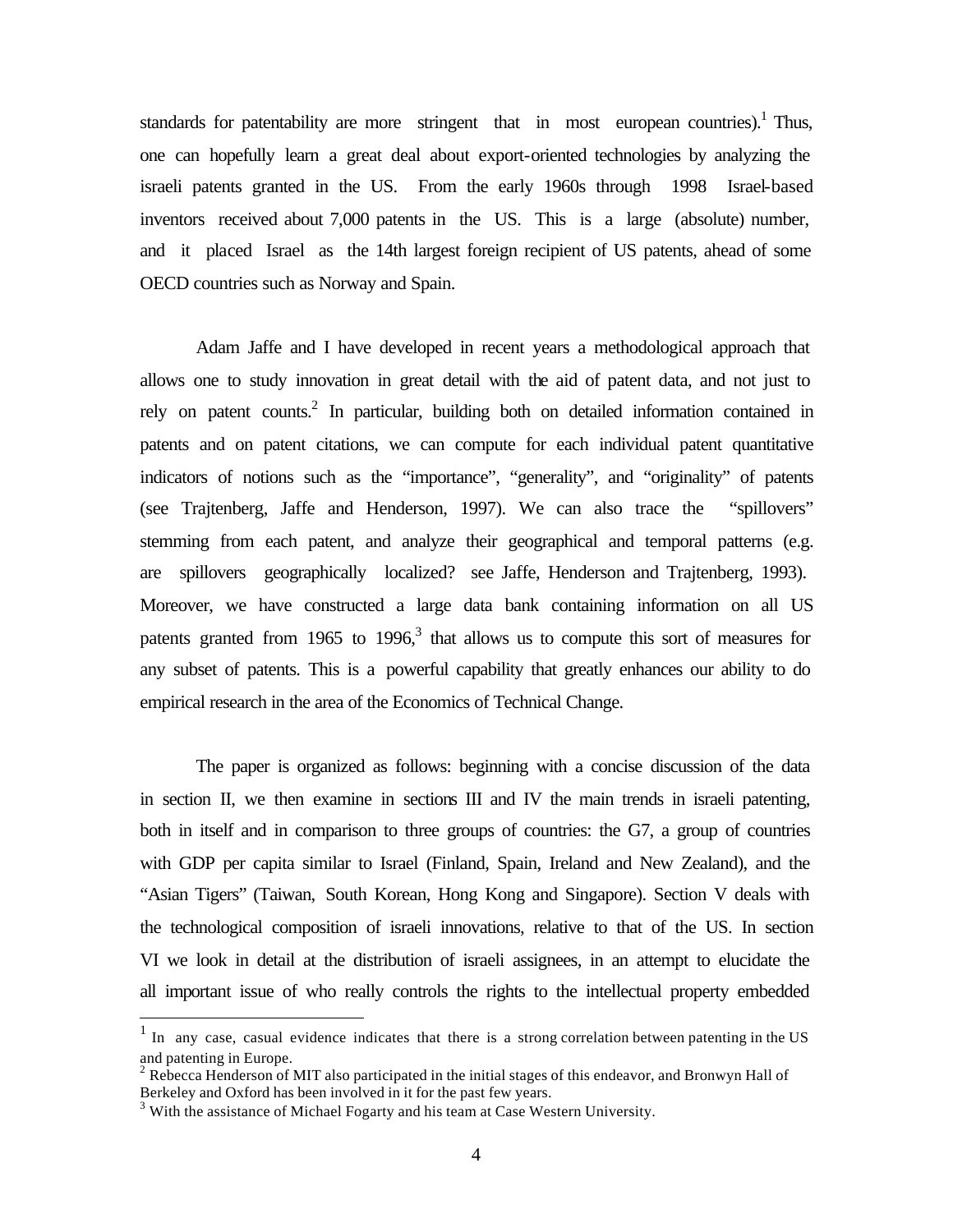in these patents, and hence who can expect to benefit from it. Section VII undertakes to examine the relative "importance" or "quality" of israeli patents vis a vis other countries, in terms of citations received. Section VIII offers concluding remarks.

#### **II. Data**

A patent is a temporary monopoly awarded to inventors for the commercial use of a newly invented device. For a patent to be granted, the innovation must be non-trivial, meaning that it would not appear obvious to a skilled practitioner of the relevant technology, and it must be useful, meaning that it has potential commercial value. If a patent is granted, an extensive public document is created. The front page of a patent contains detailed information about the invention, the inventor, the assignee, and the technological antecedents of the invention, all of which can be accessed in computerized form (see Figure 1).

## *[Figure 1 - about here]*

These extremely detailed and rich data have, however, two important limitations: first, the range of *patentable* innovations constitutes just a sub-set of all research outcomes, and second, patenting is a *strategic* decision and hence not all *patentable*  innovations are actually *patented*. As to the first limitation, consider an hypothetical distribution of research outcomes, ranging from the most applied on the left to the most basic on the right. Clearly, neither end of the continuum is patentable: Maxwell's equations could not be patented since they do not constitute a device (ideas cannot be patented). On the other hand, a marginally better mousetrap is not patentable either, because the innovation has to be non-trivial. Thus, our measures would not capture purely scientific advances devoid of immediate applicability, as well as run-of-the-mill technological improvements that are too trite to pass for discrete, codifiable innovations.

The second limitation is rooted in the fact that it may be optimal for inventors *not* to apply for patents even though their innovations would satisfy the criteria for patentability. For example, until 1980 universities in the USA could not collect royalties for the use of patents derived from federally funded research. This limitation greatly reduced the incentive to patent results from such research, which constitutes about 90% of all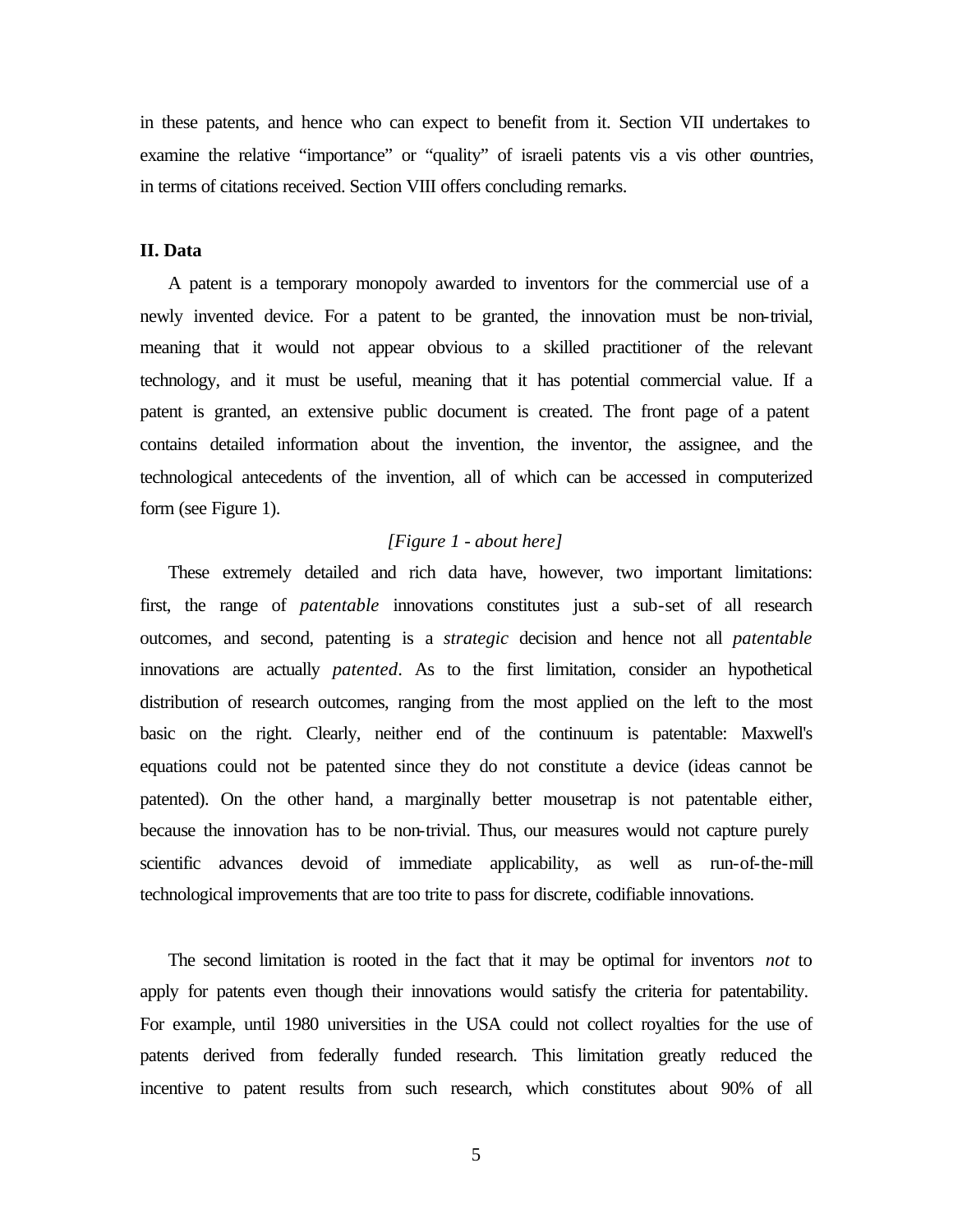university research in the USA. Firms, on the other hand, may elect not to patent and rely instead on secrecy to protect their property rights.<sup>4</sup> Thus, patentability requirements and incentives to refrain from patenting limit the scope of analysis based on patent data. It is widely believed that these limitations are not too severe, but that remains an open empirical issue.

Our working hypothesis here is that, whereas these limitations may affect *level* comparisons across fields/industries and perhaps also across countries *at a point in time*, they do not affect the analysis of trends and changes over time. In other words, if we observe for example a big surge in the *share* of israeli patents in the field of Computers and Communications and a concomitant decline in the share of Chemicals, it is hard to believe that these changes are due to underlying changes in the relative propensity to patent in these two sectors. Rather, the assumption is that these trends reflect true changes in the amount of innovation done in those fields.

The data that we use here were assembled from various sources. First, from our own massive data bank, which consists as said of all US patents and their citations, granted form 1965 through 1996, we extracted the following subsets: (1) all patents granted during that period to Israel, to the 4 countries in the Reference Group (Finland, Ireland, New Zealand and Spain), and a random sample of  $1/72$  of US patents; (2) for all those patents (over 30,000) we added all the patent citations that they received over the same period (about 110,000); (3) patent counts by application year for all the other comparison countries (the G7 and the Asian Tigers). Second, we extracted from the US Patent Office site in the Internet, all israeli patents granted in 1997 and 1998 (up to December 15, 1998).<sup>5</sup> Third, we extracted from a related site data on "raw applications" for all these countries. We then added data on population for the comparison countries and Israel, data on R&D for the G7, and a variety of other data from the NSF and other sources.

 $4$  There is a large variance across industries in the reliance on patents versus secrecy: see Levin et al, 1987. <sup>5</sup> The site is not geared towards massive data extractions, and hence we had to develop special software tools to extract the data. This turned out to be a rather complex and difficult endeavor.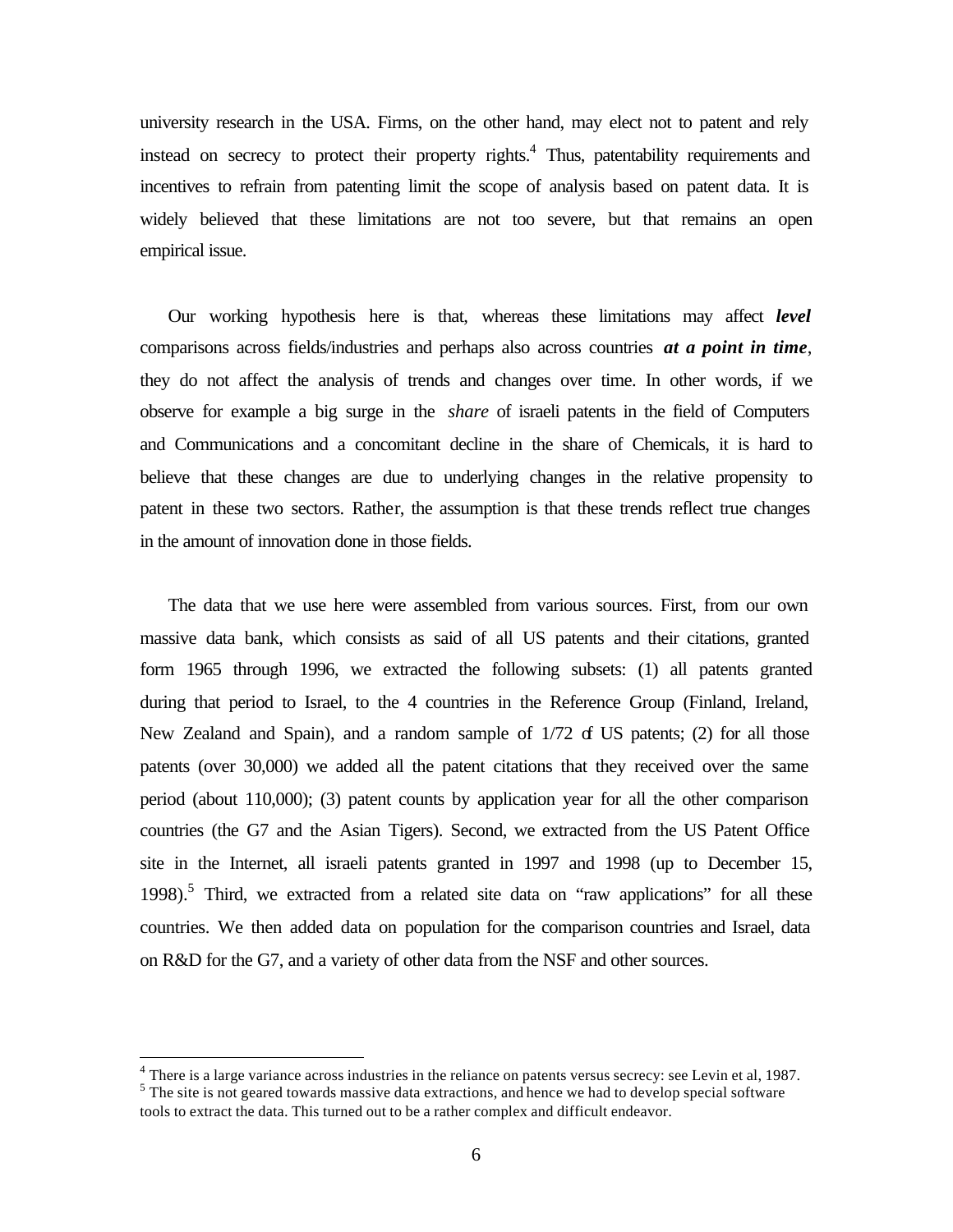#### **III. Basic facts about israeli patenting in the US**

Figure 2 shows the number of successful israeli patent applications in the US over time, starting in 1968.<sup>6</sup> The growth in the annual number of patents has been very impressive, starting from about 50 in the late sixties, to over 600 in the late 1990's (i.e. they grew by a factor of 12). However, as Table 1 reveals, the process was not smooth, but rather it was characterized by big swings in growth rates. Particularly striking are the two big jumps that occurred in the second half of the period: from 1983 to 1987 the number of patents doubled (in just 4 years!), and then they doubled again from 1991 to 1995. Notice that in between these two periods (i.e. 1987-91) the annual flow of patents barely grew. We have to be careful with the timing though: patent applications reflect (successful) R&D conducted *prior* to the filing date, with lags varying greatly by sector. Thus, the number of patents in a particular year should be attributed to investments in R&D carried out in the previous 1-2 years at least, and in some sectors further back.<sup>7</sup>

## *[Figures 2 & 3 - about here]*

What accounts for the observed path of israeli patenting over time? I shall not attempt here to conduct a systematic analysis of the factors underlying such trajectory, but rather I'll content myself with, (*i*) enumerating key economic developments that coincided in their timing with turning points in patenting, suggesting that they may account at least in part for the observed pattern; and (*ii*) comparing the time series of patents to R&D expenditures. The first big jump in patenting (1983-87) represents the very emergence of the high tech sector in Israel, prompted *inter alia* by explicit policies designed to support industrial R&D, primarily through the establishment of the Office of the Chief Scientist of the Ministry of Industry and Trade. The in-between "flat" period of 1987-91 (which represents R&D activity done *circa* 1985-89) presumably reflects the big macro adjustment and micro restructuring that followed the stabilization program of 1985. That was also the period that saw the end of the "Lavi" program of the Israel Aircraft Industry (to develop a first-class jet fighter), and the beginning of the downsizing

 $6$  There were about 300 earlier patents, but we chose to conduct the analysis for the post Six-Day-War period, since concerted efforts to develop a innovative sector in Israel started only then.

 $\frac{1}{2}$  Notice for example the figures for the mid seventies: the number of patents grew substantially in 1973 and in 1974, but then declined in 1975 and barely grew in 1976. Moving back these figures 1-2 years would provide the right picture in terms of the impact of the Yom Kippur War.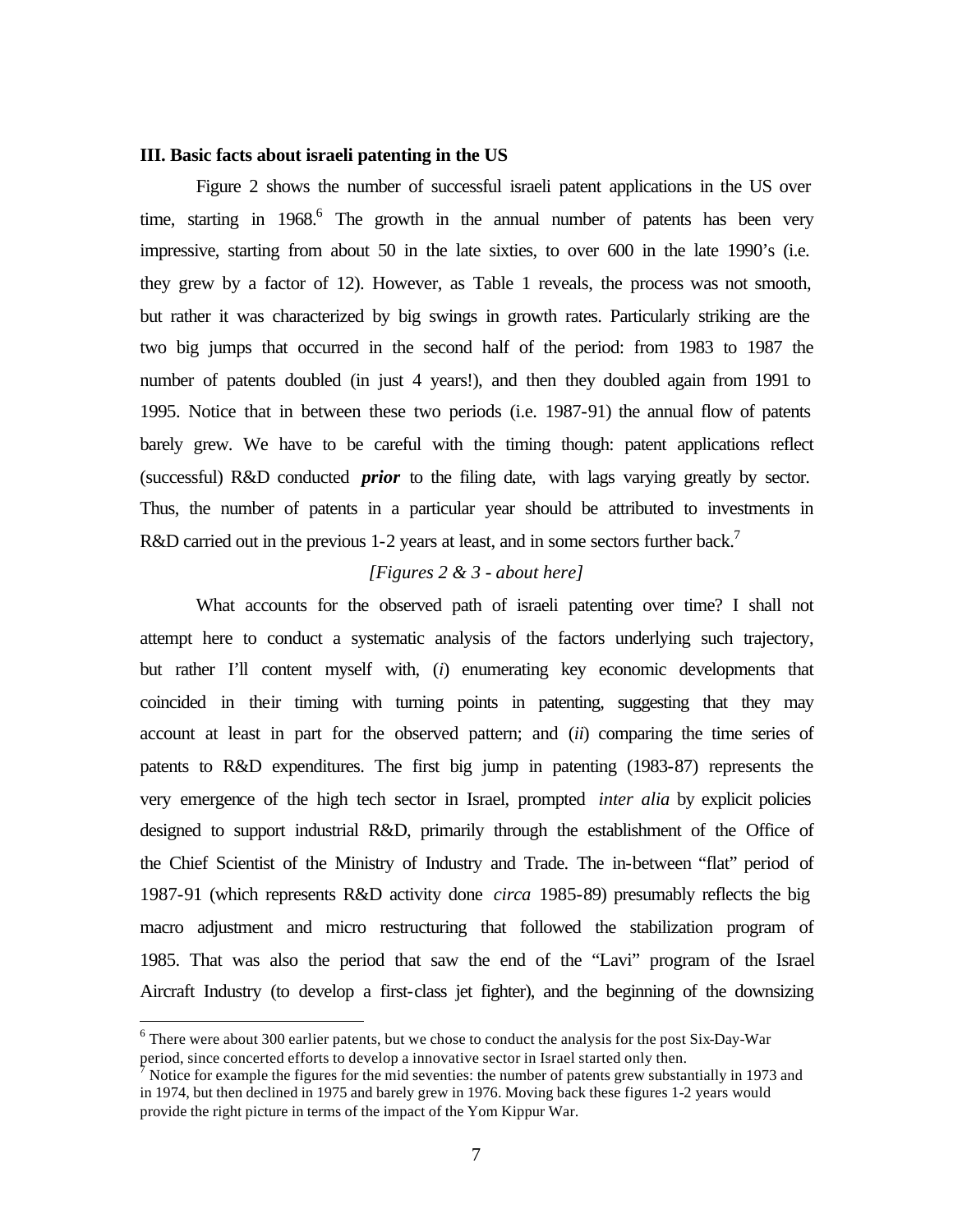of defense-related industries. Both of these developments freed large numbers of qualified scientists, engineers and technicians, that were to play a key role in the subsequent second big jump of 1991-95 (again, reflecting R&D activity *circa* 1989-93). Notice that the single largest jump occurred in 1994, when the number of patents grew by a whooping 37%. It is likely that this dramatic increase incorporates, among other factors, the impact of the mass immigration from the former Soviet Union.

#### *[Table 1 - about here]*

Figure 3 shows industrial R&D expenditures (in constant 1990 \$) along with patents (see also Table 1). $8$  There is clearly a (lagged) co-movement of the two series, as manifested for example in the following simple Pearson correlations:

|                 | R&D   | $R&D(-1)$ | $R&D(-2)$ | $R&D(-3)$ |
|-----------------|-------|-----------|-----------|-----------|
| <b>Patents</b>  | 0.850 | 0.877     | 0.884     | 0.883     |
| Log(patents)    | 0.890 | 0.901     | 0.922     | 0.928     |
| with $Log(R&D)$ |       |           |           |           |

Thus, patents lead R&D by 2-3 years, and the correlation is stronger in rates (i.e. when using logs) than in levels. Looking in more detail, there is the striking run up in R&D from 1981 to 1986 (in particular, R&D expenditures more than doubled between 1980/81 and 1984/85), followed by the doubling of patents between 1983 and 1987. As said, this is the period that saw the emergence of the High Tech sector, and that is well reflected in both series. In 1986-88 we see a decline in the level of R&D spending, and the concomitant flattening of patenting in 1987-91, and then again a sustained increase through the early-mid nineties that anticipates the second big jump in patenting. It is clear then (and reassuring) that industrial R&D expenditures are closely linked (with a reasonable lag) to patents, but further research is needed to understand the joint dynamics, integrating at the same time the sort of qualitative factors mentioned before.

<sup>8</sup> The R&D figures are from Griliches and Regev (1999), table 1. Since these refer to *industrial* R&D, it may be more appropriate to relate them to israeli corporate patents (see section VI below) than to total patents. In practice the two patent series move pretty much in tandem, and hence the correlations with R&D of either series are virtually the same.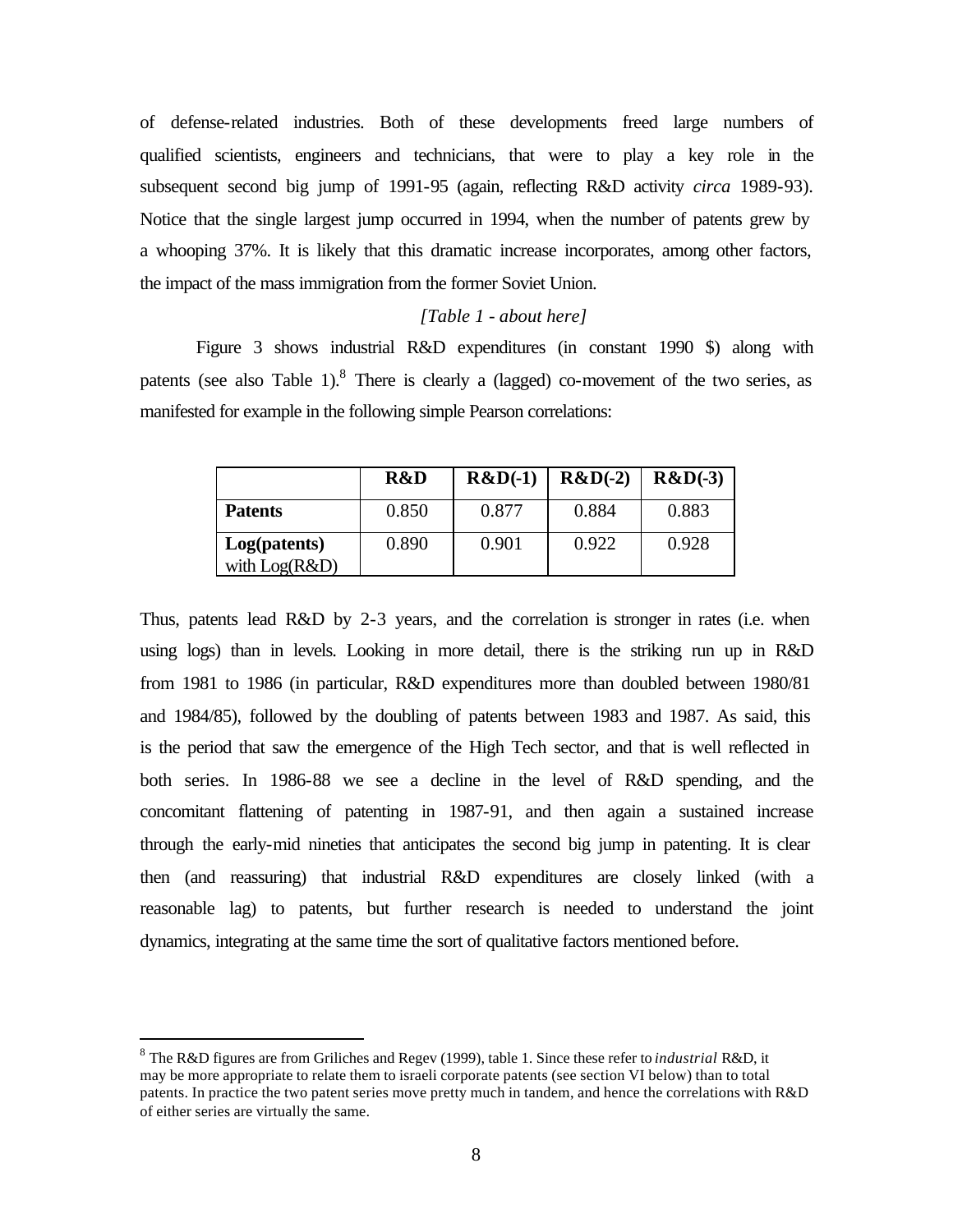The above cursory description carries a warning sign (or at least a serious question mark) for the future. Given the high rates of obsolescence of "Knowledge Capital" (*K*) that characterize High Tech sectors, a steady stream of innovations (here in the form of the annual flow of patents,  $P_t$ ) is needed just to maintain current levels of  $K_t$ . Faster obsolescence (as may be happening in some areas of computers and communications) thus requires a *growing*  $P_t$ , and the same applies if we want to see a steadily growing stock of  $K_t$ . As we have seen, the big jumps in  $P_t$  are likely to have occurred, to a significant extent, as a consequence of big "shocks" to the system (e.g. in policy, availability of relevant inputs, etc.), including of course the jumps in R&D expenditures. The question is then how we expect to bring about/support a sustained increase in *Pt* in the future, absent further (positive) shocks of that sort. Perhaps the attainment of "critical masses" in several dimensions of the High Tech sector will generate by itself the required future growth, but that remains to be seen.

Table 1 shows also the number of "raw applications", that is, the overall number of patent applied for in the USA by israeli inventors. Of these, only those under "patents issued, by application year" (which is the figure we shall use all along) were actually granted, the rest did not pass the rather stringent tests of the US Patent Office (novelty, usefulness, etc.). The average "success rate" over the whole period was of 54%, with no clear trend over time (except for the fact that it was clearly higher in the first decade, 1968-77). We shall return to this datum in the context of international comparisons, but it is worth pointing out now that a 54% success rate suggests that there are margins for improvements even within this (narrow) context. That is, close to half of the innovations that were good enough to merit a costly application to the US Patent Office,<sup>9</sup> do not seem to bear fruit, in the sense that are not worthy of a US patent. Perhaps there is room for low-cost policies/actions that would target the R&D efforts underlying the unsuccessful 46% and channel them into more fruitful directions.

<sup>&</sup>lt;sup>9</sup> That constitutes already a high standard.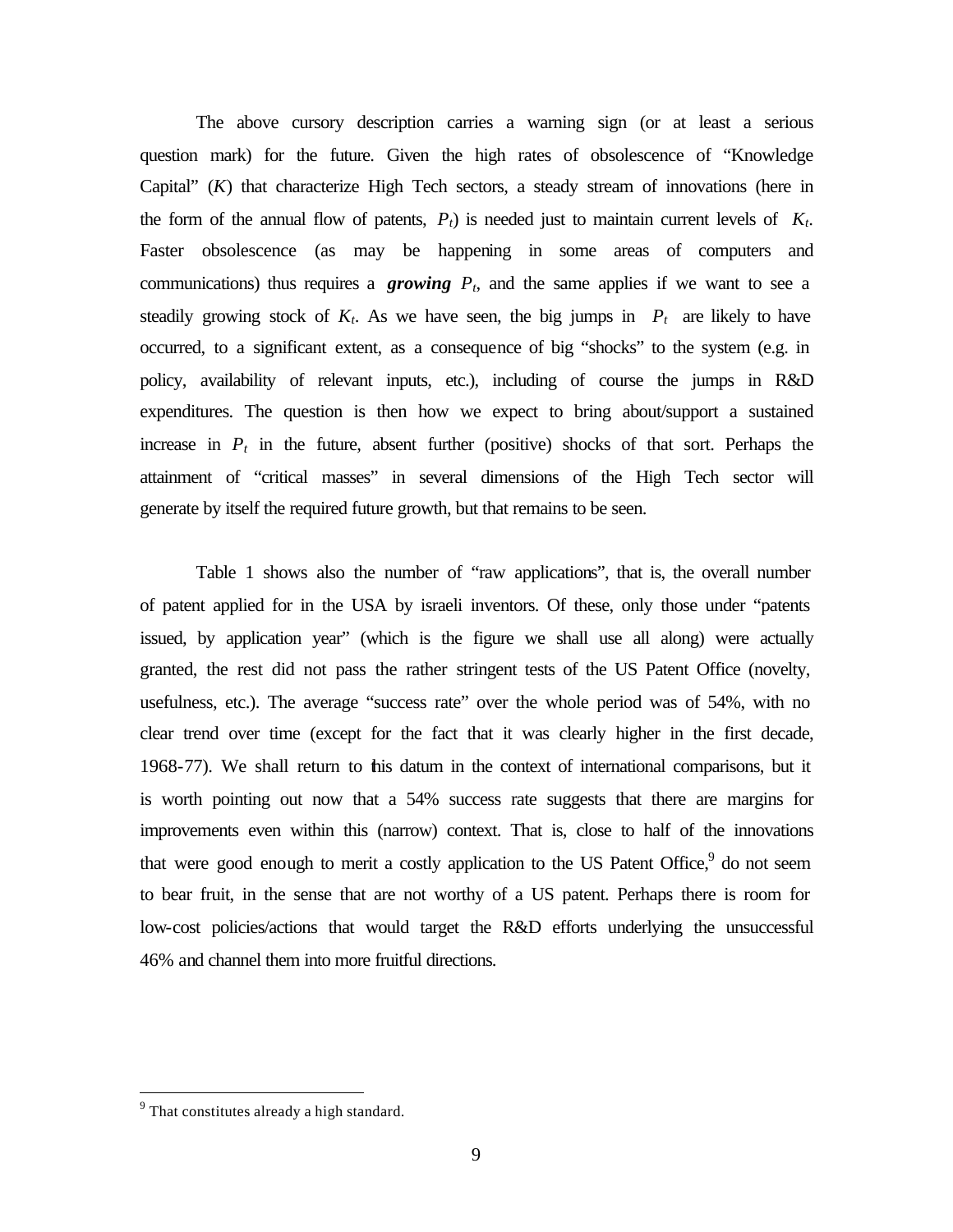#### **IV. International Comparisons**

 $\overline{a}$ 

Whereas the detailed analysis of Israeli patenting is revealing in itself (as we shall see in subsequent sections), we resort to international comparisons in order to put in perspective the overall level and trend over time in Israeli patenting. We have chosen for that purpose 3 different groups of countries, as follows:

- 1. *The G7*: Canada, France, Germany, Italy, Japan, UK and USA.
- 2. A *"Reference Group":* Finland, Ireland, New Zealand and Spain.
- 3. The *"Asian Tigers":* Hong Kong, Singapore, South Korea and Taiwan.

The Reference Group was chosen according to their GDP per capita in the early 1990's, that is, we chose the 4 countries that had at that time a level of GDP per capita closest to that of Israel (in ppp terms). Notice that, except for Spain, the other 3 countries in this group are very similar to Israel also in terms of population.

Appendix 1 contains detailed patent figures for each country, and Figures 4-6 show the time patterns of patents per capita for Israel versus each of the above groups of countries. We chose to normalize the number of patents by population, simply because this is a widely available and accurate statistic that provides a consistent scale factor. Another normalization of interest would be R&D expenditures, but except for the G7, the figures for the other countries are far from satisfactory. Figure 4 reveals that Israel started virtually at the bottom of the G7 (together with Italy), but by 1987 it had climbed ahead of Italy, UK, and France and was in par with Canada. In the early-mid nineties it moved ahead of Canada and (the unified) Germany,<sup>10</sup> thus becoming 3d after the USA and Japan. Using civilian R&D as deflator for these countries show a similar result. Thus, there is no question that Israel had surged forward and placed itself in the forefront of technological advanced countries, at least in terms of (normalized) numbers of patents. It is interesting to note also that, other than Israel, the only country that grew all along since 1970 was Japan. The others were either stagnant or declined (as the USA did) until the early 1980s. The fact that 1983 proved to be a turning point for *all* of the largest countries

<sup>&</sup>lt;sup>10</sup> Had Germany remained divided, Israel would probably reach parity with west Germany by 1998-99.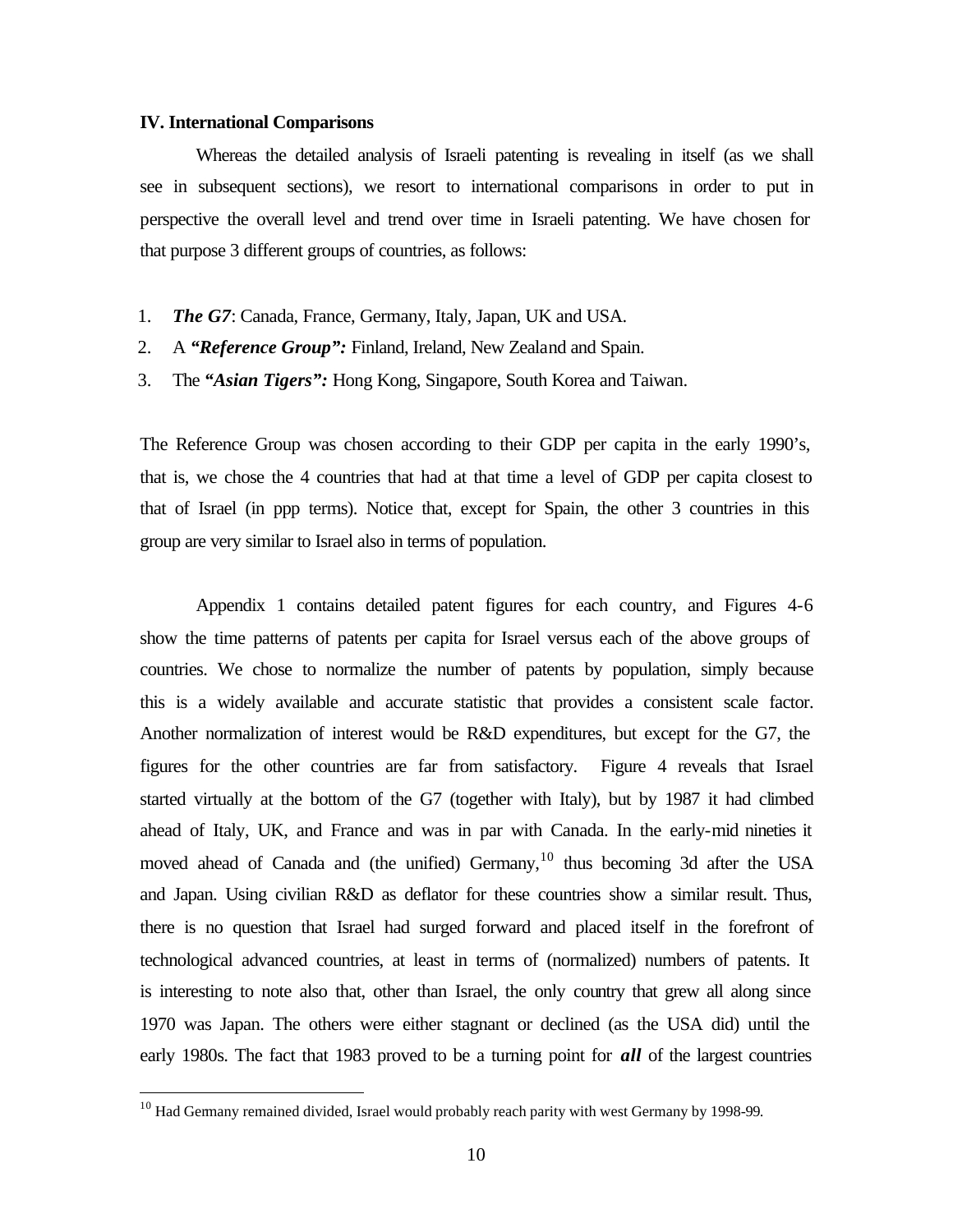at the same time (USA, Japan, Germany, and to a lesser extent also for Canada) is interesting in itself, but remains to be explained.

#### *[Figures 4, 5 & 6 - about here]*

The comparison with the Reference Group shows a very clear picture: the only country that is "game" is Finland, which has followed a pattern virtually identical to Israel, both in levels and in the timing of fluctuations (this striking resemblance deserves further scrutiny – see below). The other 3 countries are well behind, and have remained at the bottom without any significant changes over time. The one surprise there is Ireland, which has pursued for over a decade active policies to attract foreign investments in advanced technologies. As to the Asian Tigers, we can see immediately that Taiwan has grown extremely rapidly since the early eighties, actually surpassing Israel as of  $1997$ .<sup>11</sup> And indeed, Taiwan is widely regarded today as a High Tech powerhouse, after being associated with low-tech, imitative behavior for a long time. South Korea seems to be embarked on a similar path. By contrast, Hong Kong and Singapore remain well behind.

For all their limitations, these comparisons correspond quite well to what we know about these countries, only that this way we get a much more detailed and precise picture of the underlying trends. The observed patterns for Finland, Ireland and Taiwan are particularly revealing, and exemplify the power of patent statistics to uncover phenomena that otherwise are hard to detect.

Table 2 summarizes the main statistics for all these countries, including their "success rates" and growth rates in patenting, over the whole period (1968-97) and for the past 5 years. Notice that, in terms of recent patents per capita, Israel stands third after the USA and Japan, in comparison to *all* the 15 countries, and in terms of growth rates it also ranks third, after South Korea, Taiwan and New Zealand (the latter not yet an important player). This is no doubt a remarkable achievement. The picture is less flattering in terms of success rates: Israel ranks  $8<sup>h</sup>$ , after most G7 countries, Finland and South Korea. The average for those countries ahead of Israel is 61%; if Israel were able to reach this mark

<sup>&</sup>lt;sup>11</sup> The number of patents *granted* to Taiwan inventors reached 4,045 in 1998, almost doubling that of 1997 (this figure is not incorporated in our statistics) and hence it is clear that the trend is accelerating. See however Table 3 for the peculiar composition of assignees for Taiwan.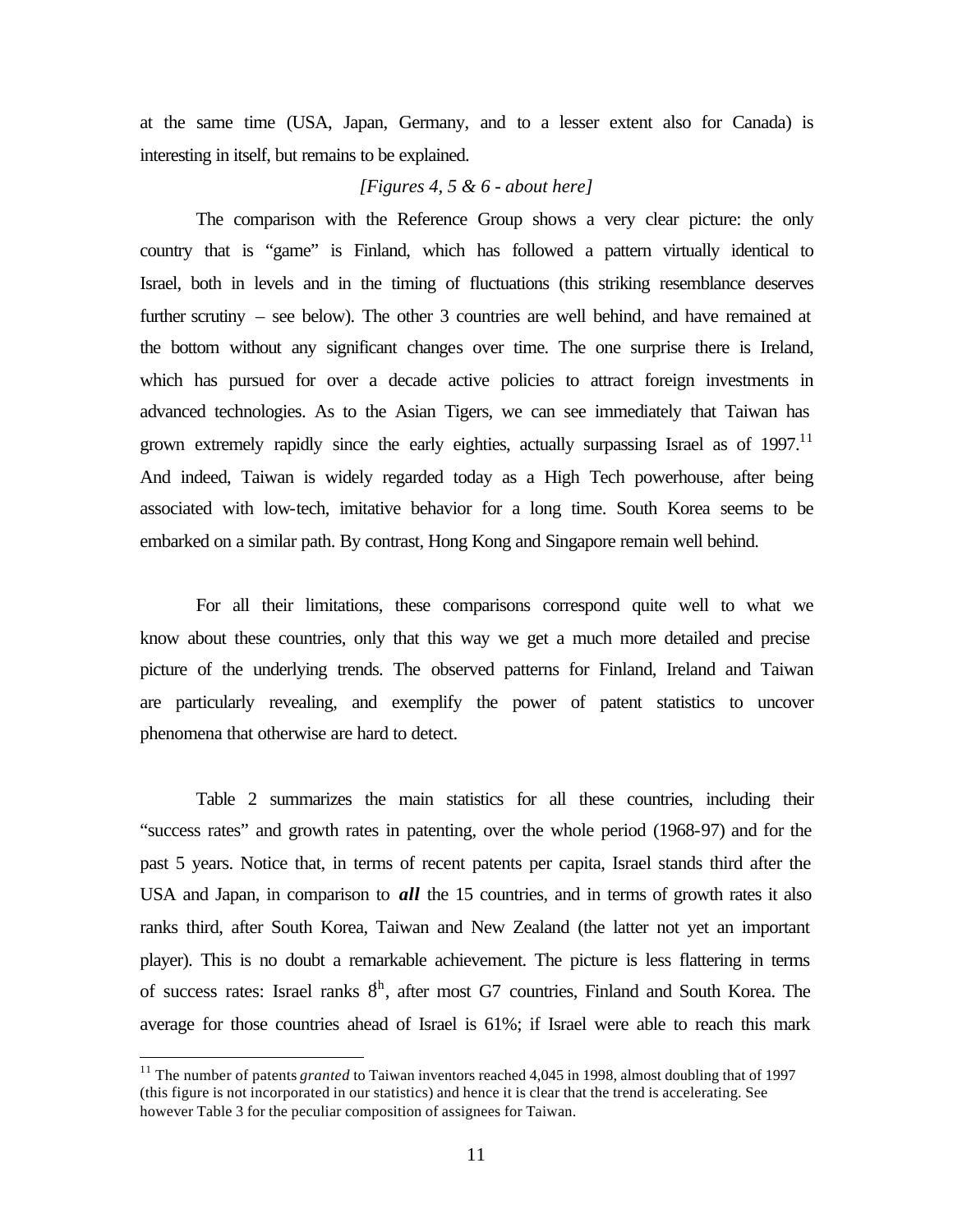from the present 56%, that would represent an increase of about 10% in the annual number of patents granted. This would be like an increase in the productivity of the R&D process, rather than an increase in the overall level of resources devoted to inventive activity. As to growth rates, Israel grew faster than both the G7 and the reference group over the whole period, with wide fluctuations in growth rates over time. The Asian Tigers display much higher rates, but we have to remember that they started from very low levels, and hence these rates should be seen primarily as "catch up".

#### *[Table 2 - about here]*

Lastly, it is important to note that in the present context the *absolute* number of patents remains key (similarly to the absolute level of R&D expenditures, rather than its ratio to GDP). In order to establish a viable, self-sustaining High Tech sector, a country has to achieve a critical mass in terms of pertinent infrastructure, skills development, managerial experience, testing facilities, marketing and communication channels, financial institutions, etc. Similarly, it is clear by now that spillovers, and in particular *regional* spillovers, are extremely important in fueling the growth of this sector. Once again, the amount of spillovers generated, and the ability to capture external spillovers is a function of absolute, not relative size. If we take the number of patents as indicative of the absolute size of the innovative sector, then Israel has still a long way to go: it stands well below all the G7 countries, and is about ¼ the size of Taiwan and South Korea. In order to get to the (absolute) level as of today of say the lower tier G7 countries (Canada, France, UK) and the leading Asian Tigers (Taiwan and South Korea), israeli patenting would have to grow at a rate of about 30% per year over the next 5 years! At present growth rates (of 13.3% per year), it would take 10 years to get there. That's too long, by all accounts.

#### **V. The Technological Composition of Israeli Patented Innovations**

The US Patent Office has developed over the years a very elaborate classification system by which it assigns patents to technological categories. It consists of some 400 main patent classes, and over 150,000 patent subclasses. The 400 or so classes have been aggregated traditionally into 4 fields: chemical, mechanical, electrical and other. We have developed recently a new classification scheme, by which we assigned these 400 patent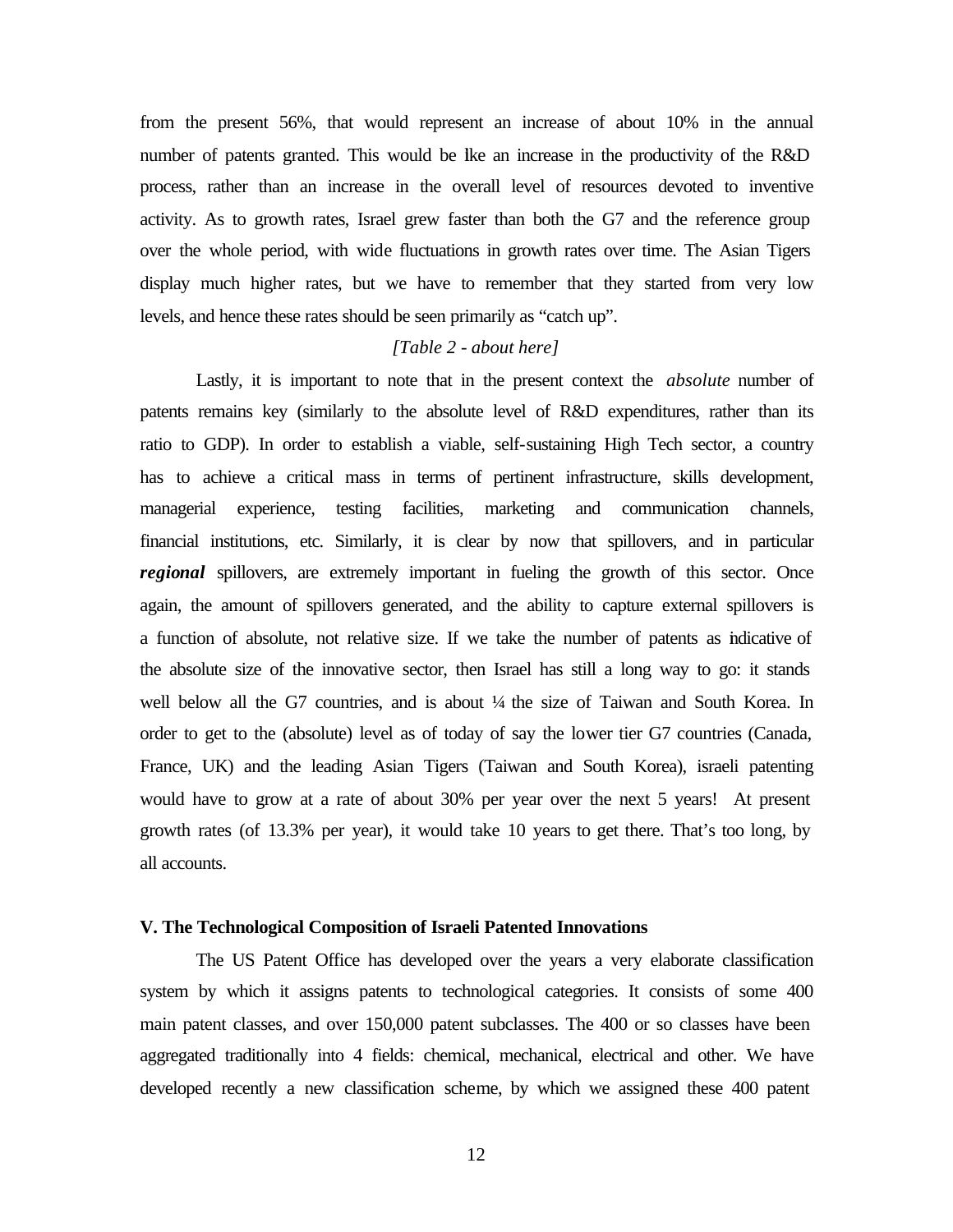classes into 35 technological "sub-categories", and these in turn are aggregated into 6 categories: Computers and Communications, Electrical and Electronics, Drugs and Medicine, Chemical, Mechanical and Other.

Figures 8a and 8b show the breakdown of israeli patents by these six technological categories (in percentages) over time. Figure 7 does the same but for US patents,<sup>12</sup> thus providing us with a standard of comparison. Let us start from the latter, which is supposed to reflect the main world-wide trends in technology itself. The pattern is quite clear: From 1968 and up to about 1980 all series were pretty much flat, i.e. the relative shares of each of the six categories remained virtually constant. The shares of Mechanical and Other were highest (over a quarter each), then came Chemical (21-23%), and further down Electrical and Electronic (15%). Both Drugs and Medicine and Computers and Communications accounted to a tiny fraction back then, up to 5% each. Starting in the early 1980s this static picture starts to change, as follows: the 3 top fields decline (Mechanical decline the most), Electrical and Electronics does not change at all, and the two bottom ones surge forward, with Computers and Communications accounting in 1994 for over 15% of all patents.

#### *[Figures 7, 8a & 8b - about here]*

As Figure 9 reveals, the pattern for Israel is similar, except that the changes are much more abrupt (and the initial levels are also quite different). The most striking development is the surge of Computers and Communications from about 5% in the 1970's (as in the US), to a full 25% by 1994 and beyond. Likewise, Drugs and Medicine doubles its share from 10% to 20%. Electrical and Electronics oscillates around 15% (exactly as in the US), increasing recently to 20%. The flip side is the much more pronounced decline in the traditional categories, with Chemicals exhibiting by far the sharpest drop, from 40% at the beginning of the period, to less than 10% by 1996. Thus, the "big story" in israeli patenting is the growth in Computers and Communications and Drugs and Medicine at a significantly faster pace than in the US, and the even faster decline in Chemicals. The composition of innovations has thus changed dramatically in Israel, and seemingly in a healthy way, in the sense that we are in tandem with world-

 $12$  This distribution is based on the sample of  $1/72$  of US patents (over 20,000 in total).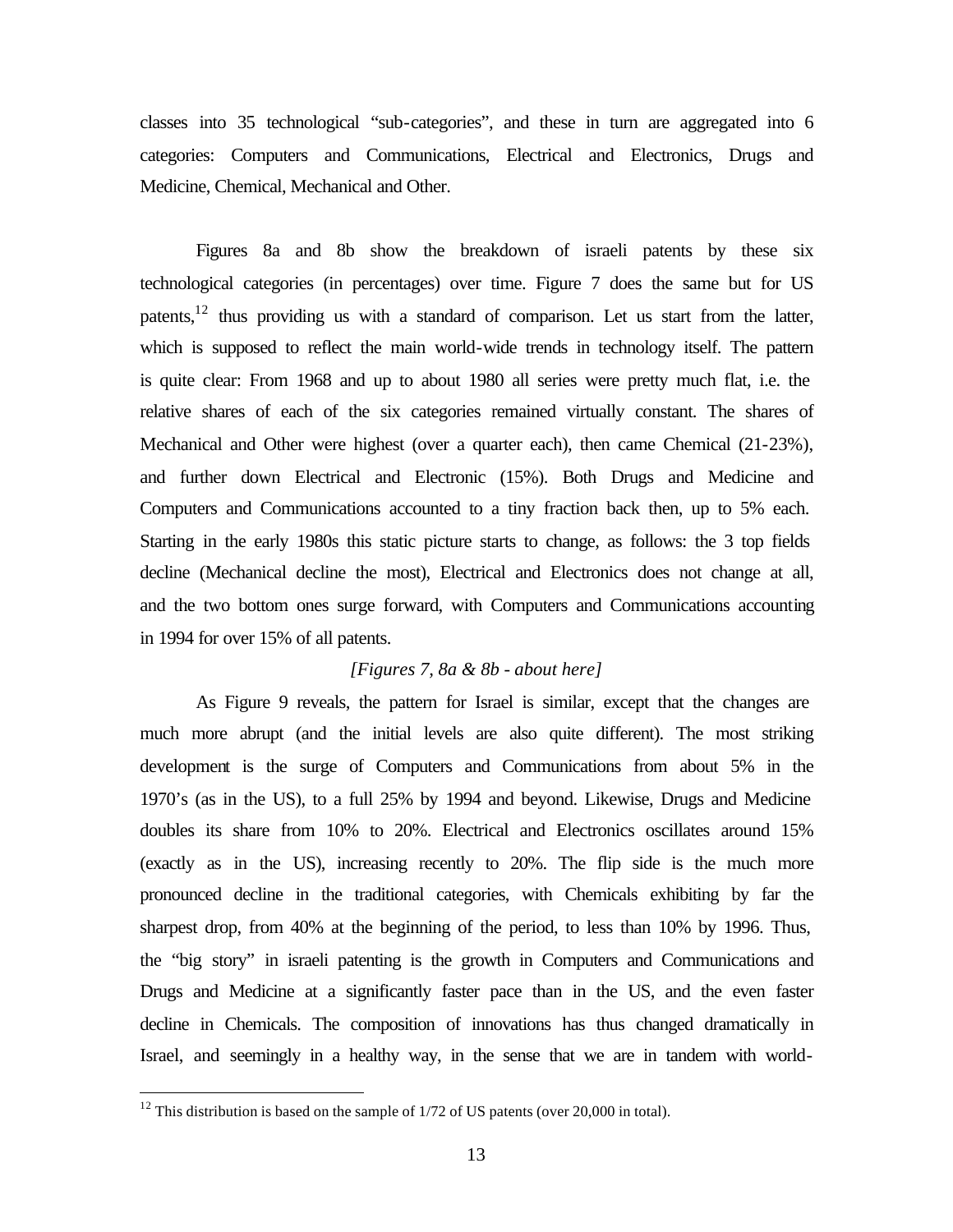wide changes in technology, but we experience them at an accelerated rate. Finally, Appendix 2 shows the actual number of patents in each sub-category, sorted by the cumulative number in the past 5 years.

#### *[Figure 9 - about here]*

#### **VI. Who Owns What? A View at the Distribution of Israeli Patents Assignees**

By way of introduction, we need to describe the different "players" related to any given patent. First there are the inventors, that is, those individuals directly responsible for carrying out the innovation embedded in the patent. Second there is the assignee, that is, the legal entity (corporation, government agency, university, etc.) that owns the patent rights, assigned to it by the inventor(s). However, there are individual inventors that work on their own and have not yet assigned the rights of the patent to a legal entity at the time of issue, in which case the patent is classified as "unassigned" (or "assigned to individuals").<sup>13</sup> For most patents the inventors are typically employees of a firm, in which case the assignee is the firm itself.

According to the conventions of the US Patent Office, the "nationality" of a patent is determined by the address (at the time of application) of the *first inventor*. That is, if a patent has many inventors and they are located in a variety of countries, the location of the first inventor listed on the patent determines to which country it is deemed to belong. Likewise, if the assignee is located in a country different from that of the first inventor, it is once again the location of the latter that determines the nationality of the patent. Thus, in the patent shown on Figure 1, the first inventor has an israeli address, whereas the other three inventors listed have addresses in the USA, and the patent was assigned to Intel Co. of Santa Clara, CA; nevertheless, the patent is formally classified as israeli.<sup>14</sup>

The data that we have presented so far (e.g. number of patents by countries) were compiled according to this convention: Israeli patents are those for which the address of

 $13$  That is, the inventor herself may appear as the legal entity that owns the patent rights.

<sup>&</sup>lt;sup>14</sup> Clearly, this convention is completely inconsequential for anything but the compilation of statistics about international patenting activity.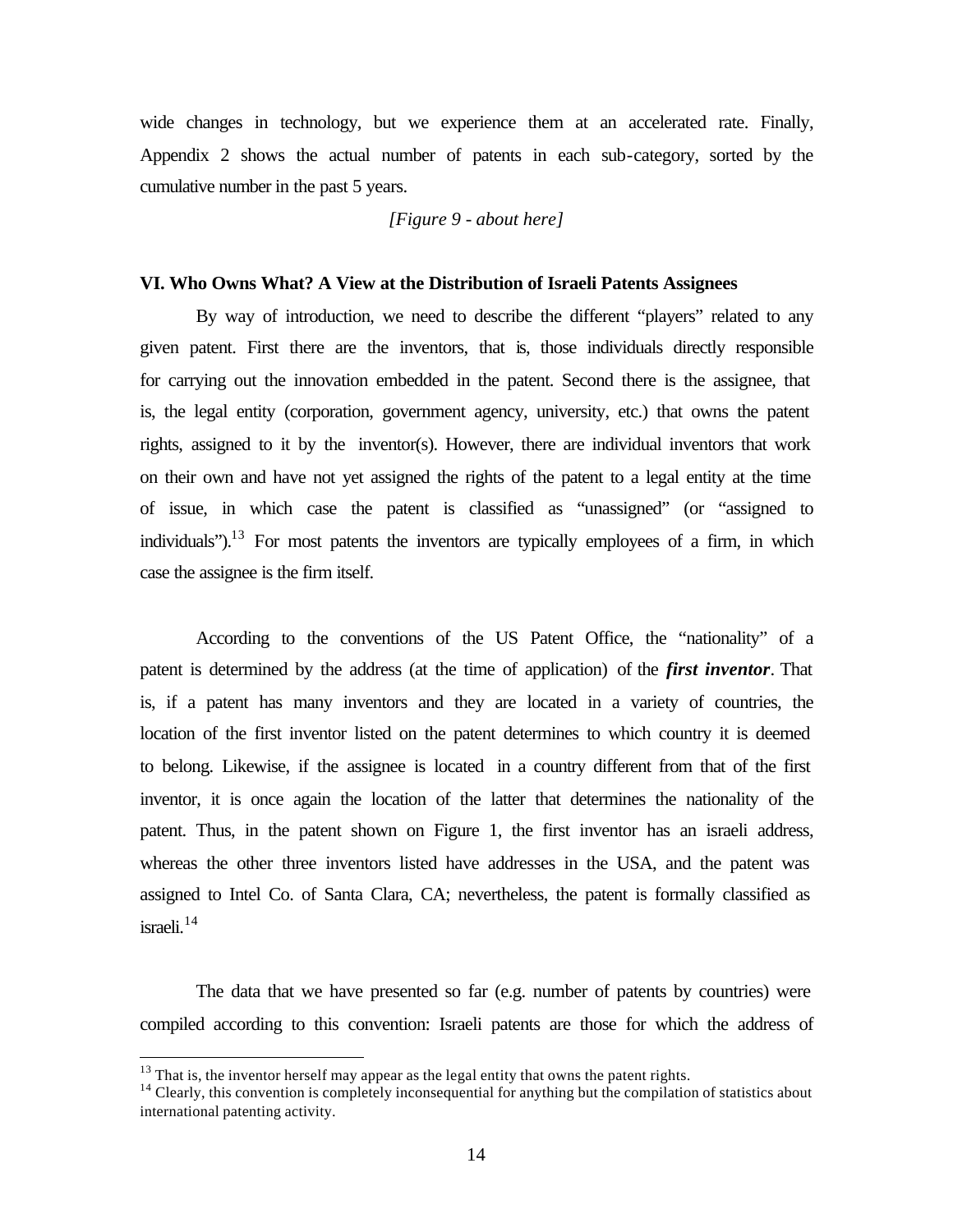the first inventor was in Israel, regardless of the identity and location of the assignees or of the other inventors, and similarly for the other countries. The important question now is, who actually owns the rights to these inventions? Keeping in mind that for patents labeled "israeli" it was indeed israeli scientists and engineers that were responsible for the "innovative act" that led to these patents (they certainly provided the "brain power"),  $^{15,16}$ the question is: which entity, commercial or otherwise, is in a position to reap the economic benefits from these inventions?

At the upper level of aggregation there are 3 possibilities: (*i*) That there is no assignee (i.e. the inventor herself retains the rights to the patent), and hence it is not clear if and when the patent will be commercially exploited; (*ii*) that the assignee is also israeli, that is, that the location of the entity owning the rights to the patent is in Israel; (*iii*) that the assignee is foreign. Even the seemingly sharp distinction between (*ii*) and (*iii*) is not quite as clear. There are on the one hand israeli corporations that have established subsidiaries or otherwise related firms in other countries, and they may choose to assign the patents (done is Israel) to their "foreign" subsidiaries (but in fact we should regard them as israeli). On the other hand, there are multinational corporations that have established subsidiaries in Israel, and some may choose to assign the locally produced patents to the israeli subsidiary, even though the multinational retains effective control over the property rights. We have dealt as well as we could with the first difficulty, by examining the names of the assignees, and spotting those cases that were designated as foreign assignees but were clearly israeli firms (e.g. Elscint US, Ormat, etc.). By contrast we have not addressed the second difficulty, but rather taken on face value the address of the assignee, e.g. Motorola Hertzlia will appear as an israeli assignee, Motorola US as a foreign assignee.

<sup>&</sup>lt;sup>15</sup> We ignore for the moment the issue of the possible variety of nationalities of inventors, that is, we assume that for israeli patents all inventors reside in Israel and not just the first, and the same for other countries.

<sup>&</sup>lt;sup>16</sup> The reason we have to be careful with the wording here is as follows: suppose that an israeli scientist goes to a sabbatical to MIT in Cambridge, MA, and carries out a project in a lab there that results in a patented invention (there are quite a few of these in the data). Such a patent would be labeled as israeli, but the assignee would be MIT. Now, the invention was made possible not only by the ideas and efforts of the israeli scientist, but also by the facilities, physical and otherwise, of the host institution. The end result is no doubt a function of both.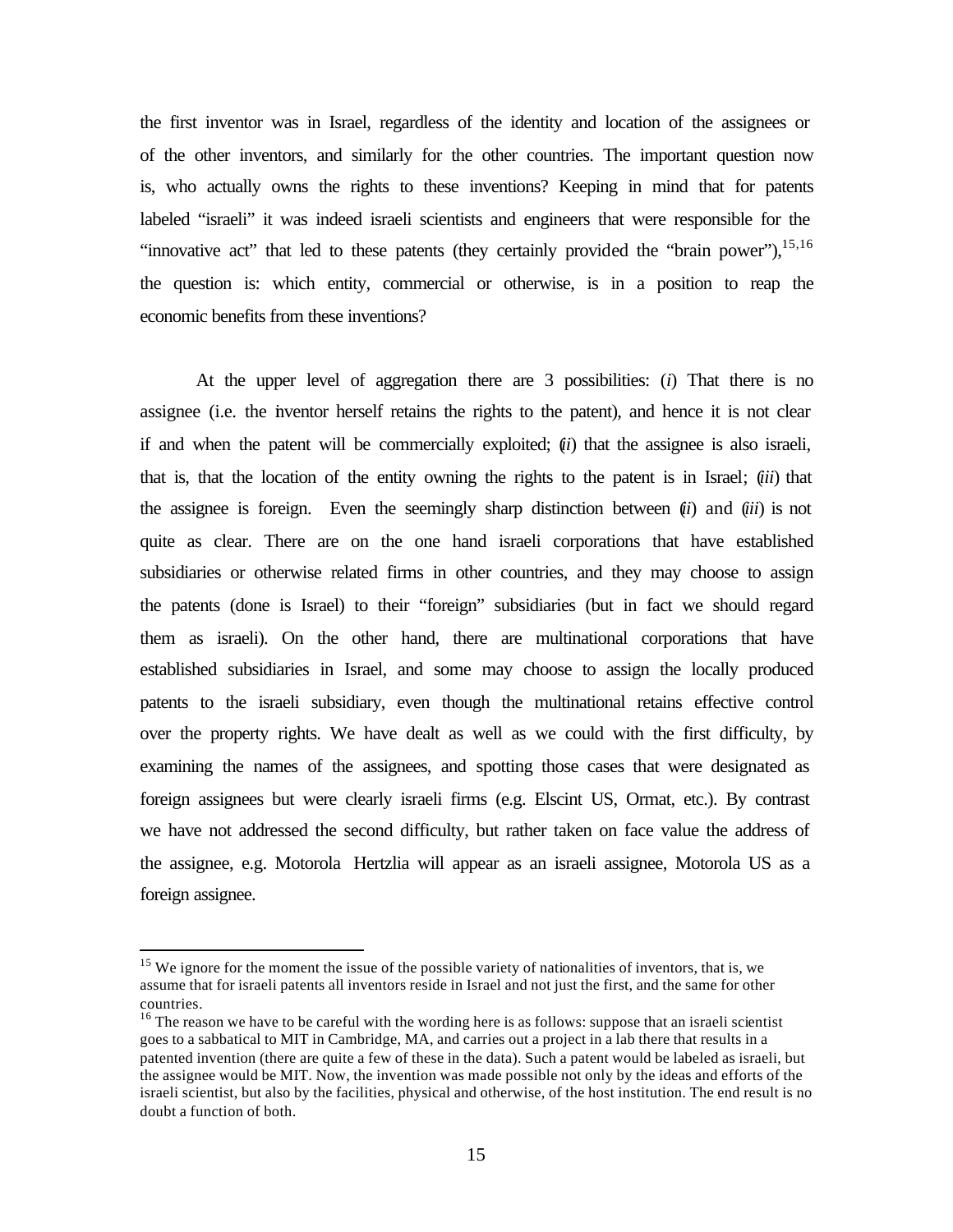The distinction between these 3 categories, unassigned, israeli ("local") and foreign, is then telling of the extent to which the country can expect to benefit from "its" patents. The unassigned patents may of course find their way to successful commercial applications (and many do), but they typically face much higher uncertainty than corporate assignees that own from the start the patents issued to their employees. Moreover, corporations are in a better position to capture internally the spillovers generated by those innovations. Thus, the higher is the percentage of unassigned patents, the less would be the economic potential of a given stock of patents. The distinction between foreign and local assignees is presumably informative of the probability that the *local economy* would be the prime beneficiary of the new knowledge embedded in the patent. One can draw various scenarios whereby foreign ownership may be as good if not better in that respect than local ownership of the patent rights (e.g. the foreign multinational offers marketing channels for the innovation that would be inaccessible to local firms). Still, we are rapidly moving in many technological areas to an era where the prime asset is the effective control of intellectual property, and presumably that is correlated with the ownership of patent rights. However, we do not need to take a strong stand in this respect, only to agree that this distinction is informative and quite likely important for understanding the potential value for a country of its stock of patents.

A further distinction for assigned patents, whether israeli or foreign, is according to the "type" of assignee, and in this context we consider 3 main categories (although we have made actually finer distinction in the data): corporate, government and universities (including hospitals and related research institutions). The working hypothesis is that the likelihood of down-the-line commercial application of a patent would be higher if owned by a corporation, and lower if owned by the Government or by Universities.

Figure 10 shows the distribution of israeli patents among different types of assignees for the whole period, at the two levels of aggregation. Just slightly over half of the total number of patents received during the past 30 years is owned by designated *israeli assignees*. Almost a third are unassigned, and the remaining 17% belong to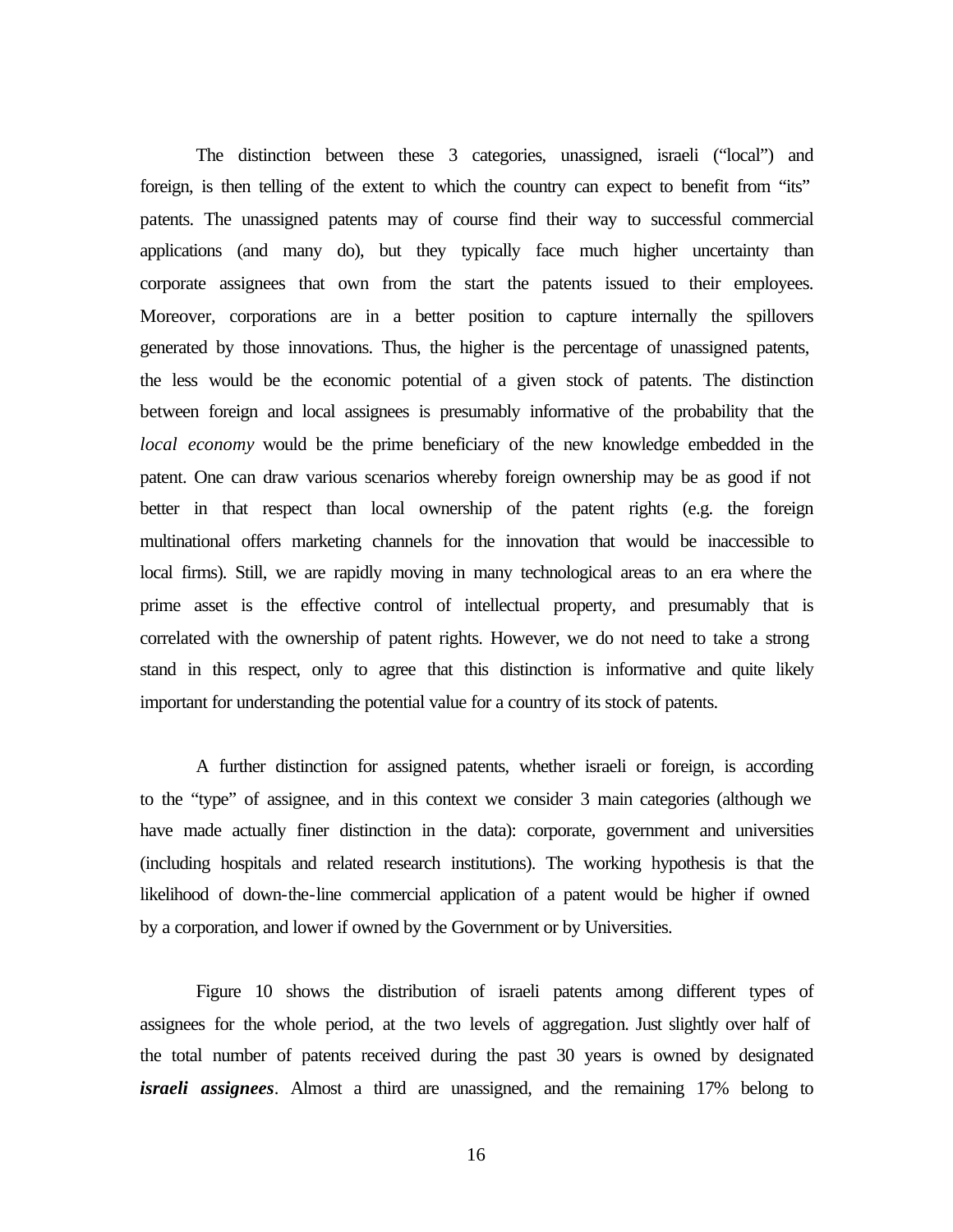foreign assignees. Of the 53% owned by israeli assignees, a full third went to Israeli Universities and to the Israeli Government, the latter mostly to Defense-related institutions (primarily to "Rafael" and to "Taas", the Military Industry). Thus, the percentage of all israeli patents that belong to israeli corporate assignees is just over a third: 0.53x0.67=0.355. This percentage is very low by any standard (see below): it implies that only a third of all patents generated by israeli *inventors* have a relatively high chance to bring in economic benefits to the israeli economy. To repeat, this is only a probabilistic statement: for sure many of the patents granted to Universities, to Rafael, or to private individuals eventually resulted (or will result in the future) in commercially successful innovations for israeli firms. Still, unassigned patents, patents granted to foreign assignees, or to Universities and the Government presumably offer lower *expected local returns* than those assigned to israeli corporations.

#### *[Figure 10 - about here]*

The following table puts these figures into perspective (see below for a more detailed comparison):

|              |            | ີ<br>. .            |               |
|--------------|------------|---------------------|---------------|
|              | USA (1963- | All other           | <b>Israel</b> |
|              | 93)        | Countries           | $(1968-97)$   |
|              |            | $(1963-93)$         |               |
| Corporations | 71%        | $84\%$ <sup>b</sup> | 43%           |
| Unassigned   | 24%        | 15%                 | 37%           |
| Government   | 3%         | 1%                  | 6%            |
| Universities | 2%         | na                  | 16%           |

**Distribution of Assignee Types**<sup>a</sup>

Source: National Science Foundation, Science and Engineering Indicators, 1996, appendix table 67, p. 275, in addition to our data.

<sup>a</sup>Percentages out of total number of patents issued to assignees or individuals of a given country, thus not including those assigned to foreign assignees**.**

<sup>b</sup>Including universities, but these account for a tiny percentage.

The differences between Israel and both the USA and all other countries are startling: Israel has much higher percentages of the 3 bottom types, Unassigned, Government and Universities, particularly so for Universities. As a consequence, the percentage of corporate patents, those that have the highest ex ante chance of finding commercial applications, is just 43%, almost half the corresponding percentage for all other countries except the USA, and forty percent lower compared to the USA. These figures mimic the distribution of R&D by sector: in 1995 just 45% of civilian national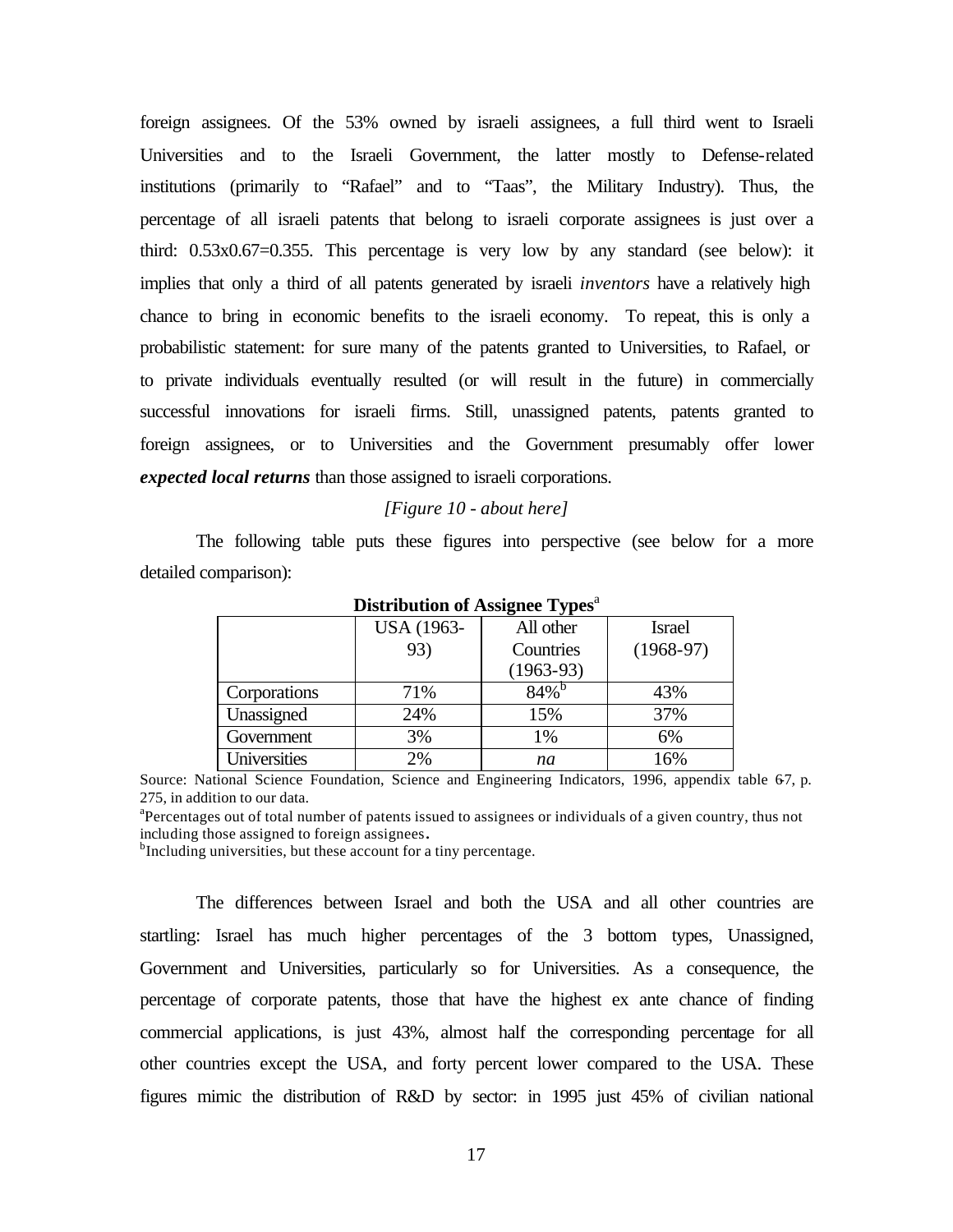R&D in Israel was conducted by the business sector, as opposed to 72% in the US, and a median of 62% for OECD countries (CBS, 1998, table 17).

Table 3 offers a more detailed (if slightly different) perspective. In it we show comparative figures for the upper "pie" of Figure 10, that is, the distribution between unassigned, "local" and foreign assignees.<sup>17</sup> As we can see, the percentage of local assignees is much lower than that of all G7 countries except for Canada. As to the reference group, Finland has a much higher share of local assignees than Israel, the other 3 (with few patents each) have lower percentages. In the case of the Asian Tigers, the two large patent holders stand at opposite extremes: Taiwan has a very low percentage of local assignees (due to an extremely high share of unassigned, 64%!), whereas South Korea has an extremely high share (topped only by Japan). These differences are clearly related to the industrial organization of these countries (e.g. Taiwan has a very large number of small enterprises, and an extremely high rate of turnover of firms, whereas South Korea is dominated by huge, stable *chaebol*), but it is a topic worth of further investigation. The contrast between the latest figures (for 1998) and those for the whole period 1976-98 reveal that the G7 countries are quite stable, whereas most of the others increased the share of local assignees, some of them very significantly such as Taiwan, Singapore, New Zealand and Spain. Thus, the world-wide trend is towards an increase in the share of local assignees. What characterizes Israel vis a vis other countries is that *both* the shares of unassigned and of foreign are relatively high (the only other countries for which that is true are all minor players: New Zealand, Spain and Hong Kong).

*[Table 3 - about here]*

#### *Foreign assignees – a further look*

 $\overline{a}$ 

We have referred extensively to the fact that Israel has a very high percentage of foreign ownership of patents received by israeli inventors, compared to other countries. Who are these foreign assignees? The largest foreign patent holders of israeli patents are:

 $17$  These figures are not strictly comparable to those presented so far, for the following reasons: (1) The number of patents assigned to a country in table 3 include all patents in which *any* of the inventors resides in that country; (2) the period covered in table 3 is 1976-98 for granted patents, as opposed to 1968-97 for applied patents in all other tables. Both are due to limitations of the search capabilities in the Internet site of the US Patent Office.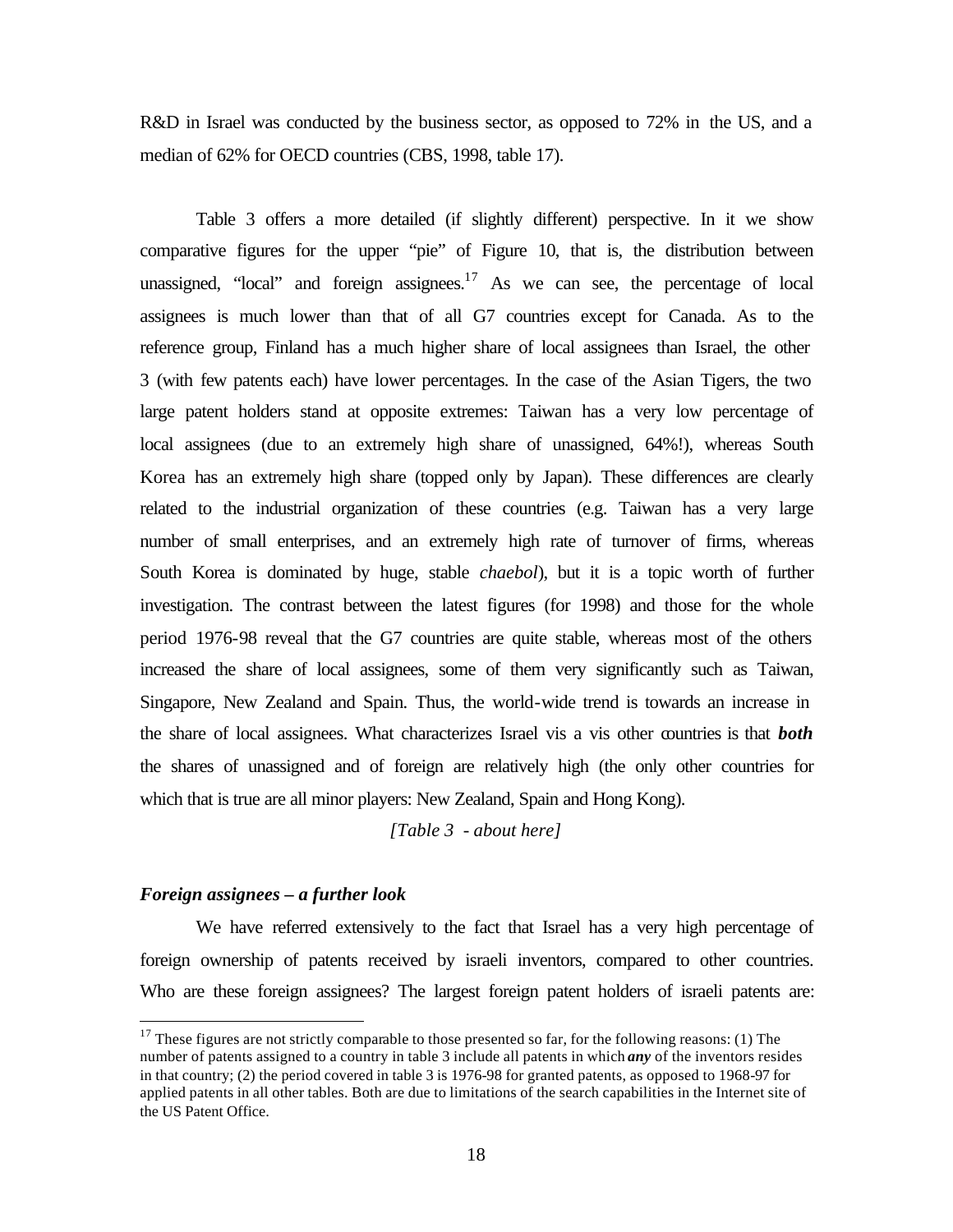Motorola (112 patents), Intel (95), IBM (75) and National Semiconductors (57). Of course, these are the familiar names that have had a strong presence in Israel for quite a while now. The following table shows the annual number of israeli patents taken by these corporations:

| <b>Time Period</b> | <b>Average Annual</b>    |
|--------------------|--------------------------|
|                    | <b>Number of Patents</b> |
| 1968-1986          |                          |
| 1987-1989          |                          |
| 1990-1991          | 18                       |
| 1992-1993          | 36                       |
| 1994-1995          |                          |

**Israeli Patents Assigned to large Foreign Corporations**

Thus, the number of israeli patents taken by these corporations grew extremely fast, from less than 10 prior to 1990 to about 70 in the mid 1990's, whereas in the course of the same period the overall number of israeli patents barely doubled.

As already suggested, we have to be very careful in how to judge this phenomenon. On the one hand the fact that these multinationals have established a foothold in Israel is extremely important in terms of the (positive) externalities that they generate, as well as in opening foreign markets for israeli technology. On the other hand they may be competing for the one key resource that Israel has, namely, innovative talent in cutting edge technologies (see below). It is this talent that they seek in opening R&D labs in Israel, and in so doing they acquire control over the intellectual property generated there. Whatever the normative stand that one takes on this issue, it is imperative to know well the facts, and this is what we have attempted here.<sup>18</sup>

#### *Trends in the distribution of assignees*

 $\overline{a}$ 

So far we have looked at the distribution of assignees for the whole stock of israeli patents of the past 30 years, and the picture is rather bleak; however, the picture brightens significantly when we examine time trends. Figure 11 shows the distribution

<sup>&</sup>lt;sup>18</sup> The wider issue (not addressed here) is how to formulate R&D policies in the era of globalization, whereby brainpower and spillovers flow freely across national boundaries. The figures presented here offer partial evidence on these flows.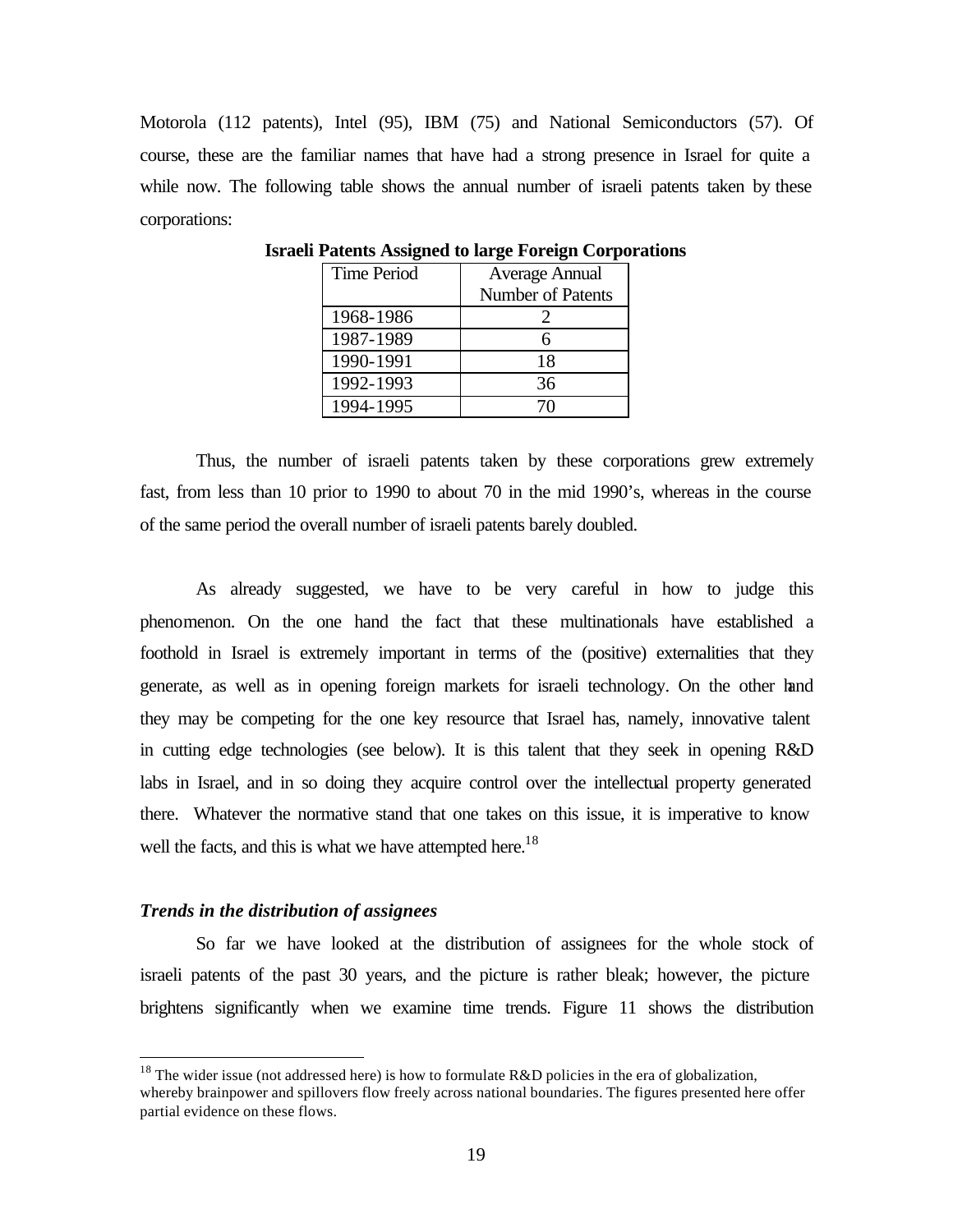over time of the unassigned-local-foreign percentages: there is a slow increase in the share of israeli assignees, approaching now 60% (from about 45% in the 1970's), a marked decline in the share of unassigned (from about 40% in the 1970s to 20% in the mid 1990's), but also a significant increase in the share of foreign patents from about 10% in the 1980s to over 20% in the 1990s. The sharp and persistent decline in the share of unassigned patents (we are now in that respect at the level of the USA) is certainly very good news; the remaining (and still open) question is how to relate to the increase in the share of foreign assignees.

#### *[Figure 11 - about here]*

Figure 12 displays the distribution of *israeli* assignees among the various types: corporate, universities, and government. Here the main trends are very encouraging: the share of corporate-own patents has risen steadily from a low of 30% at the beginning of the period, to a high of 83% in 1997. This rise came mostly from the corresponding dramatic drop in the share of universities: from a high of about half of all patents at first, to 12% if 1997. The share of government patents has fluctuated quite a bit around the 10% mark, but seems to be decreasing steadily as of the early 1990s (to 6% in 1997). Still, a total of 18% for Government and Universities combined is very high compared to all other countries, and we expect that this percentage will continue to shrink to internationally-acceptable levels of less than 10%.

#### *[Figure 12 - about here]*

Figure 13 summarizes these trends into one figure, the share of israeli corporate patents out of the total number of israeli patents. As already suggested, these are the patents with the highest expected payoff for the israeli economy, and hence the focus on them. Once again, the overall trend here is certainly encouraging: israeli corporate patents accounted for a dismal 15% at the beginning of the period, and now account for almost half (48%) of all israeli patents. As we can see, the rise was not smooth, and actually throughout the 1980s it hovered around the 35% mark. It is only since 1992 that it has climbed steadily up to today's level. Of course, there is still a very long way to go: in order to take full advantage of the potential embedded in israeli inventions to the benefit of the israeli economy, this percentage would have to increase steadily (to, say, the 70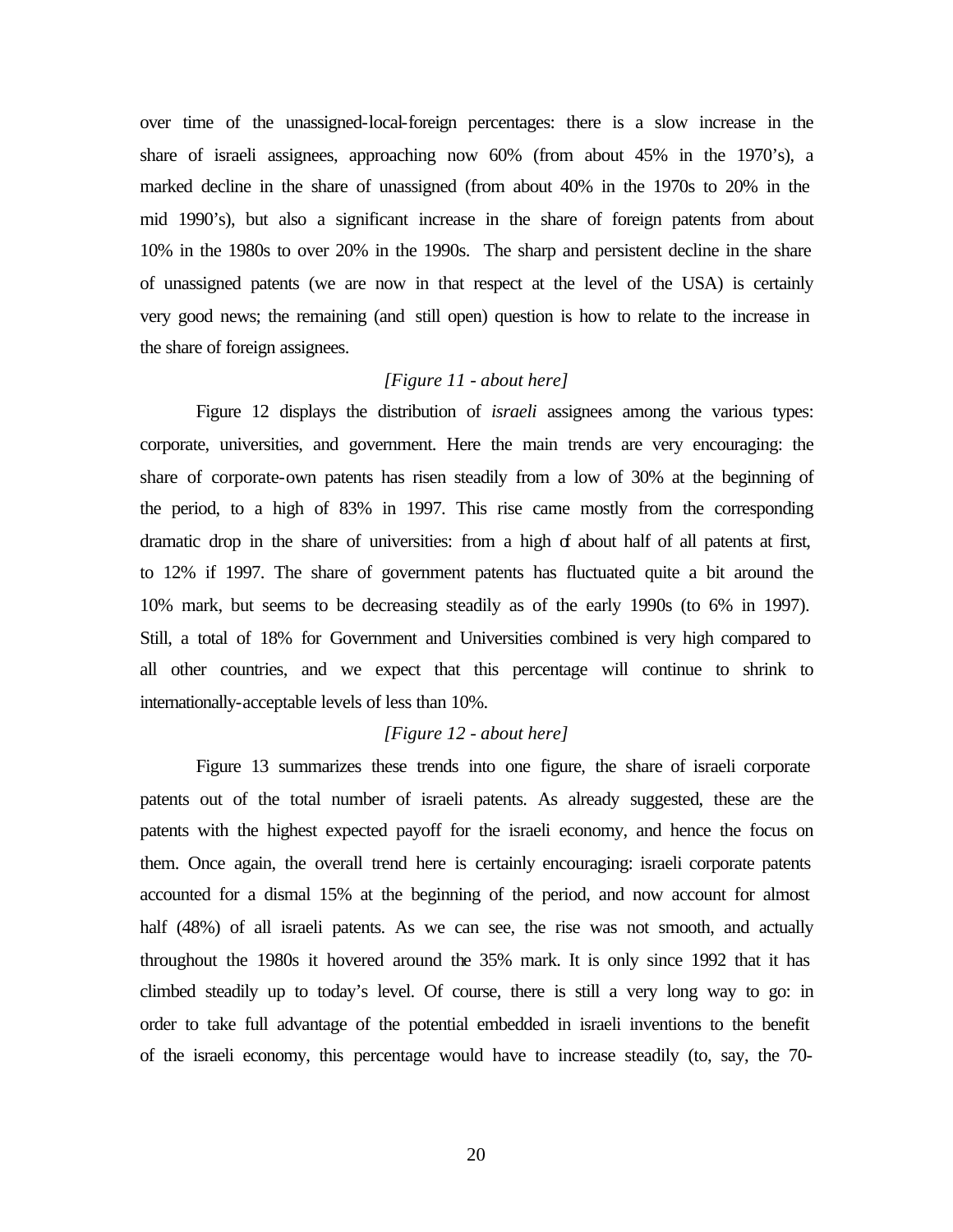80% mark). That would require a continuous reshuffling of inventive resources, away from all other competing players and towards the israeli corporate sector.<sup>19</sup>

*[Figure 13 - about here]*

#### *Competing for talent?*

 $\overline{\phantom{a}}$ 

As already suggested, the identity of the assignees may be informative not only of who owns what, but of who competes for the limited pool of skills, scientific and technological talent and entrepreneurial drive that Israel has. One way to approach this issue is through the information displayed in Figure 14, that is, the distribution of patents by technological categories, for each type of assignee. Thus, foreign and israeli corporations look quite similar in that respect, except that foreign assignees are much more active than israelis in Computers and Communications (the share of foreigners in that field is 33%, versus 15% for israeli assignees). By contrast, both Universities and individual inventors operate in rather different technological areas than corporations: Universities primarily in Chemistry and Drugs and Medicine, individual inventors in Mechanical and "Other". In short, foreign and local corporations do seem to compete for the same sort of human capital, universities and individual inventors do not.

*[Figure 14 - about here]*

#### **VII. The Relative "Importance" of Israeli Patents**

Simple patent counts are a very imperfect measure of innovative activity, simply because patents vary a great deal in their technological and economic "importance" or "value", and the distribution of such values is extremely skewed. Recent research has shown that patent citations can effectively play the role of proxies for the "importance" of patents, as well as providing a way of tracing spillovers (see Trajtenberg, 1990, Jaffe and Trajtenberg, 1996, and Henderson, Jaffe and Trajtenberg, 1998). By citations we mean the references to previous patents that appear in the front page of each patent (see Figure 1).

<sup>19</sup> We do *not* see so far such reshuffling in the distribution of R&D expenditures by sector – see CBS (1998), table 1.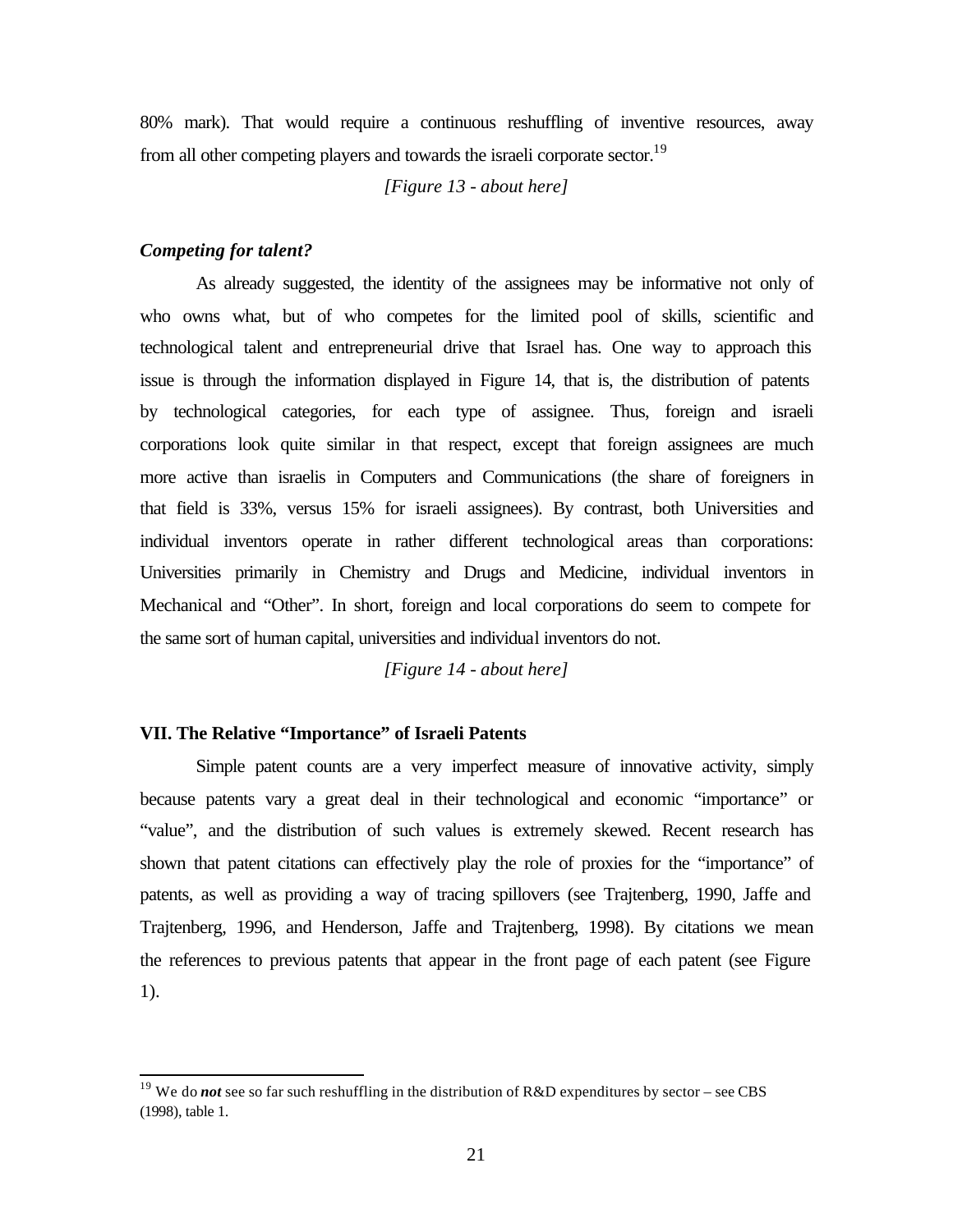Patent citations serve an important legal function, since they delimit the scope of the property rights awarded by the patent. Thus, if patent 2 cites patent 1, it implies that patent 1 represents a piece of previously existing knowledge upon which patent 2 builds, and over which 2 cannot have a claim. The applicant has a legal duty to disclose any knowledge of the prior art, but the decision regarding which patents to cite ultimately rests with the patent examiner, who is supposed to be an expert in the area and hence to be able to identify relevant prior art that the applicant misses or conceals.<sup>20</sup>

We use data on patent citations here in order to examine the "quality" of Israeli patents vis a vis US patents, and patents of the reference group of countries. That is, we ask to what extent israeli patents are more or less frequently cited than the patents of these other countries, controlling for various effects. Moreover, we analyze how these differences vary over technological categories, and over time. We regress the number of citations received by each patent (ncites), on control variables (dummies for 5 technological classes as well as for grant years), a dummy for the US and another for the group of reference countries. The sign and magnitude of the coefficients of these two latter dummies are telling of the extent to which israeli patents receive more or less citations on average than these other countries, controlling for technological composition and age of patents. The results for the benchmark regression are as follows:

| Number of obs =<br>$F(7, 37272) = 196.21$<br>Prob > F<br>R-squared<br>Adj R-squared =<br>Root MSE | 37313<br>0.0000<br>$=$ $-$<br>$=$<br>0.1330<br>0.1321<br>5.0211<br>$=$ |                                                         |                                                |                                           |  |
|---------------------------------------------------------------------------------------------------|------------------------------------------------------------------------|---------------------------------------------------------|------------------------------------------------|-------------------------------------------|--|
| ncites                                                                                            | Coef.                                                                  | Std. Err.                                               | t.                                             | P >  t                                    |  |
| usa<br>refer<br>chemical<br>cmpcmm<br>drgsmed                                                     | .6954136<br>$-.6985195$<br>.335095<br>2.372321<br>1.61299              | .0793592<br>.0855526<br>.0773475<br>.1090868<br>.107602 | 8.763<br>$-8.165$<br>4.332<br>21.747<br>14.990 | 0.000<br>0.000<br>0.000<br>0.000<br>0.000 |  |

 $20$ Because of the role of the examiner and the legal significance of patent citations, there is reason to believe that patent citations are less likely to be contaminated by extraneous motives in the decision of what to cite than other bibliographic data such as citations in the scientific literature (Van Raan, 1988; Weingart *et al*, 1988). Moreover, bibliometric data are of limited value in tracing the *economic* impact of scientific results, since they are not linked to economic agents or decisions.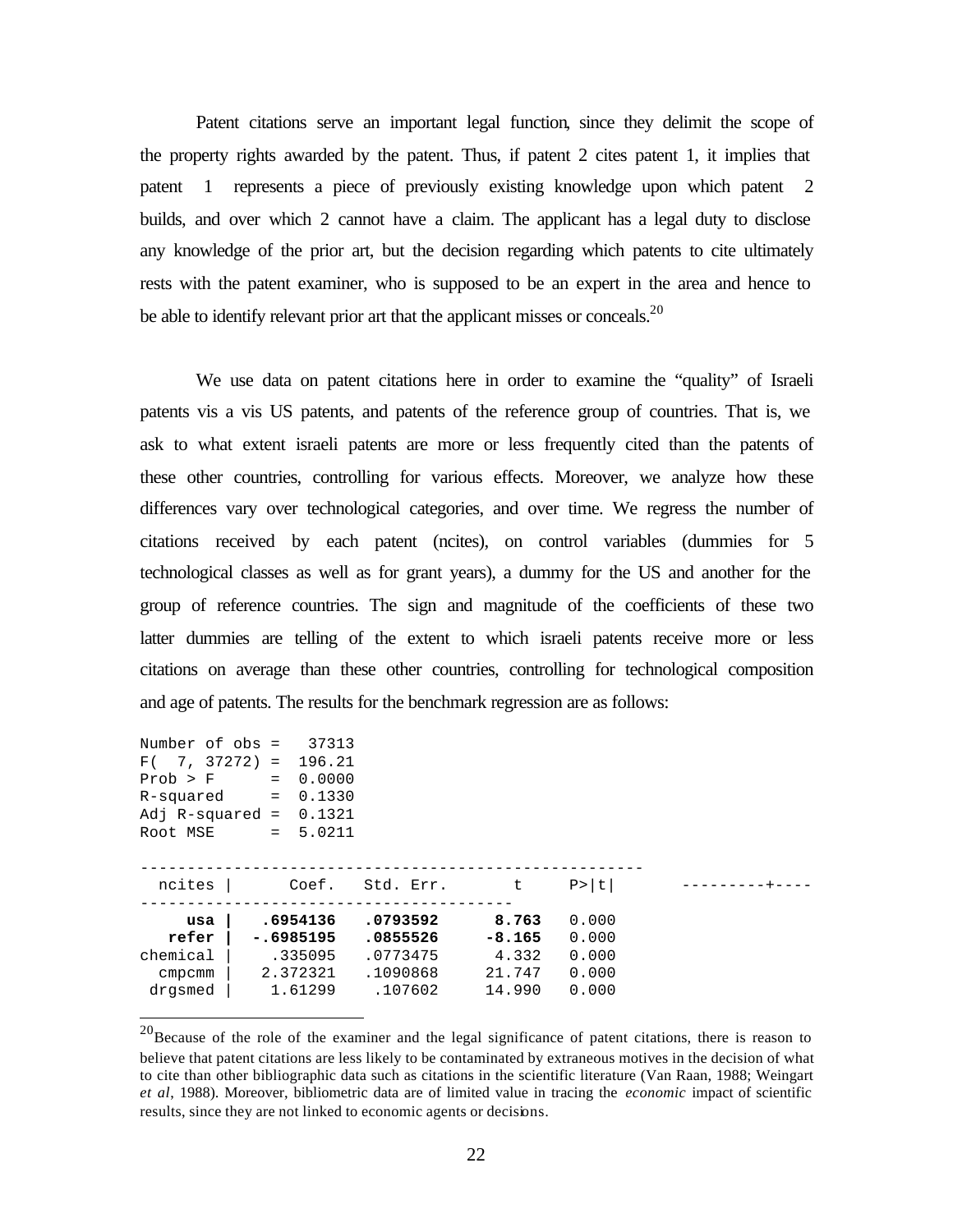| elec  | .3790388        | .0845855         | 4.481    | 0.000 |  |
|-------|-----------------|------------------|----------|-------|--|
| mech  | $-.2321834$     | .0745865         | $-3.113$ | 0.002 |  |
| cons  | 2.988059        | .0842784         | 35.455   | 0.000 |  |
|       |                 |                  | 142.390  |       |  |
| qyear |                 | $F(33, 37272) =$ |          | 0.000 |  |
|       | (34 categories) |                  |          |       |  |

Thus, US patents are "better" than israeli patents by about 25% (the coefficient of 0.695 for the US divided by the constant term of 2.98), but israeli patents are of significantly better quality than the patents of the reference countries. Next we ask what happened to these differences over time, that is, are israeli patents getting better or worse relative to other countries? Just interacting the coefficients of interest in the above regression with time won't do, because as time advances (i.e. as we get closer to the present, which necessarily truncates future citations) the number of citations received declines. One way to go about it is to define the dependent variable in logs, which in principle should be immune to truncation (since the coefficients on the dummies for countries are in percentage terms).<sup>21</sup> In the following regressions we compare in that fashion the relative standing of israeli patents in the last 10 years versus the previous 20 years (dummies for tech categories are included in both but not shown):

| grant year<1986<br>Number of $obs = 20287$<br>$F(7, 20257) = 54.69$<br>$Prob > F$ = 0.0000<br>$R$ -squared = $0.0859$<br>Adj R-squared = $0.0846$ |  |                                                                            |        |  |
|---------------------------------------------------------------------------------------------------------------------------------------------------|--|----------------------------------------------------------------------------|--------|--|
|                                                                                                                                                   |  | lncite01   Coef. Std. Err. t                                               | P >  t |  |
| refer                                                                                                                                             |  | usa   1928575 .0384885 5.011 0.000<br>$-0.2633523$ .0427346 $-6.163$ 0.000 |        |  |
| cons                                                                                                                                              |  | .5544518 .0402906 13.761 0.000                                             |        |  |
| qyear                                                                                                                                             |  | $F(22, 20257) = 76.064 0.000$<br>(23 categories)                           |        |  |
| Grant year $> 1986$<br>Number of $obs = 17026$                                                                                                    |  |                                                                            |        |  |

 $F( 7, 17008) = 128.21$ 

 $21$  The only remaining difficulty is what to do about observations with zero citations, which account for about 1/3 of all patents. A number of standard procedures are at hand, here we chose to assign the value of 0.1 to the observations with 0 citations, but the results are pretty much the same if one resorts to other means.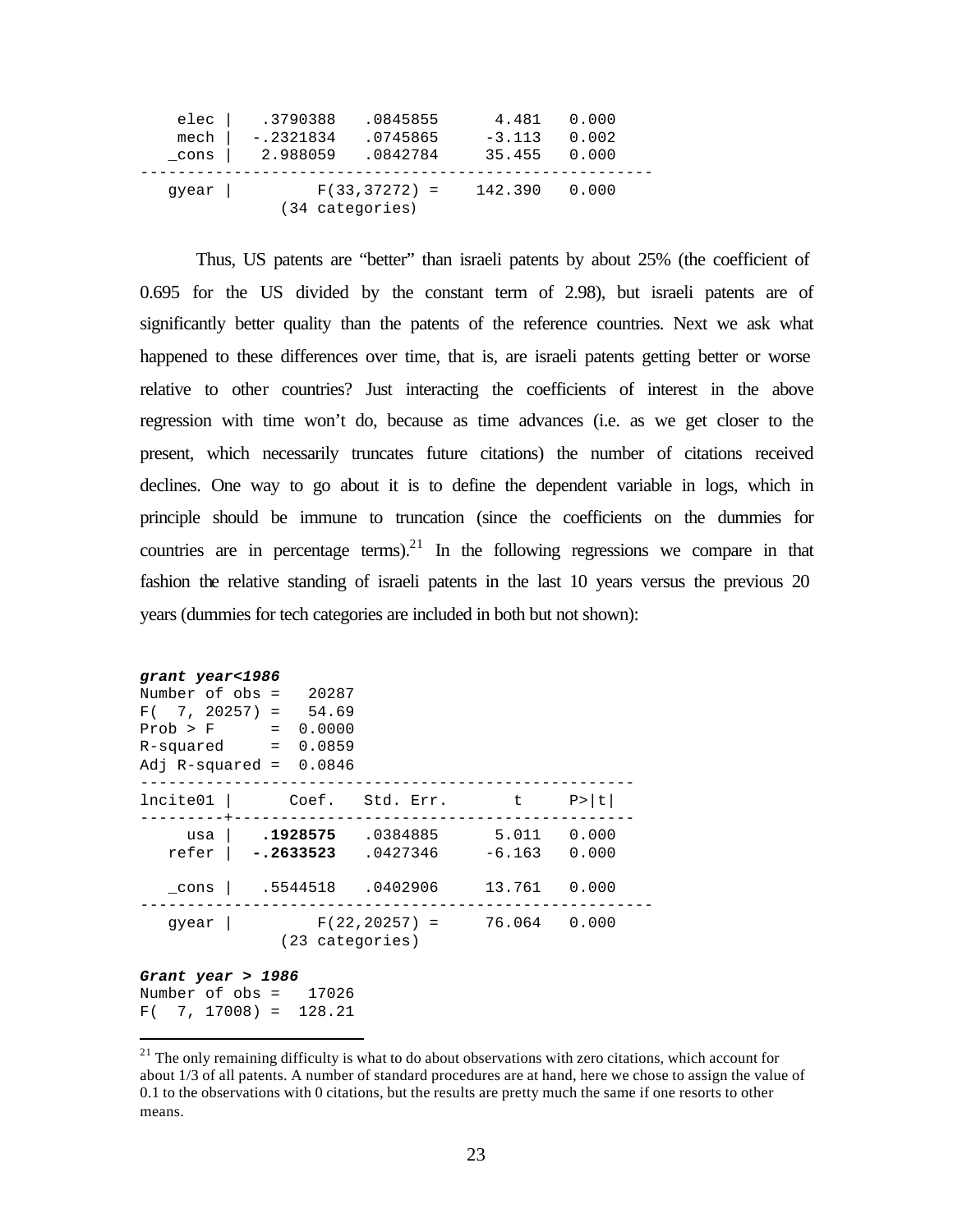| Prob > F<br>R-squared<br>Adj $R$ -squared = | 0.0000<br>$=$<br>0.3667<br>$=$ $-$<br>0.3661 |                                     |                   |                |
|---------------------------------------------|----------------------------------------------|-------------------------------------|-------------------|----------------|
| lncite01                                    | Coef.                                        | Std. Err.                           | t                 | P >  t         |
| usa<br>refer                                | .1751703<br>$-.266625$                       | .029623<br>.031084                  | 5.913<br>$-8.578$ | 0.000<br>0.000 |
| cons                                        | $-.4513321$                                  | .032458                             | $-13.905$         | 0.000          |
| qyear                                       |                                              | $F(10, 17008) =$<br>(11 categories) | 935.922           | 0.000          |

Thus, whereas in the pre-1986 period US patents were about 19% better than israeli patents, in the post-1986 period that advantage seems to have decreased slightly (to 17%). The relative standing of israeli patents vis a vis the reference group of countries did not change. We also run similar regressions for the whole period whereby time is interacted with the dummies for the US and reference countries, and the results are pretty much the same, except that their significance is rather fragile.<sup>22</sup> In any case, it is quite clear that the converse is not true, that is, one can easily reject the null hypothesis that the quality of israeli patents has *declined* over time, in the wake of the rapid growth in their numbers.

In Figure 15 we show graphically the results of the analysis for each technological class. The columns represent the value of the respective dummies, e.g. the coefficient of the USA dummy in a (separate) regression just for Drugs and Medicine was 1.01, whereas the coefficient of the reference group dummy in that same regression was  $-1.06$ , and so forth.<sup>23</sup> Thus, israeli patents are particularly good in Computers and Communications (in that category we are on par with the US, and much better than the reference countries), whereas the biggest disadvantage vis a vis the US resides in Drugs and Medical.

*[Figures 15 & 16 - about here]*

 $^{22}$  The coefficient of (time x USA) is negative but borderline significant, and moreover its significance does depend on how we treat the observations with zero citations.

<sup>&</sup>lt;sup>23</sup> We don't show there the s.e. (or t values): most coefficients are significant, not all, but the qualitative results are well represented in the figure.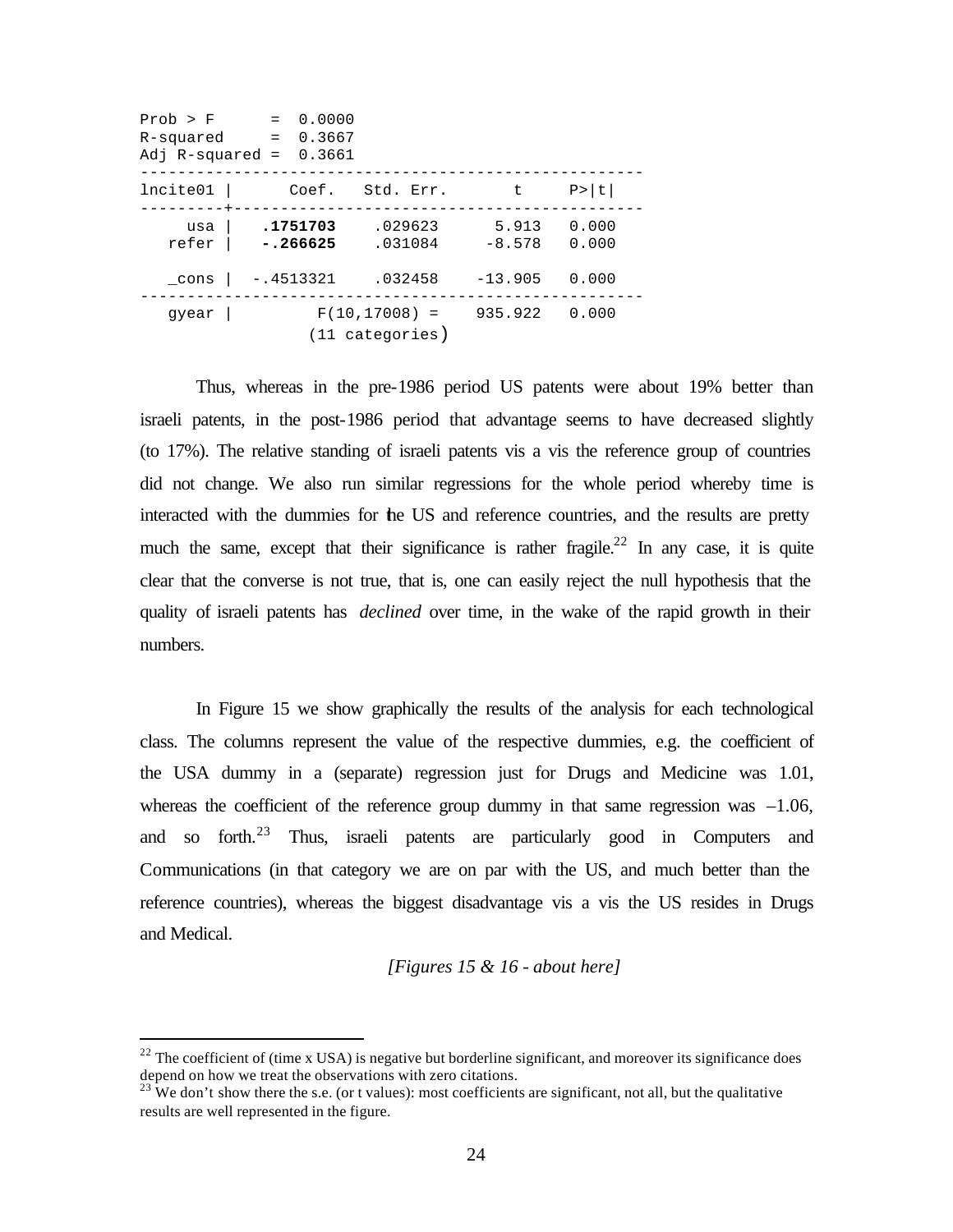In Figure 16 we look into Drugs and Medical in more detail, and the picture that emerges is as follows. We stand at a large disadvantage vis a vis the US both in Surgery and Medical Instrumentation and in Drugs, but we are actually at a small advantage in Biotechnology and Molecular Biology. The reason for the disadvantage in Drugs is clear: the israeli pharmaceutical industry has focused for the most part on generics, which by definition are not breakthroughs and therefore do not receive many citations, whereas the pharmaceutical industry in the US is by far the most advanced in the world. The disparity in Medical Instrumentation is more puzzling and requires further scrutiny, given the relatively high standards of that sector in Israel. The very good news resides in Biotechnology, where as said Israeli patents are of comparable importance to those of the  $US.<sup>24</sup>$ 

Thus, israeli patents are on par with the US in terms of the "importance" or "quality" of its innovations in two technological fields that stand at the forefront of technology worldwide, Computers and Communications and Biotechnology. The former is also Israel's fastest growing field, the latter is still very small but growing. This is a very reassuring finding, and speaks of the great potential that resides with the High Tech sector in Israel.

#### **H. Concluding Remarks**

 $\overline{a}$ 

Before summing up, it is important to emphasize once again that the forgoing analysis was conducted entirely on the basis of data contained in Israeli and other patents issued by the US Patent Office. Clearly, not all Israeli innovations are reflected in those patents (the same is true for the comparison countries), and hence the results should be qualified accordingly. However, given that the High Tech sector in Israel is overwhelmingly export-oriented, and that the US is a prime destination for those exports, there is reason to believe that Israeli patents issued in the US are indeed representative of the main technological trends and patterns in Israel.

<sup>&</sup>lt;sup>24</sup> But we have to remember that there are still relatively few israeli patents in Biotechnology (see Appendix 2): just 196 for the whole period.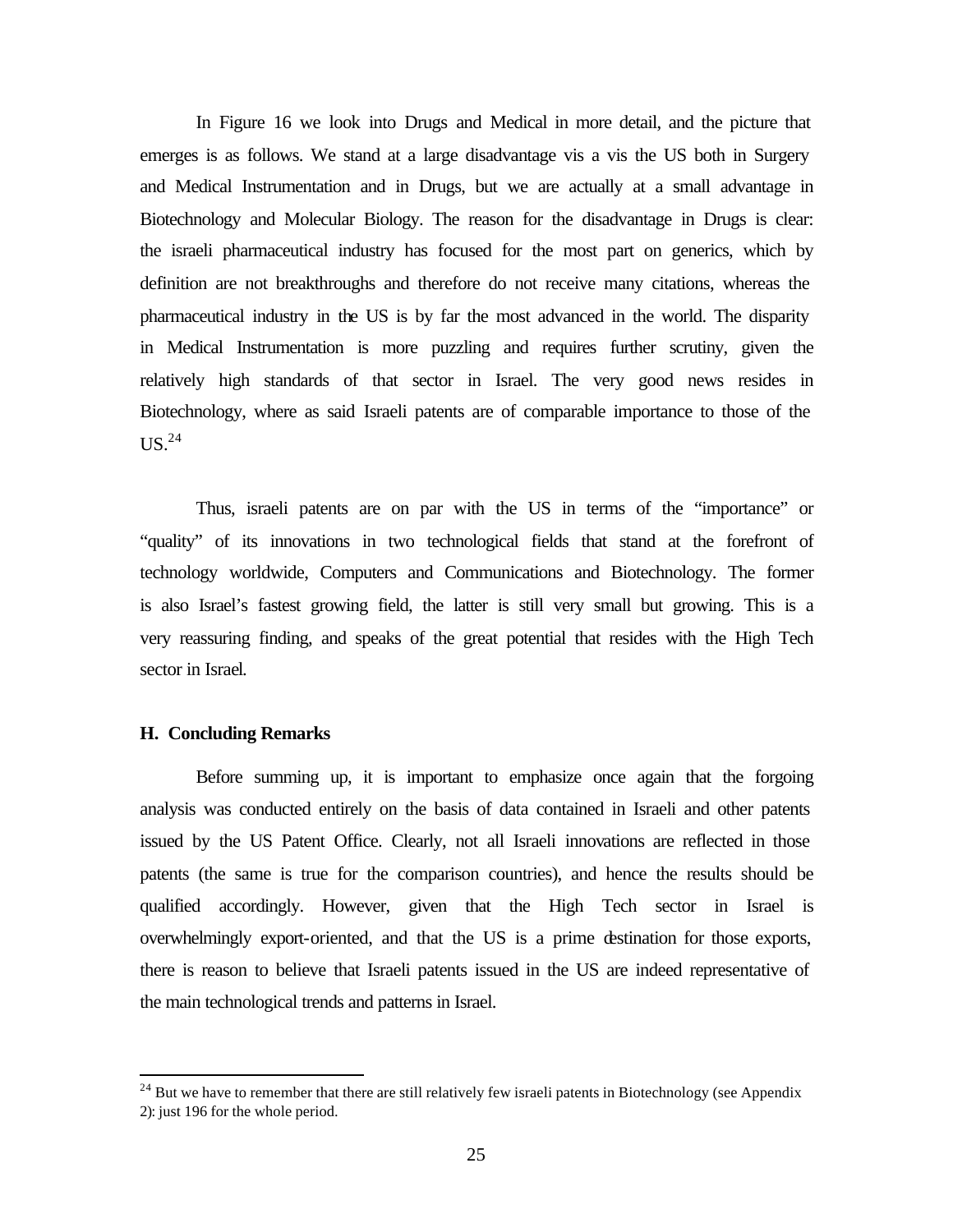Israeli patenting in the US has grown very rapidly for the past 3 decades (the growth rate averaging over 10% per year), placing Israel as the 14th largest foreign recipient of US patents. There is a close statistical association between the annual flow of Israeli patents and Industrial R&D expenditures in Israel. Moreover, the time path of patents seems to have been strongly influenced by major "supply shocks" such as the termination of the project to build a jet fighter (which freed a large number of engineers and technicians), and the mass immigration from the former Soviet Union. This raises the question of whether such the rapid growth in innovative outputs is sustainable, given the recent stagnation (and even cuts) in Government support to R&D, and the lack of significant foreseeable additions to the pool of highly skilled workers.

Israel fares very well in international comparisons (vis a vis the G7, a Reference Group of countries with similar GDP per capita, and the "Asian Tigers"), both in terms of patents per capita, and in growth rates of patenting. Thus, in recent years it holds third place among these countries in patents per capita (after the US and Japan), and third again for growth rates (after Taiwan and South Korea). However, many aspects of the innovation process require a "critical mass", and for those purposes it is the **absolute** size of the innovative sector that counts, as proxied here by the (absolute) number of patents. Israel has still a long way to go in those terms: it stands well below all of the G7 countries, and is about ¼ the size of Taiwan and South Korea. Once again, the question is whether there are forces in the Israeli economy capable of keeping the momentum going for the High Tech sector, bringing it up to the size required to ensure its long-term viability. This remains to be seen.

The technological composition of Israeli patents has changed dramatically over time: traditional fields such as Chemical and Mechanical have declined steeply (in relative terms), whereas Computers and Communications rose from a mere 5% of patents to 25% by the late 1990s. These changes are in tandem with worldwide trends in technology, except that Israel is experiencing them at an accelerated rate. Israeli patents are inferior to US patents in terms of "importance" as measured by citation rates, but better than patents issued to the Reference Group of countries. In terms of technologies,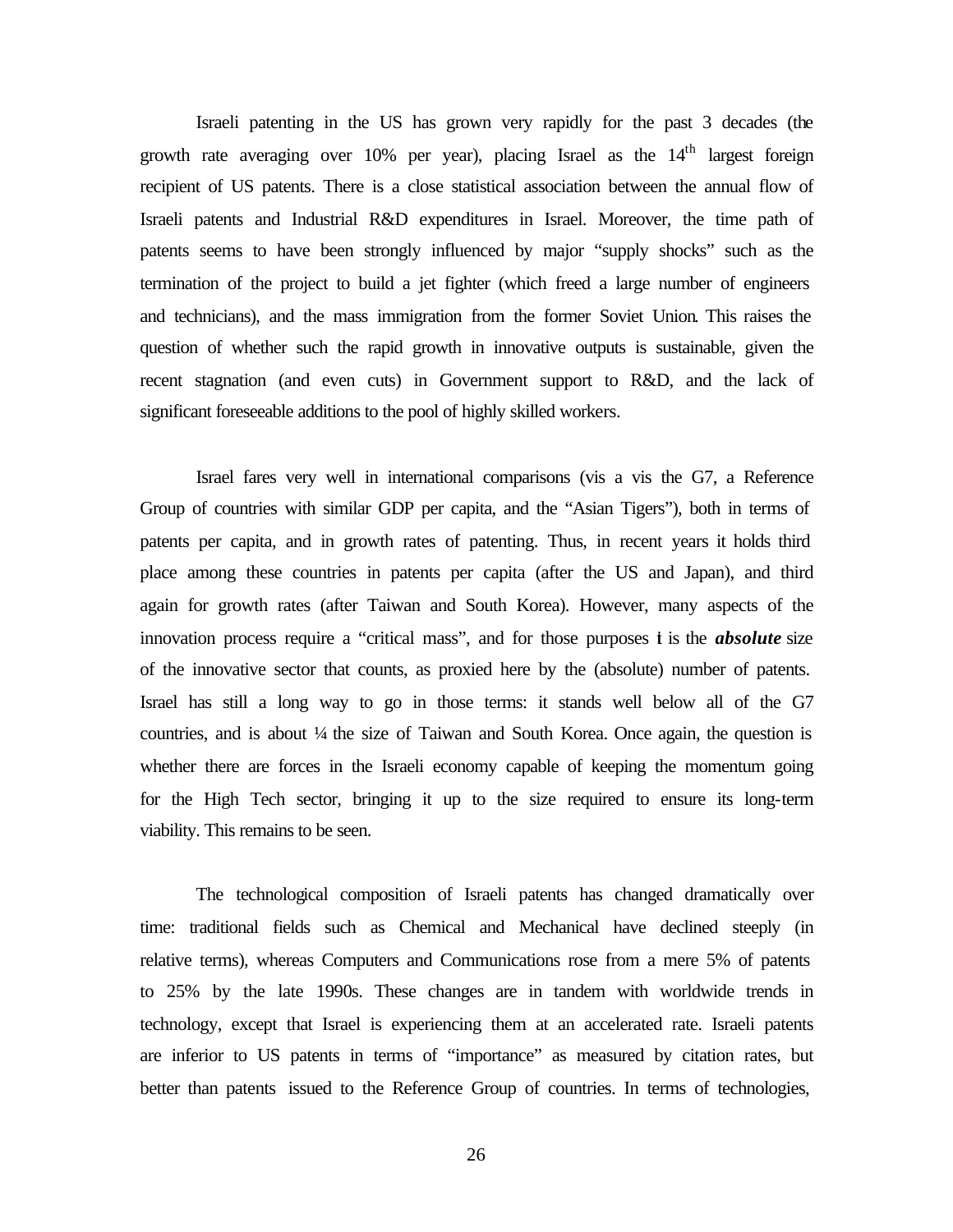Israeli patents are particularly "good" (i.e. highly cited) in the key fields of Computers and Communications and Biotechnology.

The analysis so far indicates that Israel's innovative performance has been quite impressive. However, the question arises as to whether the Israeli economy can take full advantage of the innovations generated by Israeli inventors, in view of the composition of the patent assignees, i.e. of the owners of the intellectual property rights to those innovations. In fact, just about half of all Israeli patents granted in the last 30 years are owned by Israeli assignees (corporations, universities or government): the rest belongs to private inventors ("unassigned" patents) or to foreign assignees. This percentage is lower than most of the comparison countries, certainly much lower than the corresponding figure for the G7 countries except Canada (local assignees made 74% of patents in the US, 96% in Japan). The presumption is that (local) economic gains from innovation are correlated with this figure, and furthermore, that they are correlated with the percentage of patents owned by local *corporations* (just 35% in Israel). The trend is encouraging though: the percentage of patents that belong to Israeli corporations has been raising steadily, and stands now at close to 50%.

The overall picture is thus mixed: on the one hand Israel exhibits a rapidly growing and vibrant innovative sector, that has achieved an impressive international standing. On the other hand, the Israeli economy has still a way to go in order to fully realize the economic benefits embedded in those innovations.

27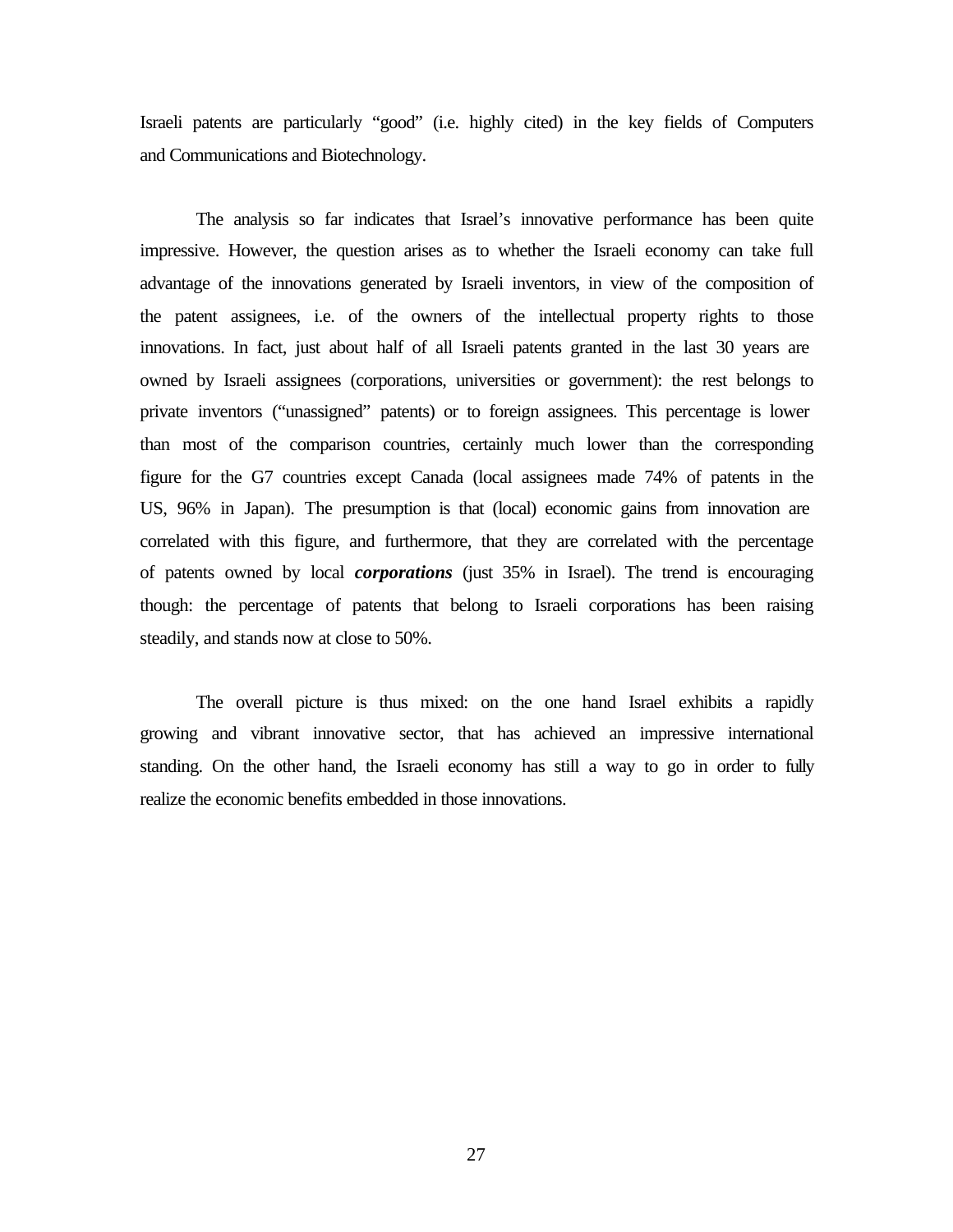# **References**

Central Bureau of Statistics, State of Israel, "National Expenditure on Civilian Research and Development 1989-97." Publication No. 1086, May 1998.

Griliches, Zvi and Haim Regev, "R&D, Government Support and Productivity in Manufacturing in Israel, 1975-94." Mimeo, presented at the Forum Sapir Conference, January 1999.

Henderson, R., Jaffe, A. and M. Trajtenberg, "Universities as a Source of Commercial Technology: A Detailed Analysis of University Patenting 1965-1988". Review of Economics and Statistics, February 1998, Vol LXXX (1), pp. 119-127.

Jaffe, A., Henderson, R. and M. Trajtenberg, "Geographic Localization of Knowledge Spillovers as Evidenced by Patent Citations". Quarterly Journal of Economics, August 1993, pp. 577-598.

Jaffe, A. and M. Trajtenberg, "Modeling the Flows of Knowledge Spillovers." Proceedings of the US National Academy of Sciences, November 1996, Vol. 93, 99. 12671-12677.

Levin, R., A. Klevorick, R.R. Nelson, and S.G. Winter, "Appropriating the Returns from Industrial Research and Development," **Brookings Papers on Economic Activity**, 1987, *3*, 783-820.

National Science Foundation, **Science and Technology Data Book**, Washington D.C. NSF 1996.

Trajtenberg, M. "A Penny for Your Quotes: Patent Citations and the Value of Innovations". The Rand Journal of Economics, Spring 1990, 21(1), 172-187.

Trajtenberg, M., Henderson H. and Jaffe, A. and, "University versus Corporate Patents: A Window on the Basicness of Invention." Economics of Innovation and New Technology, 1997, 5 (1), pp. 19-50.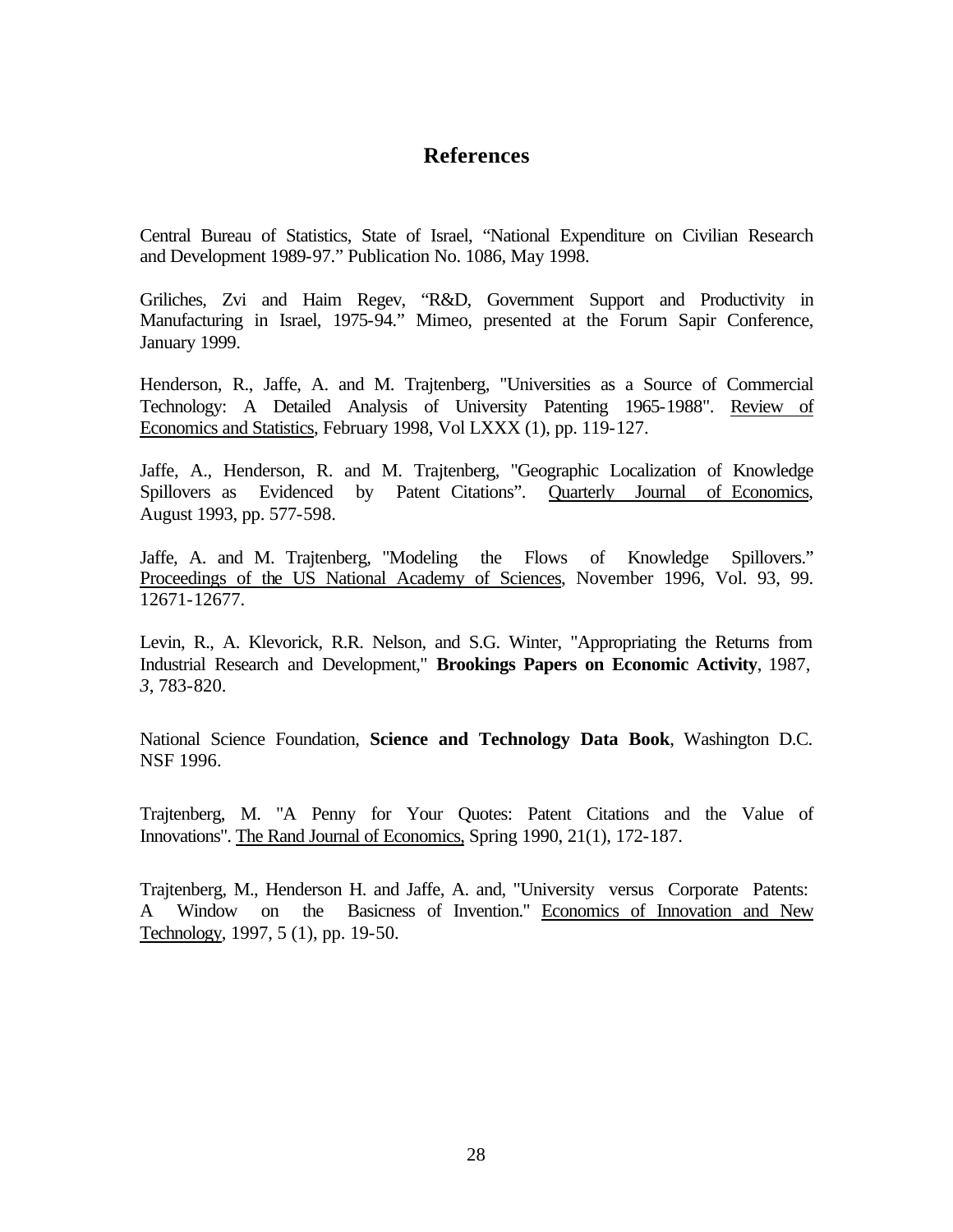| <b>Appendix 1</b>                                                            |                |                |         |         |        |        |        |        |        |        |        |        |        |        |
|------------------------------------------------------------------------------|----------------|----------------|---------|---------|--------|--------|--------|--------|--------|--------|--------|--------|--------|--------|
| <b>Patents for Selected Countries, 1968-97</b><br><b>By Application Year</b> |                |                |         |         |        |        |        |        |        |        |        |        |        |        |
| <b>Country</b>                                                               | 1968-72        | 1973-77        | 1978-82 | 1983-87 | 1988   | 1989   | 1990   | 1991   | 1992   | 1993   | 1994   | 1995   | 1996   | 1997   |
| Israel                                                                       | 58             | 102            | 137     | 211     | 281    | 318    | 325    | 312    | 355    | 421    | 576    | 613    | 609    | 664    |
| G7:                                                                          |                |                |         |         |        |        |        |        |        |        |        |        |        |        |
| Canada                                                                       | 1,106          | 1,180          | 1,147   | 1,345   | 1,876  | 2,029  | 1,933  | 2,049  | 1,955  | 2,180  | 2,270  | 2,583  | 2,419  | 2,555  |
| France                                                                       | 1,929          | 2,164          | 2,199   | 2,397   | 2,940  | 2,925  | 3,044  | 2,968  | 2,885  | 2,795  | 2,832  | 3,107  | 2,787  | 2,957  |
| Germany                                                                      | 4,874          | 5,745          | 6,167   | 6,660   | 7,621  | 7,759  | 7,487  | 6,880  | 6,909  | 6,669  | 7,063  | 7,469  | 7,278  | 7,772  |
| Italy                                                                        | 660            | 718            | 819     | 971     | 1,267  | 1,232  | 1,282  | 1,249  | 1,260  | 1,141  | 1,159  | 1,242  | 1,204  | 1,237  |
| Japan                                                                        | 4,062          | 6,385          | 9,359   | 13,979  | 19,866 | 21,650 | 22,072 | 22,701 | 22,342 | 21,515 | 23,357 | 24,474 | 24,252 | 25,637 |
| <b>UK</b>                                                                    | 2,764          | 2,709          | 2,357   | 2,429   | 2,704  | 2,811  | 2,584  | 2,320  | 2,227  | 2,305  | 2,517  | 2,628  | 2,421  | 2,600  |
| <b>USA</b>                                                                   | 45,150         | 41,894         | 38,222  | 37,990  | 46,968 | 50,190 | 53,130 | 53,451 | 55,741 | 58,990 | 62,216 | 74,249 | 64,026 | 72,144 |
| <b>Reference Group:</b>                                                      |                |                |         |         |        |        |        |        |        |        |        |        |        |        |
| Finland                                                                      | 70             | 103            | 143     | 212     | 262    | 310    | 349    | 349    | 318    | 344    | 421    | 429    | 482    | 513    |
| Ireland                                                                      | 20             | 18             | 21      | 36      | 63     | 52     | 54     | 57     | 49     | 49     | 72     | 60     | 53     | 64     |
| New Zealand                                                                  | 17             | 33             | 47      | 49      | 45     | 52     | 43     | 39     | 39     | 34     | 59     | 55     | 70     | 85     |
| Spain                                                                        | 67             | 87             | 63      | 99      | 124    | 146    | 146    | 133    | 163    | 146    | 162    | 183    | 184    | 190    |
| Asian "Tigers"                                                               |                |                |         |         |        |        |        |        |        |        |        |        |        |        |
| Hong Kong                                                                    | 11             | 17             | 23      | 30      | 46     | 62     | 50     | 64     | 65     | 72     | 106    | 81     | 111    | 103    |
| Singapore                                                                    | $\overline{4}$ | $\overline{2}$ | 4       | 8       | 14     | 21     | 19     | 31     | 60     | 56     | 80     | 81     | 99     | 98     |
| South Korea                                                                  | $\overline{4}$ | 9              | 20      | 74      | 205    | 409    | 509    | 787    | 892    | 1,019  | 1,497  | 1,747  | 2,632  | 3,049  |
| Taiwan                                                                       |                | 33             | 87      | 279     | 557    | 725    | 931    | 1,116  | 1,256  | 1,460  | 1,778  | 1,924  | 2,262  | 2,607  |

The figures for the four 5-year periods between 1968 and 1987 are yearly averages.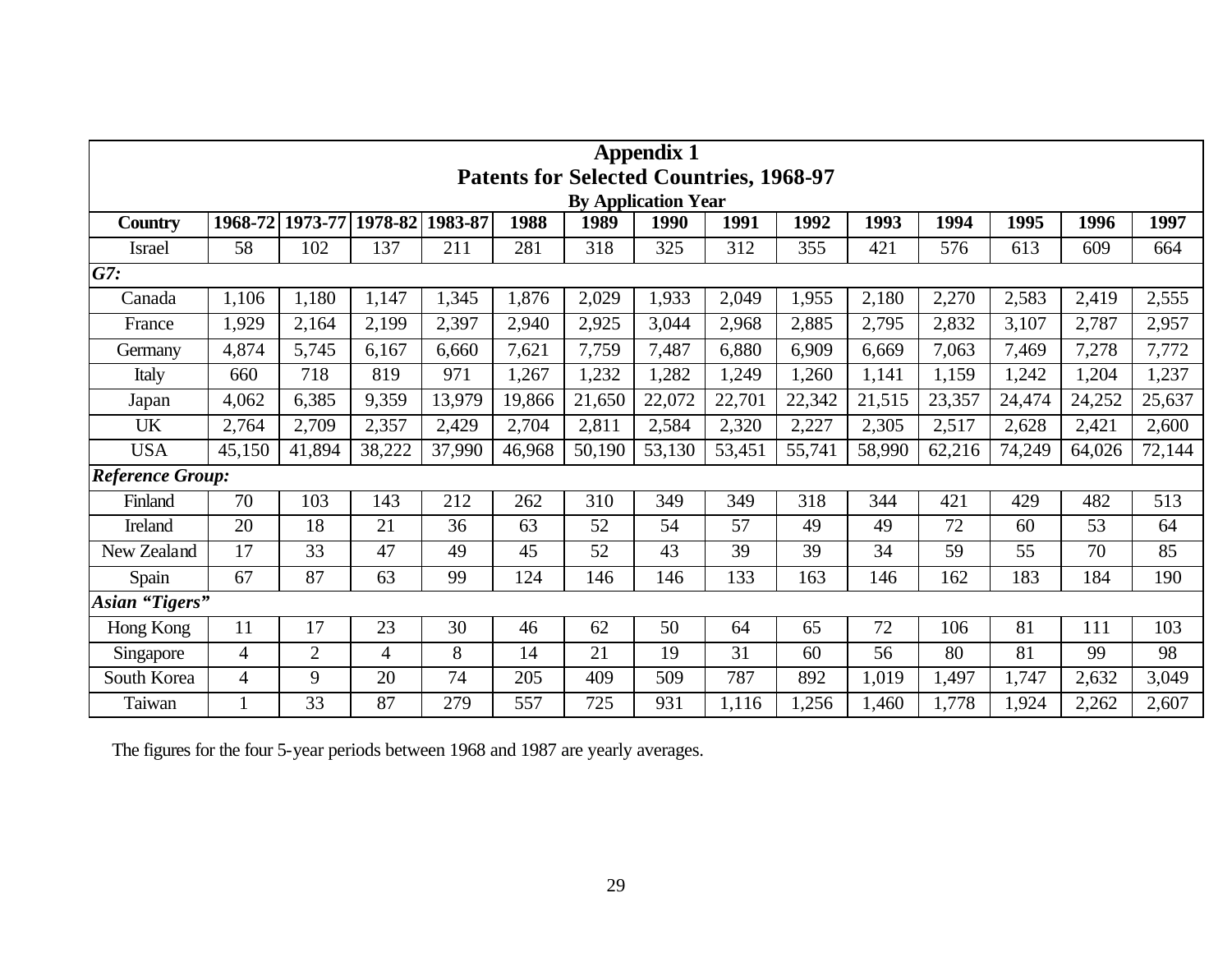| <b>Appendix 2</b><br>Distribution of Patents by Tech Sub-Categories* |                 |                      |  |  |  |  |  |  |  |
|----------------------------------------------------------------------|-----------------|----------------------|--|--|--|--|--|--|--|
| <b>Sub Category</b>                                                  | 5 years (90-94) | <b>Total (68-97)</b> |  |  |  |  |  |  |  |
| Communications                                                       | 198             | 417                  |  |  |  |  |  |  |  |
| Computer Hardware & Software                                         | 197             | 409                  |  |  |  |  |  |  |  |
| Drugs                                                                | 140             | 391                  |  |  |  |  |  |  |  |
| Surgery & Med Inst                                                   | 135             | 424                  |  |  |  |  |  |  |  |
| Miscellaneous-chemical                                               | 104             | 389                  |  |  |  |  |  |  |  |
| Miscellaneous-Others                                                 | 102             | 362                  |  |  |  |  |  |  |  |
| <b>Power Systems</b>                                                 | 86              | 266                  |  |  |  |  |  |  |  |
| Biotechnology                                                        | 77              | 196                  |  |  |  |  |  |  |  |
| Mat_Proc & Handling                                                  | 76              | 238                  |  |  |  |  |  |  |  |
| Measuring & Testing                                                  | 63              | 230                  |  |  |  |  |  |  |  |
| Miscellaneous-Mechanical                                             | 56              | 187                  |  |  |  |  |  |  |  |
| Furniture, House Fixtures                                            | 55              | 168                  |  |  |  |  |  |  |  |
| Nuclear & X-rays                                                     | 54              | 158                  |  |  |  |  |  |  |  |
| Organic Compounds                                                    | 50              | 244                  |  |  |  |  |  |  |  |
| Optics                                                               | 46              | 116                  |  |  |  |  |  |  |  |
| <b>Electrical Devices</b>                                            | 43              | 125                  |  |  |  |  |  |  |  |
| Miscellaneous-Elec                                                   | 41              | 111                  |  |  |  |  |  |  |  |
| Fluid Sprinkling, Spraying, and Diffusing                            | 41              | 175                  |  |  |  |  |  |  |  |
| Transportation                                                       | 40              | 100                  |  |  |  |  |  |  |  |
| Liquid Purification or Separation                                    | 40              | 162                  |  |  |  |  |  |  |  |
| Agriculture, Husbandry, Food                                         | 37              | 150                  |  |  |  |  |  |  |  |
| <b>Resins</b>                                                        | 32              | 125                  |  |  |  |  |  |  |  |
| Miscellaneous-Drgs&Med                                               | 26              | 90                   |  |  |  |  |  |  |  |
| Heating                                                              | 26              | 109                  |  |  |  |  |  |  |  |
| <b>Semiconductor Devices</b>                                         | 23              | 58                   |  |  |  |  |  |  |  |
| <b>Electrical Lighting</b>                                           | 22              | 69                   |  |  |  |  |  |  |  |
| Refrigeration                                                        | 20              | 76                   |  |  |  |  |  |  |  |
| <b>Amusement Devices</b>                                             | 20              | 101                  |  |  |  |  |  |  |  |
| Motors $&$ Engines + Parts                                           | 20              | 110                  |  |  |  |  |  |  |  |
| <b>Computer Peripherals</b>                                          | 18              | 40                   |  |  |  |  |  |  |  |
| Receptacles                                                          | 17              | 60                   |  |  |  |  |  |  |  |
| <b>Fluid Handling</b>                                                | 17              | 91                   |  |  |  |  |  |  |  |
| <b>Information Storage</b>                                           | 16              | 55                   |  |  |  |  |  |  |  |
| Apparel & Textile                                                    | 15              | 57                   |  |  |  |  |  |  |  |
| <b>Metal Working</b>                                                 | 10              | 50                   |  |  |  |  |  |  |  |
| Pipes & Joints                                                       | 9               | 38                   |  |  |  |  |  |  |  |
| Agriculture, Food, Textiles                                          | $\overline{7}$  | 47                   |  |  |  |  |  |  |  |
| Earth Working & Wells                                                | 6               | 57                   |  |  |  |  |  |  |  |
| Coating                                                              | 5               | 41                   |  |  |  |  |  |  |  |
| Gas                                                                  | 3               | 11                   |  |  |  |  |  |  |  |
| <b>Total</b>                                                         | 1993            | 6304                 |  |  |  |  |  |  |  |
| * Sorted by last 5 years totals                                      |                 |                      |  |  |  |  |  |  |  |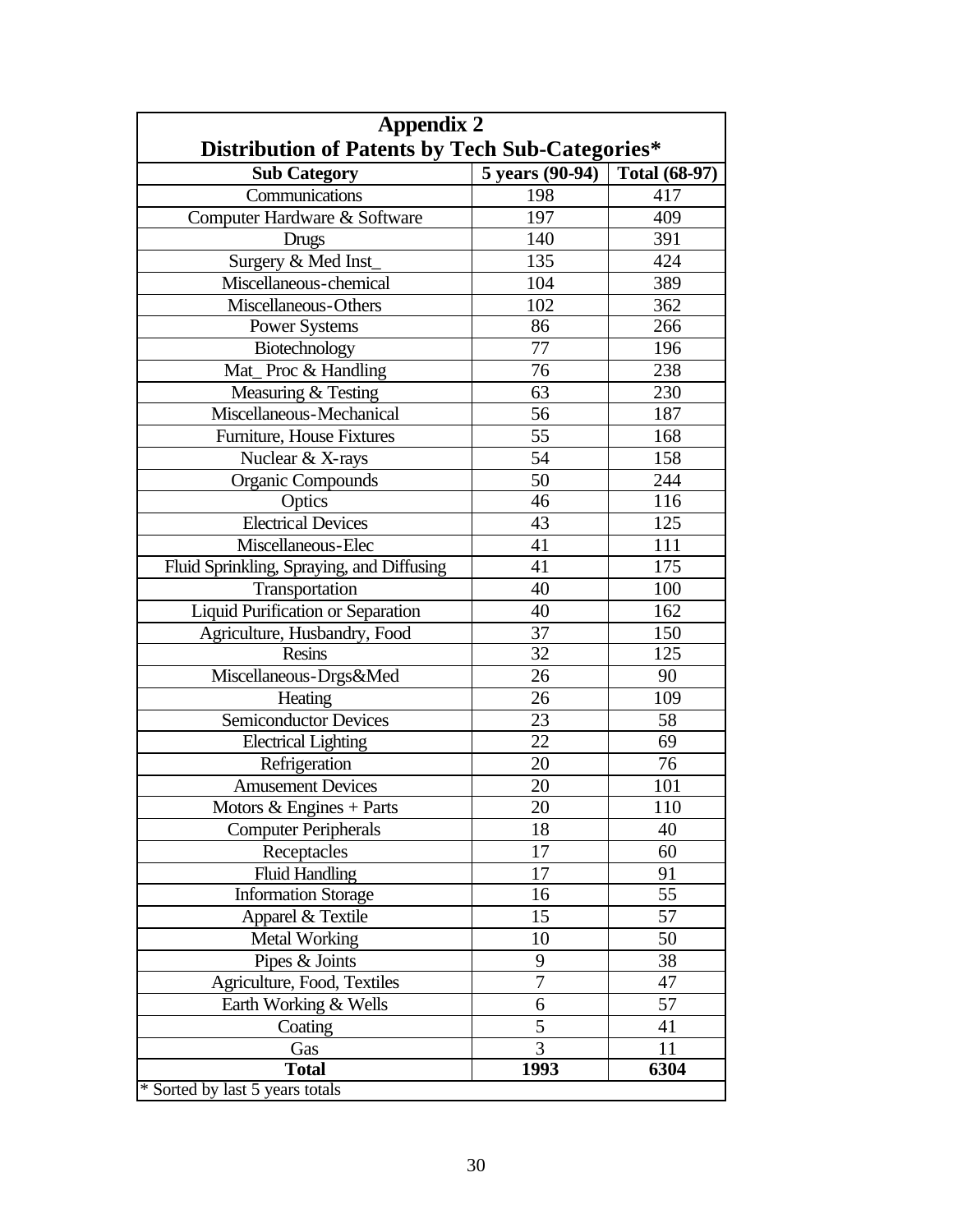| Year               | "Raw"               | <b>Patents</b>   | <b>Rate of</b> | <b>Patents</b>    | <b>Growth</b> | <b>Industrial</b>   |
|--------------------|---------------------|------------------|----------------|-------------------|---------------|---------------------|
|                    | <b>Applications</b> | Issued, by       | <b>Success</b> | Issued, by        | Rate %        | R&D                 |
|                    |                     | App. Year        |                | <b>Grant Year</b> |               | $(1990 \text{ } $)$ |
| 1960-67            |                     | 305              |                | 177               |               |                     |
| 1968               | 73                  | 48               | 0.66           | 38                | 29.7          |                     |
| 1969               | $\overline{87}$     | $\overline{49}$  | 0.56           | 61                | 2.1           |                     |
| 1970               | 90                  | $\overline{58}$  | 0.64           | 46                | 18.4          |                     |
| 1971               | 120                 | 64               | 0.53           | $\overline{54}$   | 10.3          |                     |
| 1972               | 143                 | 72               | 0.50           | 55                | 12.5          | 68.3                |
| 1973               | 155                 | $\overline{82}$  | 0.53           | 84                | 13.9          | 74.5                |
| 1974               | 165                 | 106              | 0.64           | 89                | 29.3          | 76.0**              |
| 1975               | 158                 | 97               | 0.61           | 96                | $-8.5$        | 77.5                |
| 1976               | 175                 | 102              | 0.58           | 106               | 5.2           | 91.3                |
| 1977               | 206                 | 122              | 0.59           | 92                | 19.6          | 150.7               |
| 1978               | 202                 | 112              | 0.55           | 99                | $-8.2$        | 153.8               |
| 1979               | 235                 | 131              | 0.56           | 81                | 17.0          | 181.2               |
| 1980               | 253                 | 140              | 0.55           | 113               | 6.9           | 205.8               |
| 1981               | 317                 | 143              | 0.45           | 122               | 2.1           | 186.3               |
| 1982               | 316                 | 159              | 0.50           | 114               | 11.2          | 242.9               |
| 1983               | 307                 | $\overline{151}$ | 0.49           | 110               | $-5.0$        | $\overline{275.5}$  |
| 1984               | 376                 | 193              | 0.51           | 159               | 27.8          | 385.0**             |
| 1985               | 377                 | 184              | 0.49           | 182               | $-4.7$        | 495.4               |
| 1986               | 427                 | 231              | 0.54           | 187               | 25.5          | 550.3               |
| 1987               | 503                 | 295              | 0.59           | 244               | 27.7          | 423.2               |
| 1988               | 490                 | 281              | 0.57           | 238               | $-4.7$        | 396.6               |
| 1989               | 624                 | 318              | 0.51           | 324               | 13.2          | 418.9               |
| 1990               | 608                 | 325              | 0.53           | 298               | 2.2           | 468.6               |
| 1991               | 633                 | 312              | 0.49           | 304               | $-4.0$        | 510.7               |
| 1992               | 780                 | 355              | 0.46           | 335               | 13.8          | 559.3               |
| 1993               | 803                 | 421              | 0.52           | 314               | 18.6          | 574.7               |
| 1994               | 1,040               | 576              | 0.55           | 349               | 36.8          | 631.3               |
| 1995               | 1,072               | $613*$           | 0.57           | 384               | 6.4           | 614.4               |
| 1996               | 1,042               | 609*             | 0.58           | 484               | $-0.7$        | 668.6               |
| 1997               | 1,185               | $664*$           | 0.56           | 529               | 9.0           |                     |
| 1998               |                     |                  |                | 741               |               |                     |
| Total <sup>1</sup> | 12,962              | 7,013            | 0.54           | 6,432             | 10.8          |                     |

**Table 1 Israeli Patents in the US – Basic Figures**

\* Estimates, based both on the average application-grant lag, and on the "success ratio". \*\*Estimates, interpolation.

 1 For 1968-98 (i.e. does not include 1960-67).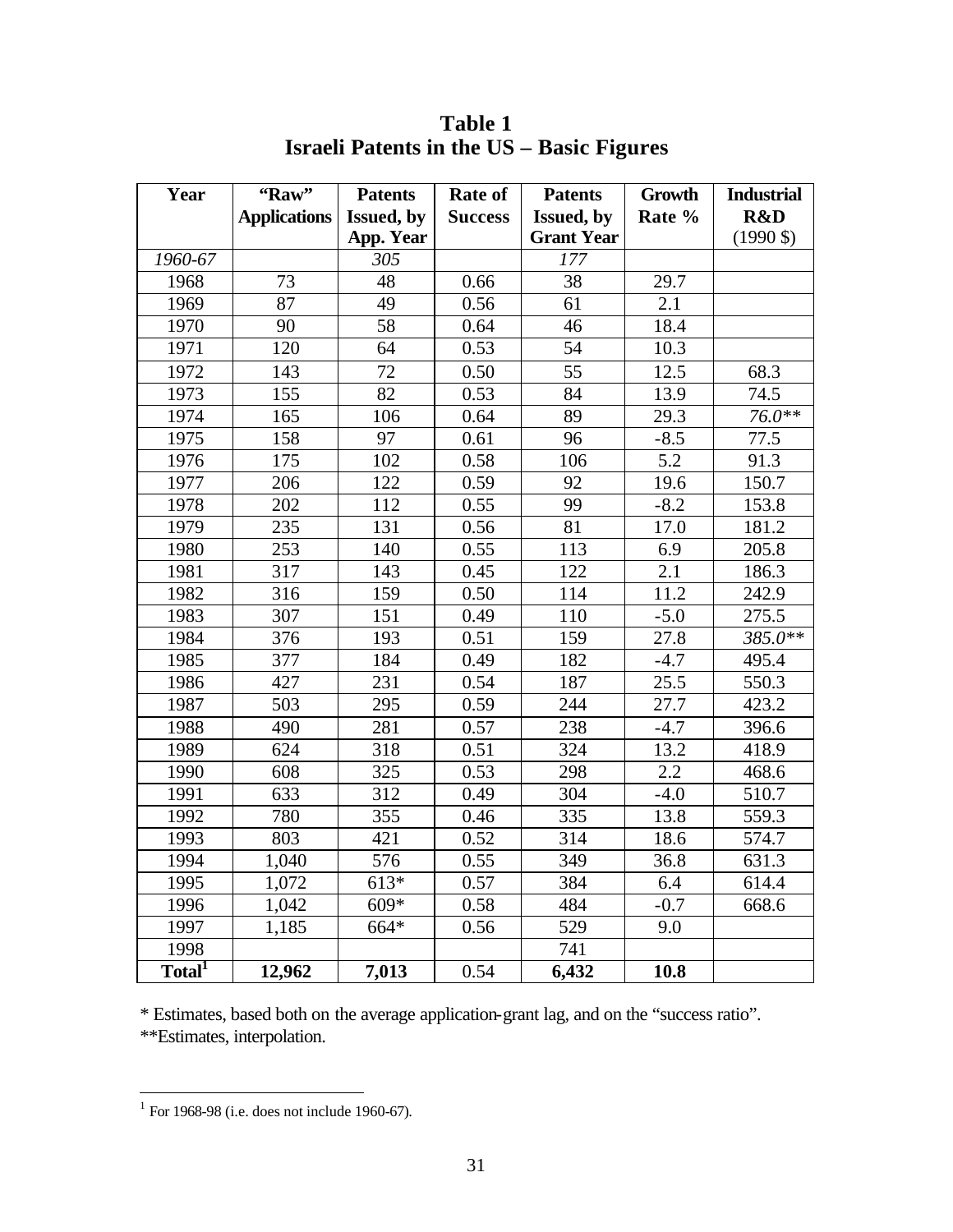|                        |         | <b>Patents per Year</b> | <b>Patents</b> per |         | <b>Success Rate</b> |         | <b>Annual Growth</b> |         |
|------------------------|---------|-------------------------|--------------------|---------|---------------------|---------|----------------------|---------|
|                        |         |                         |                    | Capita  |                     |         |                      | Rate    |
| <b>Country</b>         | 1968-97 | 1992-97                 | 1968-97            | 1992-97 | 1968-97             | 1992-97 | 1968-97              | 1992-97 |
| <b>Israel</b>          | 234     | 577                     | 5.3                | 10.2    | 54%                 | 56%     | 10.1%                | 13.3%   |
| G7                     |         |                         |                    |         |                     |         |                      |         |
| Canada                 | 1,525   | 2,401                   | 6.1                | 8.1     | 56%                 | 55%     | 3.4%                 | 5.5%    |
| France                 | 2,423   | 2,896                   | 4.5                | 5.0     | 66%                 | 63%     | 1.9%                 | 0.5%    |
| Germany                | 6,338   | 7,250                   | 9.8                | 8.9     | 65%                 | 63%     | 2.3%                 | 2.4%    |
| Italy                  | 937     | 1,197                   | 1.7                | 2.1     | 59%                 | 58%     | 2.8%                 | $-0.4%$ |
| Japan                  | 13,226  | 23,847                  | 11.5               | 19.0    | 65%                 | 61%     | 8.4%                 | 2.8%    |
| <b>UK</b>              | 2,547   | 2,494                   | 4.4                | 4.3     | 55%                 | 51%     | $-0.2%$              | 3.1%    |
| <b>USA</b>             | 46,913  | 66,325                  | 19.8               | 25.2    | 62%                 | 59%     | 1.6%                 | 5.3%    |
| <b>Reference Group</b> |         |                         |                    |         |                     |         |                      |         |
| Finland                | 214     | 438                     | 4.5                | 8.6     | 57%                 | 58%     | 8.6%                 | 10.0%   |
| Ireland                | 35      | 60                      | 1.0                | 1.7     | 49%                 | 48%     | 6.8%                 | 5.5%    |
| <b>New</b><br>Zealand  | 42      | 61                      | 1.3                | 1.7     | 42%                 | 42%     | 4.9%                 | 16.9%   |
| Spain                  | 105     | 173                     | 0.3                | 0.4     | 49%                 | 50%     | 4.2%                 | 3.1%    |
| <b>Asian Tigers</b>    |         |                         |                    |         |                     |         |                      |         |
| Hong Kong              | 39      | 95                      | 0.7                | 1.5     | 49%                 | 46%     | 12.5%                | 9.6%    |
| Singapore              | 22      | 83                      | 0.8                | 2.6     | 55%                 | 52%     | 16.5%                | 10.3%   |
| South Korea            | 443     | 1,989                   | 1.1                | 4.4     | 61%                 | 62%     | 27.7%                | 27.9%   |
| Taiwan                 | 554     | 2,006                   | 2.8                | 9.3     | 44%                 | 47%     | 33.8%                | 15.7%   |

**Table 2 Country Statistics: Averages by 5- and 30 Year Periods**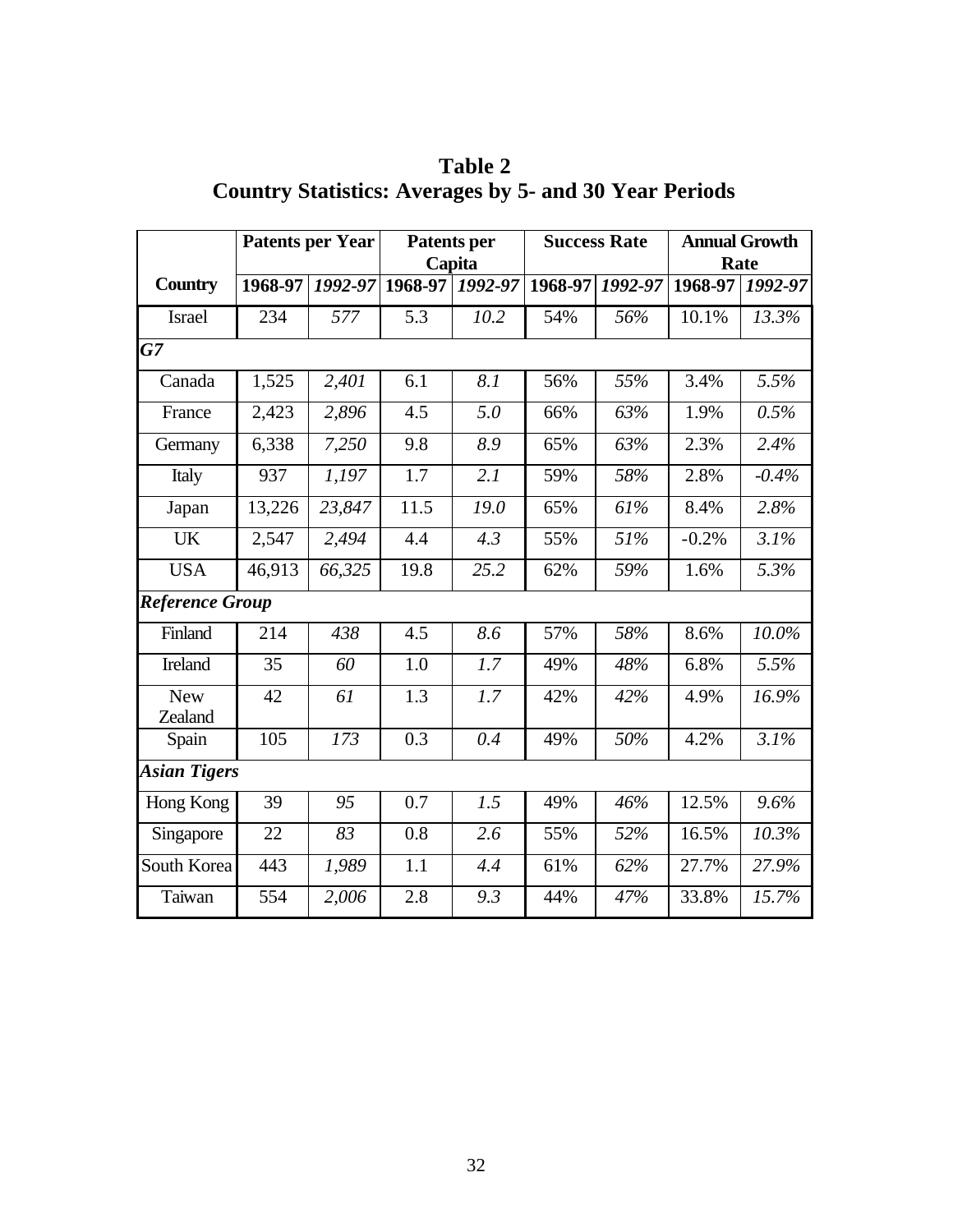# **Table 3 Distribution of Assignee Types – International Comparison 1976-98**

|                        |                         | <b>Number of Patents</b> |         | <b>Percentages</b> |                  |     |                    |
|------------------------|-------------------------|--------------------------|---------|--------------------|------------------|-----|--------------------|
| <b>Country</b>         | <b>Unassign Foreign</b> |                          | Local   | <b>Total</b>       | Unassign Foreign |     | Local <sup>*</sup> |
|                        | ed                      |                          |         |                    | ed               |     |                    |
| <b>Israel</b>          | 1,815                   | 1,807                    | 3,443   | 7,065              | 26%              | 26% | 49%<br>(52%)       |
| G7                     |                         |                          |         |                    |                  |     |                    |
| Canada                 | 15,756                  | 8,614                    | 21,175  | 45,545             | 35%              | 19% | 46%<br>(50%)       |
| France                 | 6,567                   | 8,883                    | 49,500  | 64,950             | 10%              | 14% | (75%)<br>76%       |
| Germany                | 13,147                  | 17,060                   | 117,660 | 147,867            | 9%               | 12% | 80%<br>(77%)       |
| Italy                  | 3,957                   | 3,904                    | 19,293  | 27,154             | 15%              | 14% | 71%<br>(72%)       |
| Japan                  | 9,003                   | 6,950                    | 341,854 | 357,807            | 3%               | 2%  | 96% (95%)          |
| <b>UK</b>              | 5,812                   | 15,698                   | 37,693  | 59,203             | 10%              | 27% | 64%<br>na          |
| <b>USA</b>             | 296,191                 | 19,546                   | 887,308 | 1,203,04           | 25%              | 2%  | (76%)<br>74%       |
|                        |                         |                          |         | 5                  |                  |     |                    |
| <b>Reference Group</b> |                         |                          |         |                    |                  |     |                    |
| Finland                | 834                     | 422                      | 4,739   | 5,995              | 14%              | 7%  | 79%<br>(81%)       |
| Ireland                | 259                     | 512                      | 385     | 1,156              | 22%              | 44% | 33%<br>(32%)       |
| <b>New</b>             | 614                     | 224                      | 685     | 1,523              | 40%              | 15% | 45%<br>(52%)       |
| Zealand                |                         |                          |         |                    |                  |     |                    |
| Spain                  | 1,048                   | 784                      | 1,503   | 3,335              | 31%              | 24% | 45%<br>(51%)       |
| <b>Asian Tigers</b>    |                         |                          |         |                    |                  |     |                    |
| Hong Kong              | 688                     | 760                      | 1,824   | 3,272              | 21%              | 23% | 56%<br>(55%)       |
| Singapore              | 110                     | 488                      | 274     | 872                | 13%              | 56% | 31%<br>(43%)       |
| South Korea            | 1,154                   | 531                      | 10,666  | 12,351             | 9%               | 4%  | 86%<br>(92%)       |
| Taiwan                 | 13,296                  | 991                      | 6,362   | 20,649             | 64%              | 5%  | 31%<br>(44%)       |

\* Numbers in parenthesis: the percentages for 1998.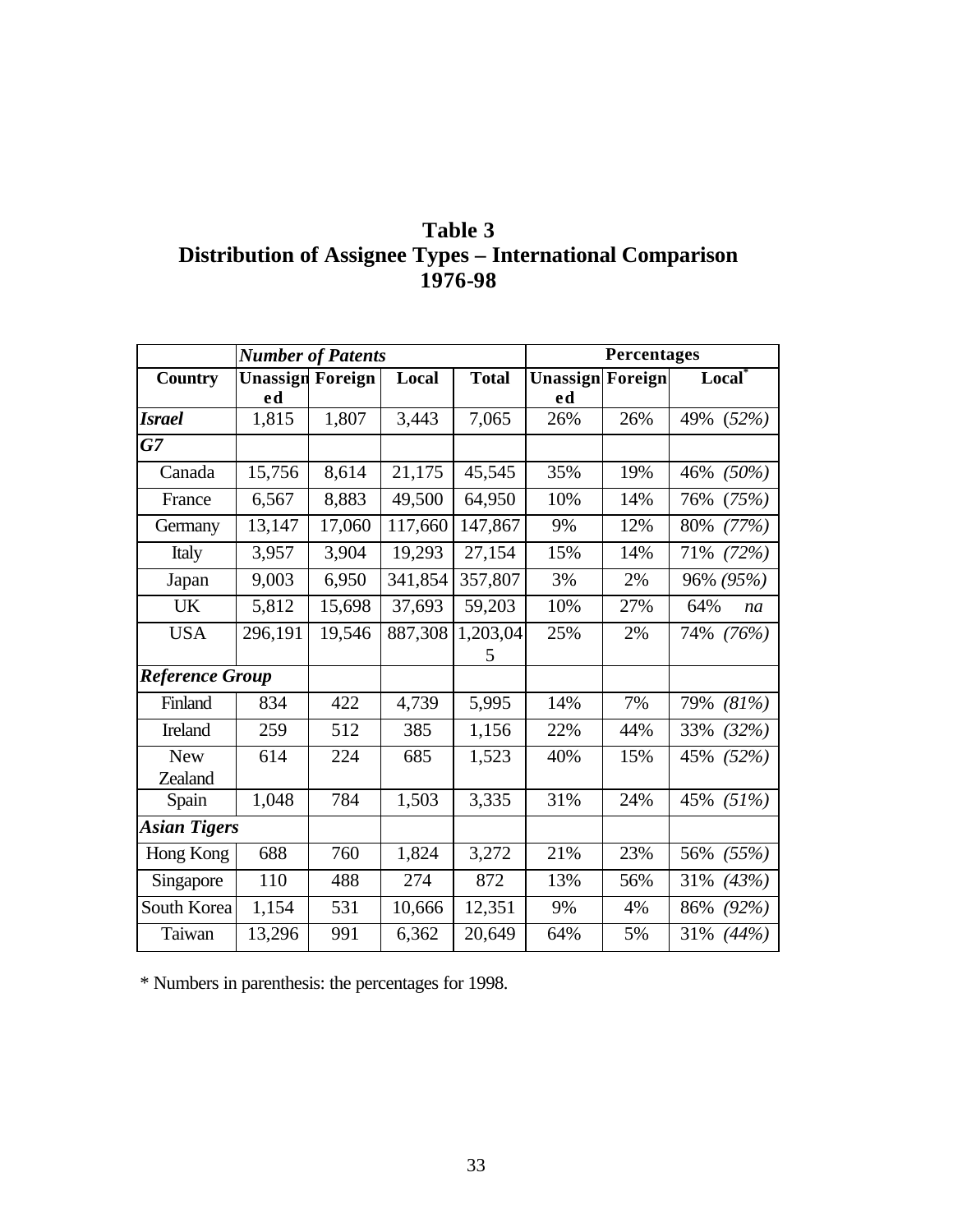# **Figure 1**

**United States Patent 4,203,158**

**Frohman-Bentchkowsky, et. al. May 13, 1980** 

## **Electrically programmable and erasable MOS floating gate memory device employing tunneling and method of fabricating same**

#### **Abstract**

An electrically programmable and electrically erasable MOS memory device suitable for high density integrated circuit memories is disclosed. Carriers are tunneled between a floating conductive gate and a doped region in the substrate to program and erase the device. A minimum area of thin oxide (70 A-200 A) is used to separate this doped region from the floating gate. In one embodiment, a second layer of polysilicon is used to protect the thin oxide region during certain processing steps.

| Inventors: Frohman-Bentchkowsky; Dov (Haifa, IL); Mar; Jerry (Sunnyvale, CA);        |
|--------------------------------------------------------------------------------------|
| <b>Perlegos; George</b> (Cupertino, CA); <b>Johnson; William S.</b> (Palo Alto, CA). |

Assignee: **Intel Corporation** (Santa Clara, CA).

Appl. No. **969,819**

Filed: **Dec. 15, 1978**

#### **Related U.S. Application Data**

Continuation-in-part of Ser No. 881,029, Feb. 24, 1978, abandoned.

**Intl. Cl. :** G11C 11/40

**Current U.S. Cl.:** 365/185.29; 257/321; 326/37; 327/427;

**Field of Search: 365**/185, 189; **307**/238; **357**/41, 45, 304

# **References Cited | [Referenced By]**

U.S. Patent Documents

| <i>Primary Examiner: Fears; Terrell W.</i><br>16 Claims, 14 Drawing Figures |             |       |         |  |
|-----------------------------------------------------------------------------|-------------|-------|---------|--|
| 4,051,464                                                                   | Sept., 1977 | Huang | 365/185 |  |
| 3,500,142                                                                   | Mar., 1970  | Kahng | 365/185 |  |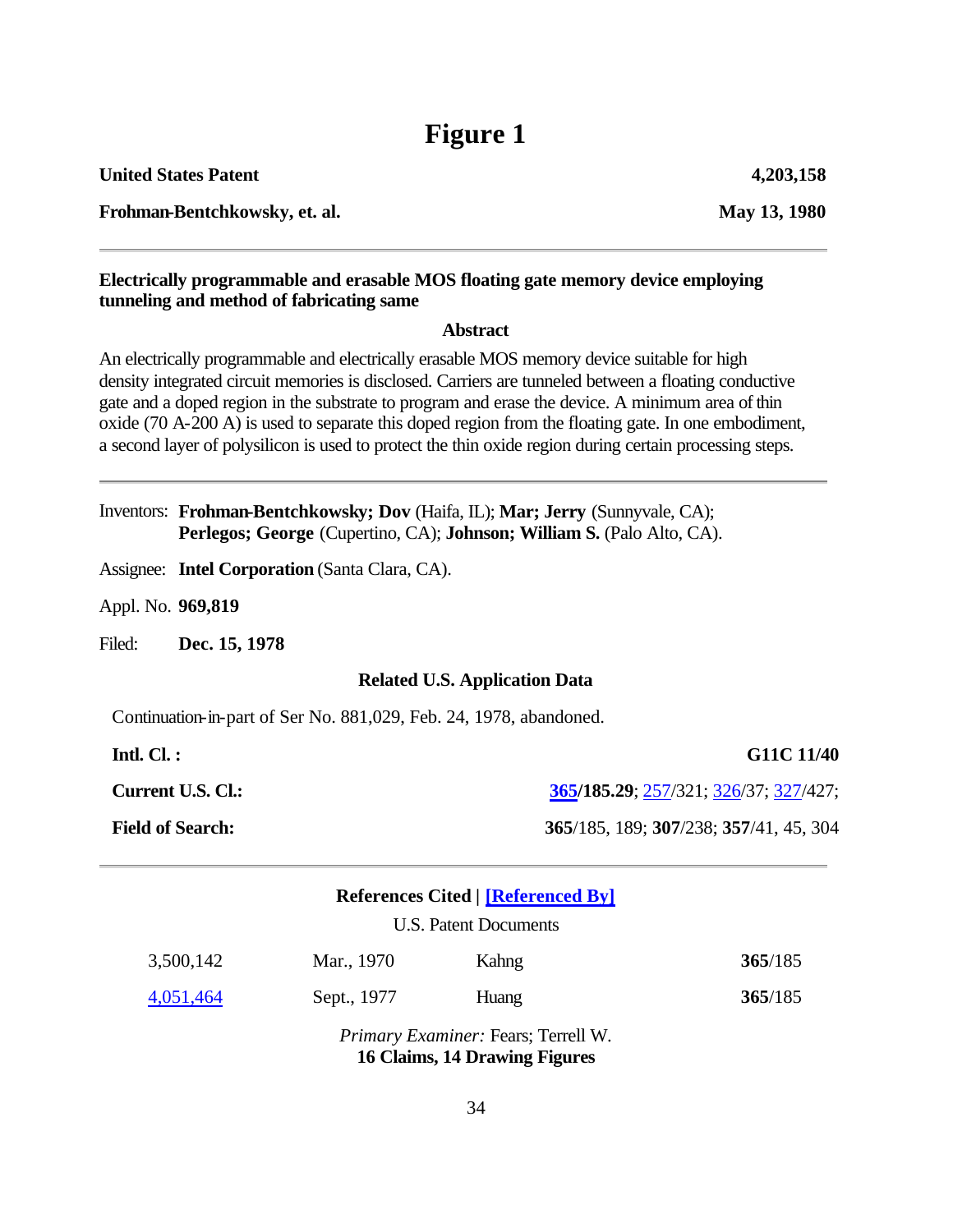

**Figure 2 Israeli Patents in the US - 1968-97 by Application Year**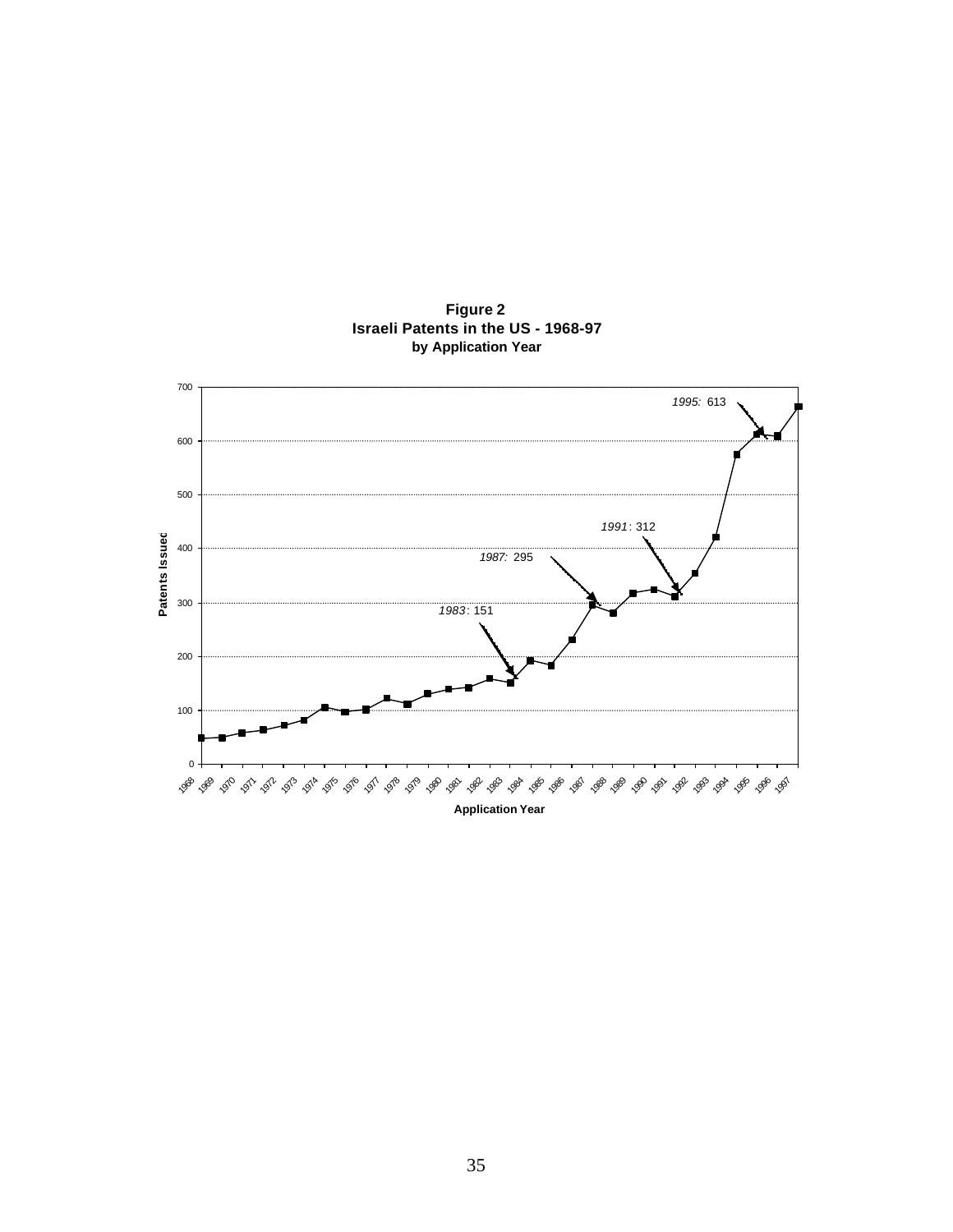

**Figure 3 Israeli Patents and Industrial R&D**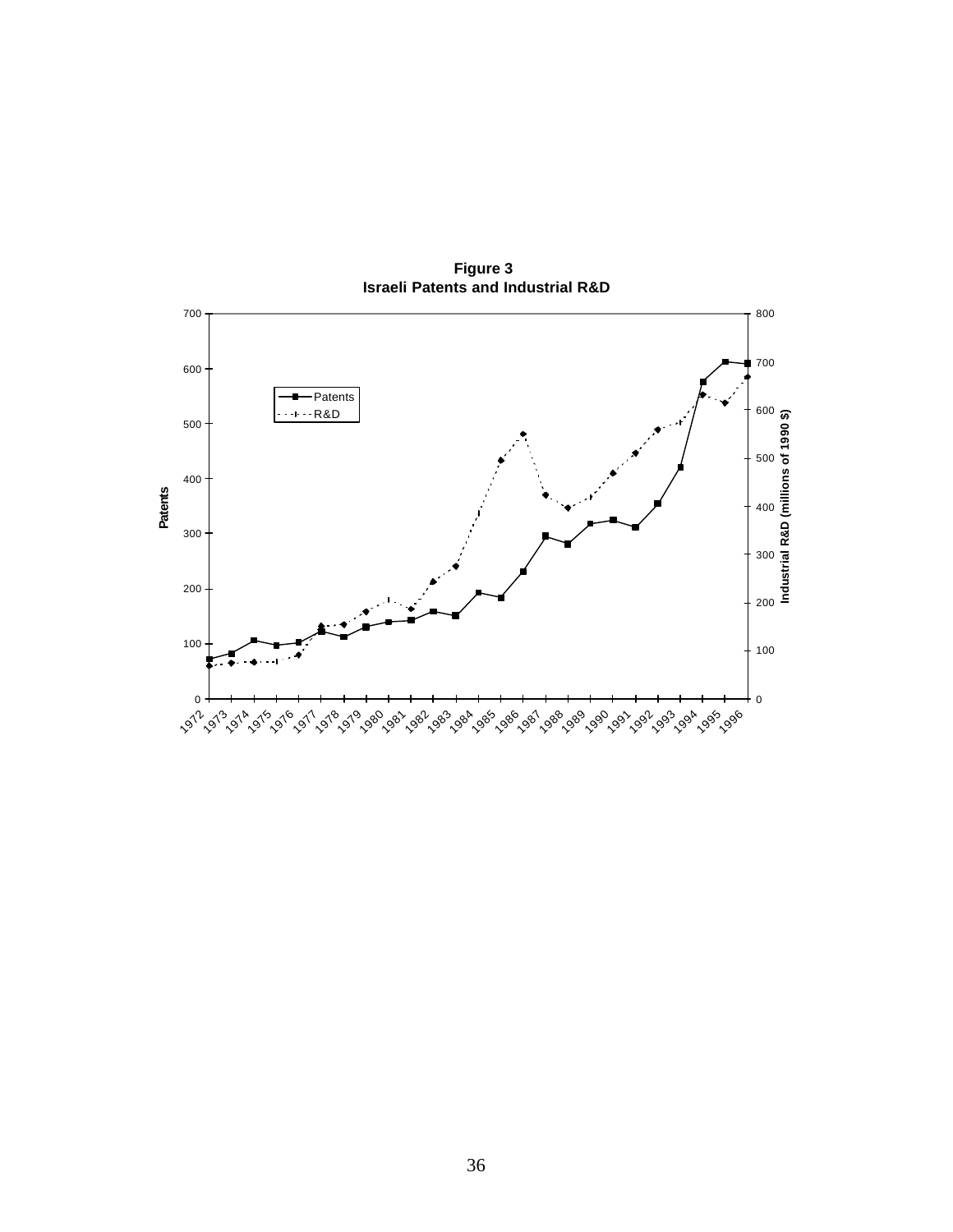

0 5 10 15 20 25 30 1970 1971 1972 1973 1974 1975 1976 1977 1978 1979 1980 1981 1982 1983 1984 1985 1986 1987 1988 1989 1990 1991 1992 1993 1994 1995 1996 1997 Israel Canada - France - Germany - Italy Japan UK USA USA Japan Germany Israel

(patents per 100,000 population)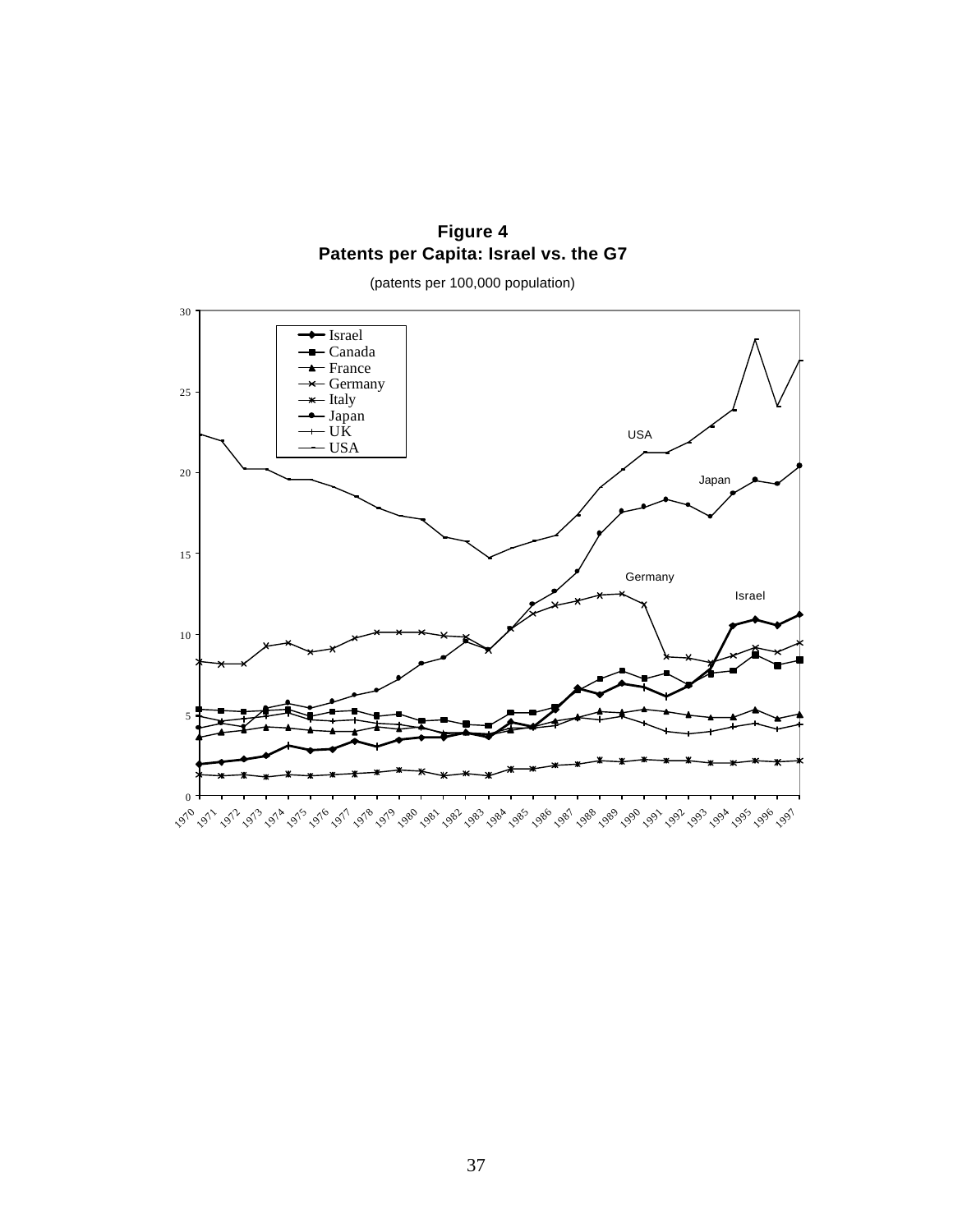

**Figure 5 Patents Per Capita: Israel vs. the Reference Group**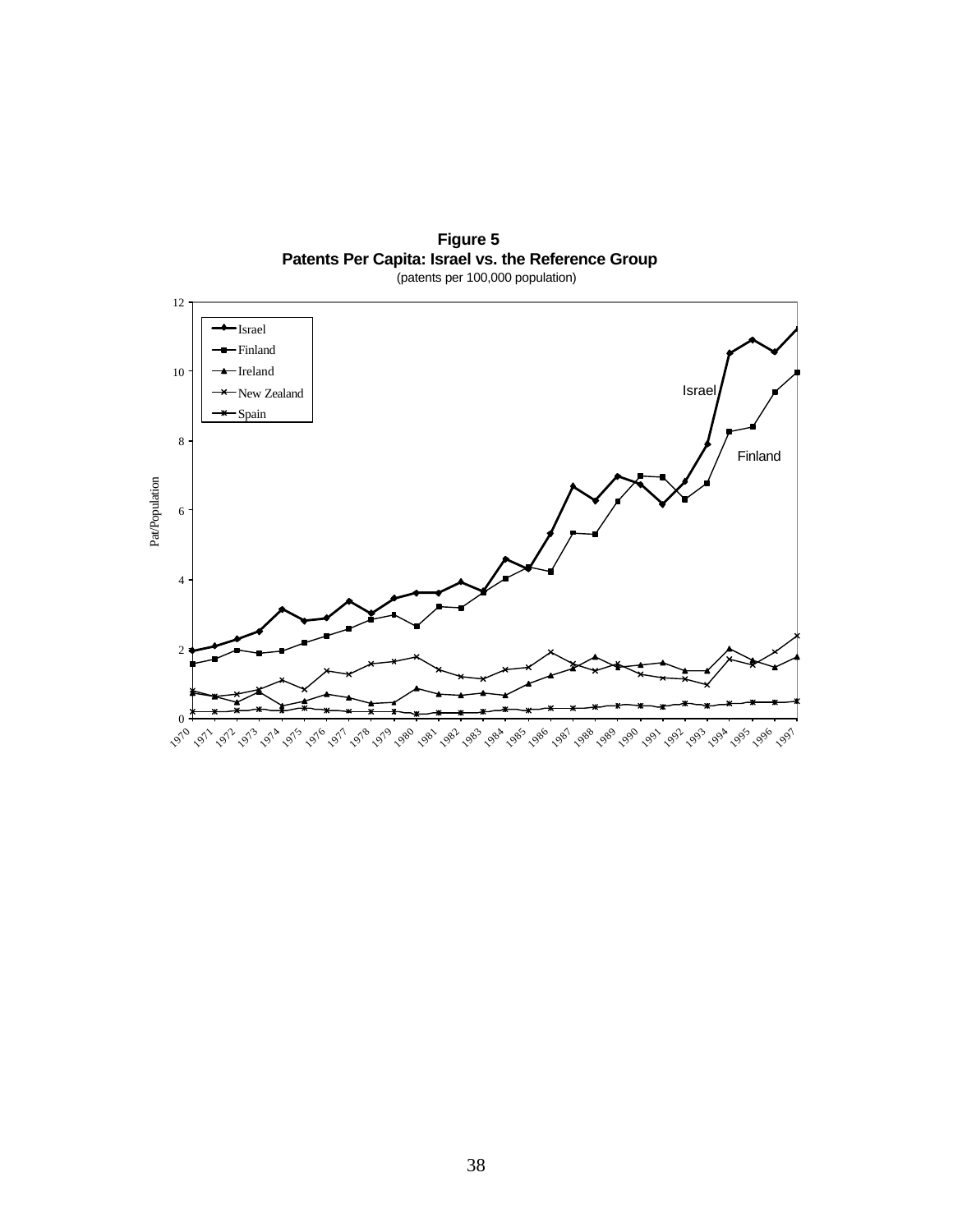

39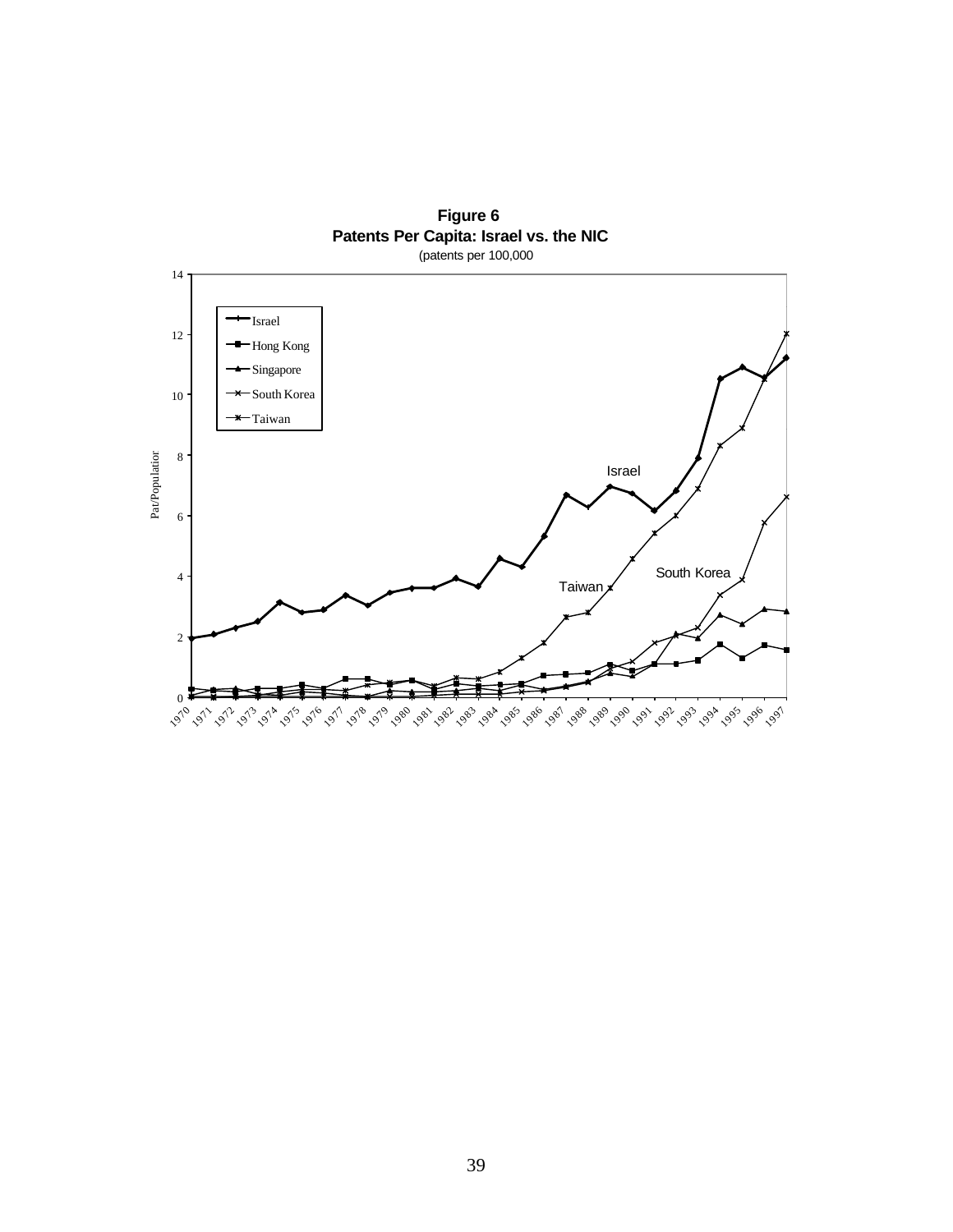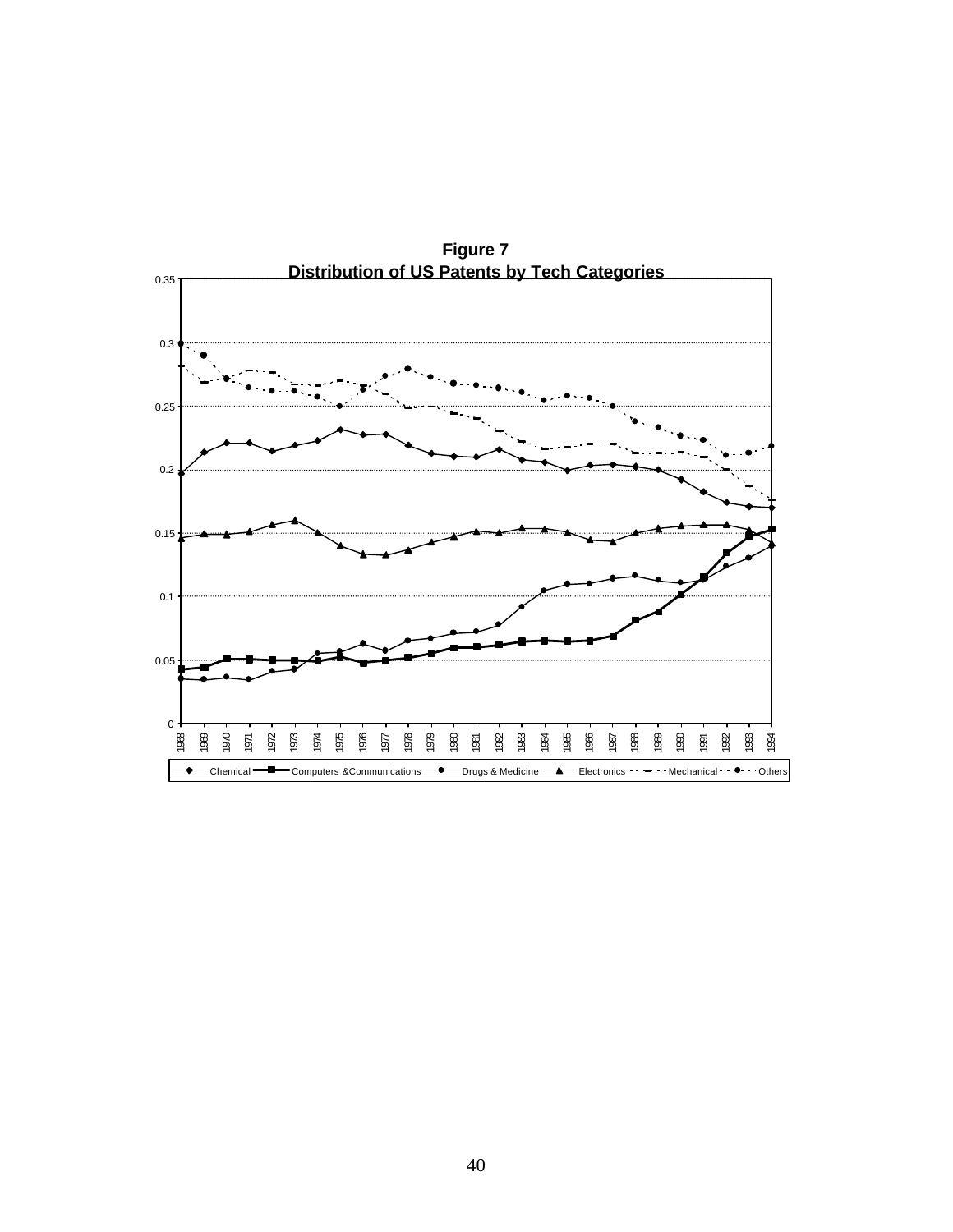

**Figure 8 a Israeli Patents by Tech Categories: Rising Fields 3 year moving average**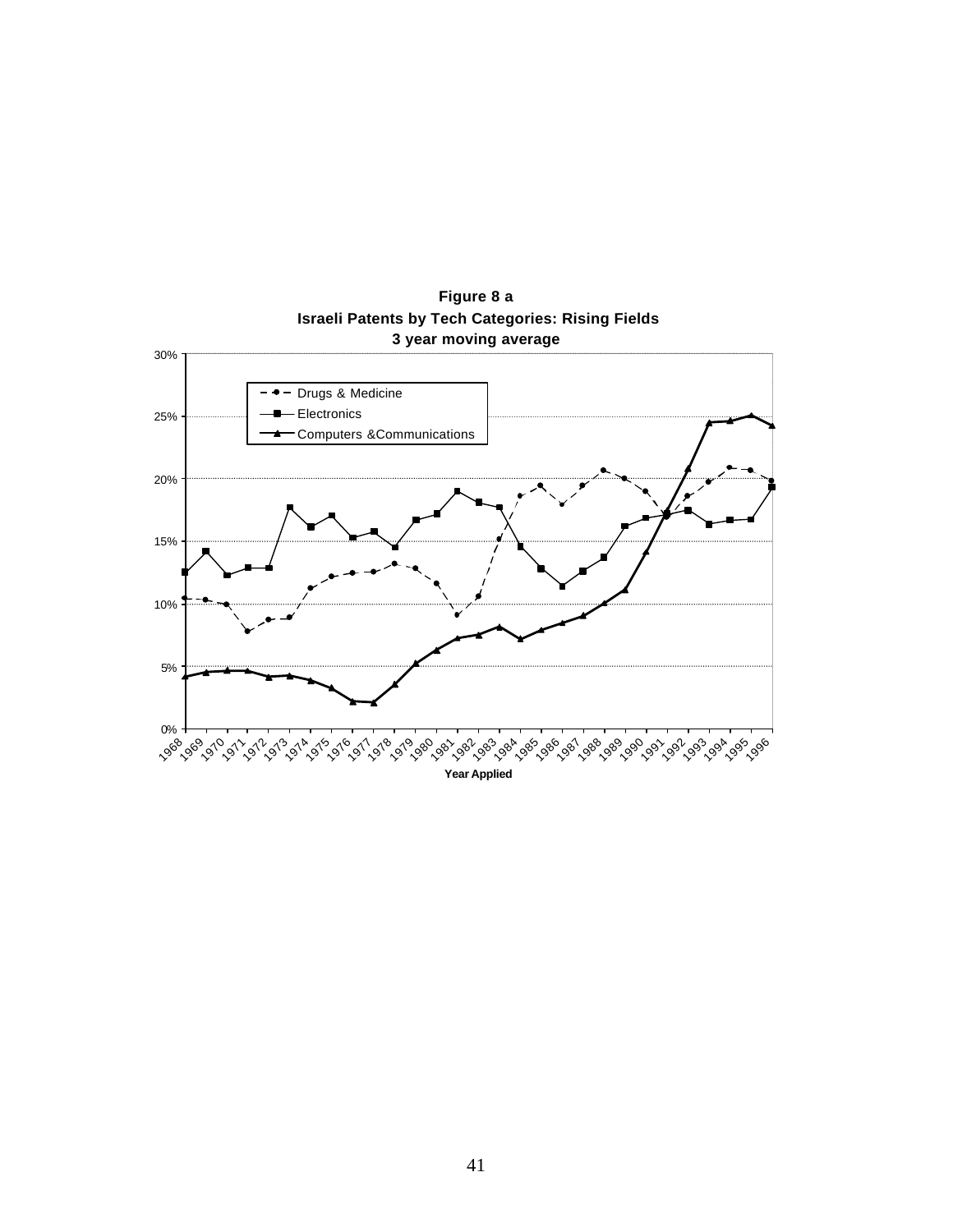

**Figure 8 b Israeli Patents by Tech Categories: Declining Fields**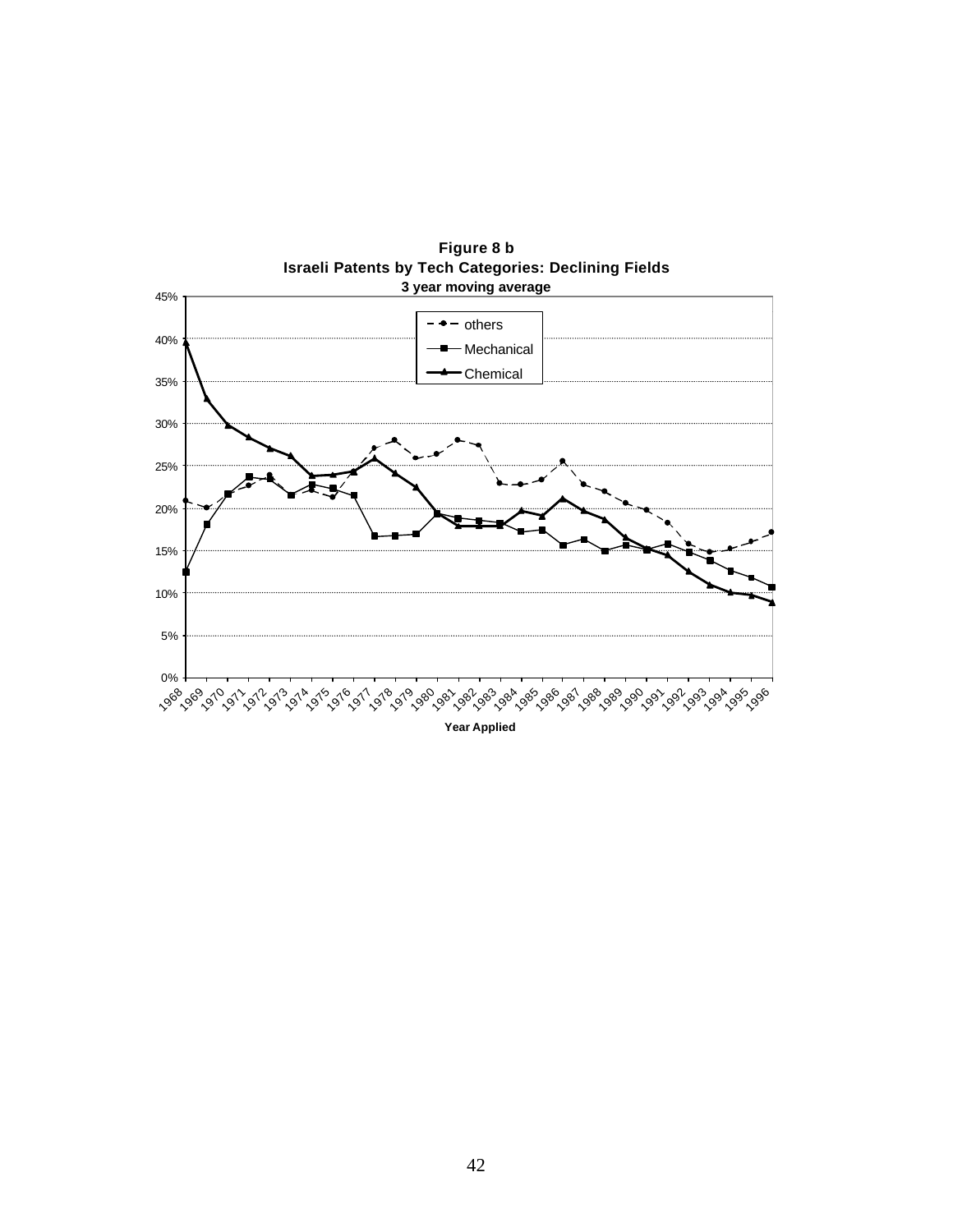

**Figure 9 US vs. Israel Tech Categories - 1985-94**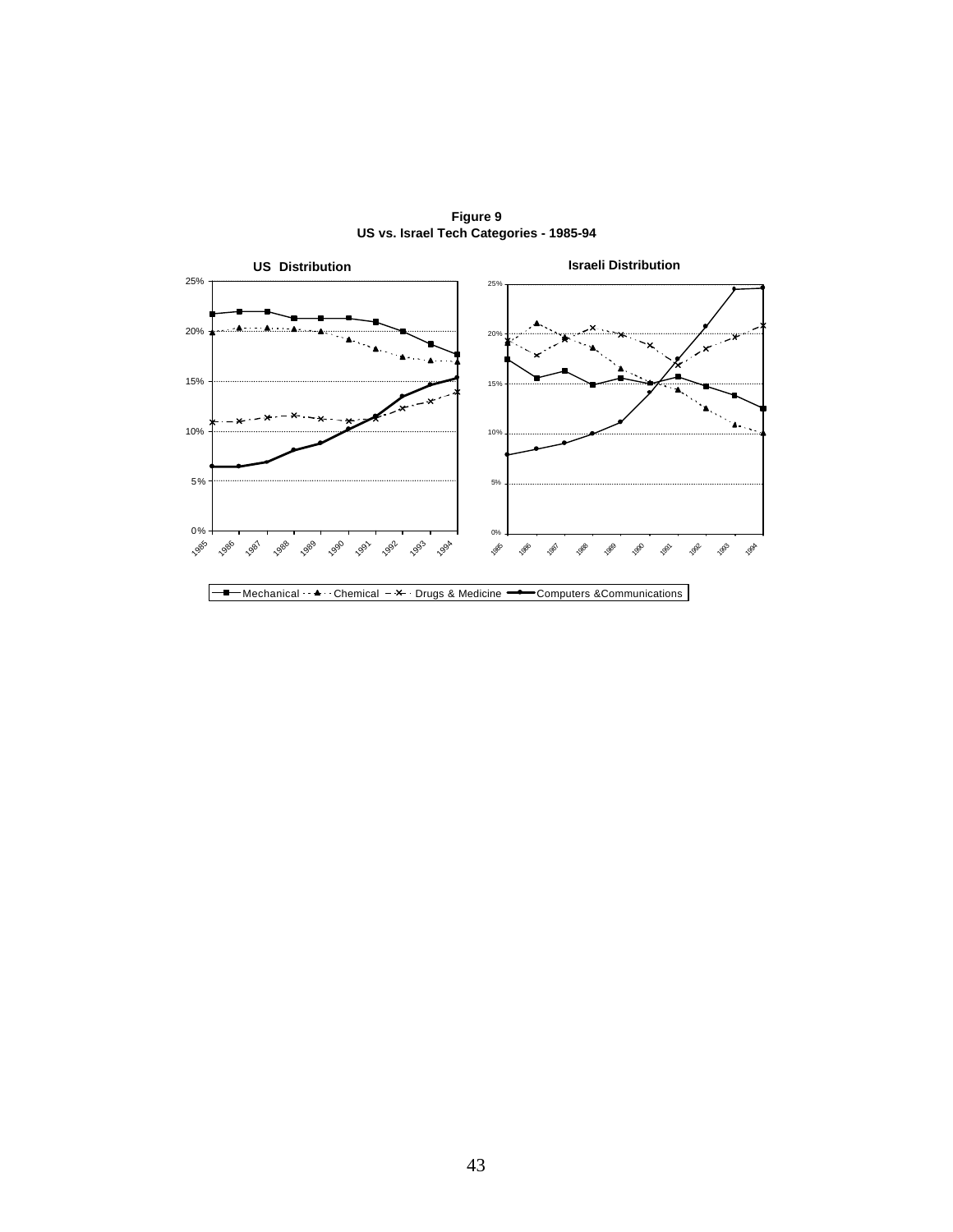



**Foreign Assignees**  Corp 93% 1023 47 30

Unv

4% Gov

3%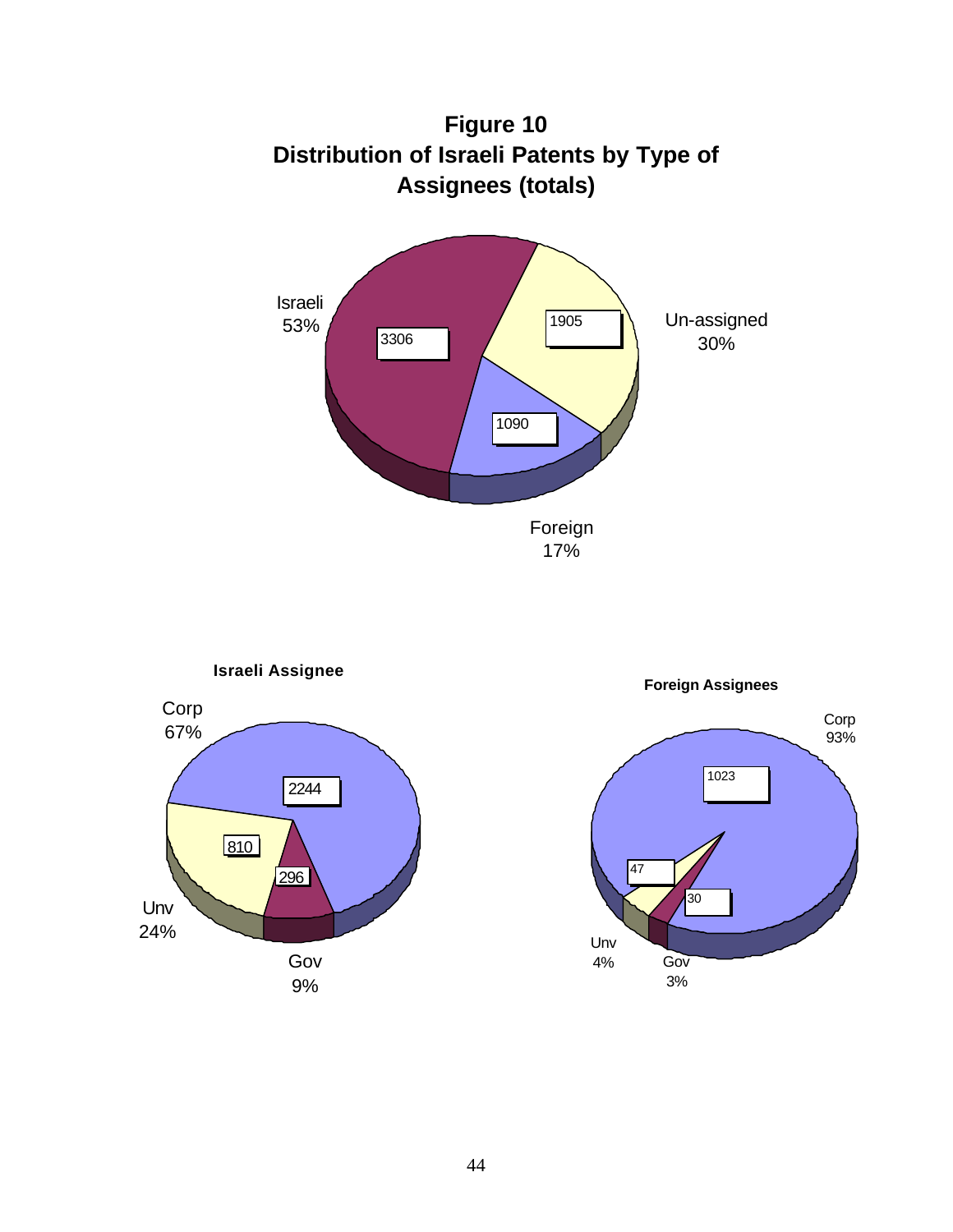

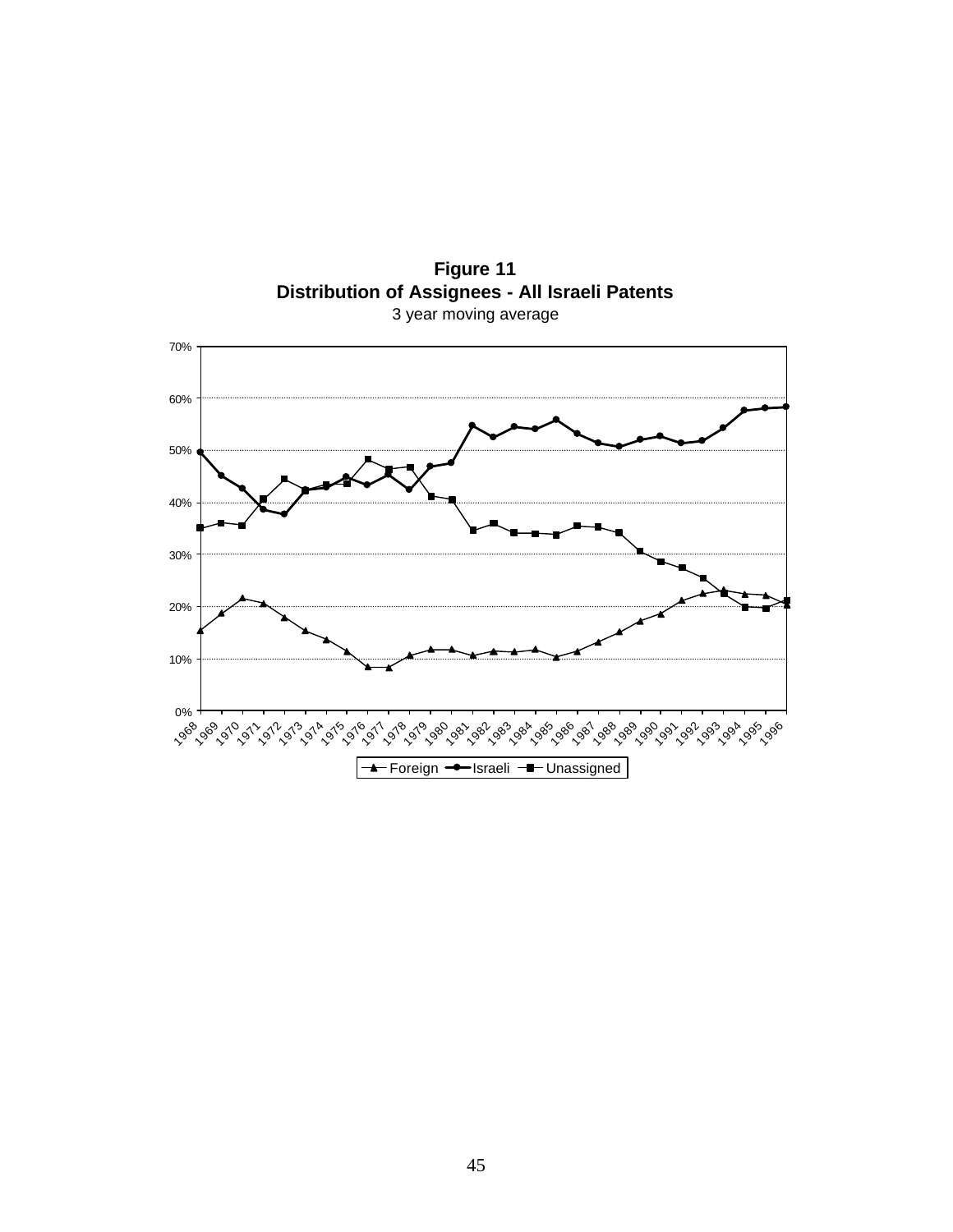

**Figure 12 Distribution of Israeli Assignees Types**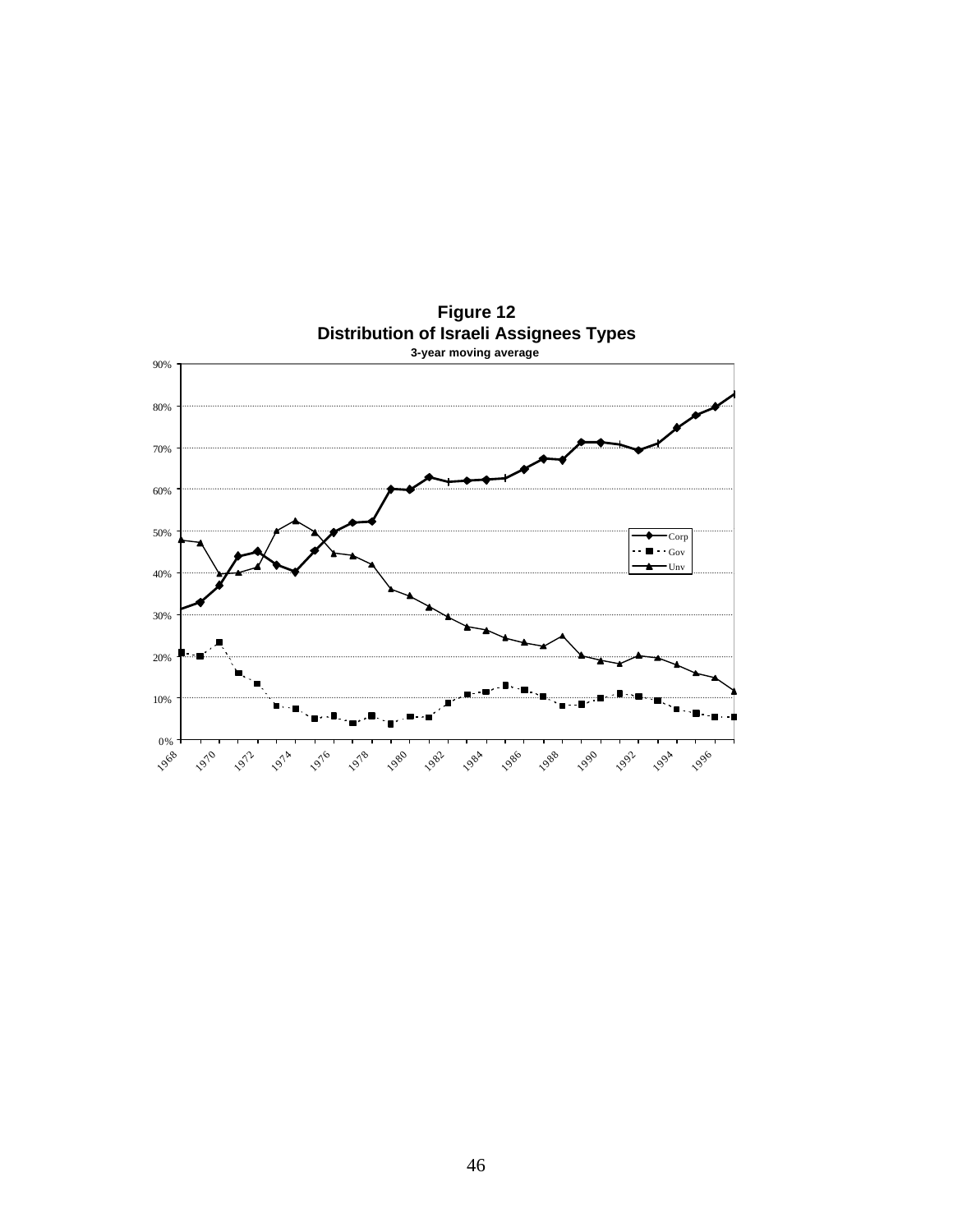

**Figure 13: % of Israeli Corporate Assignees (out of total number of Israeli Patents)**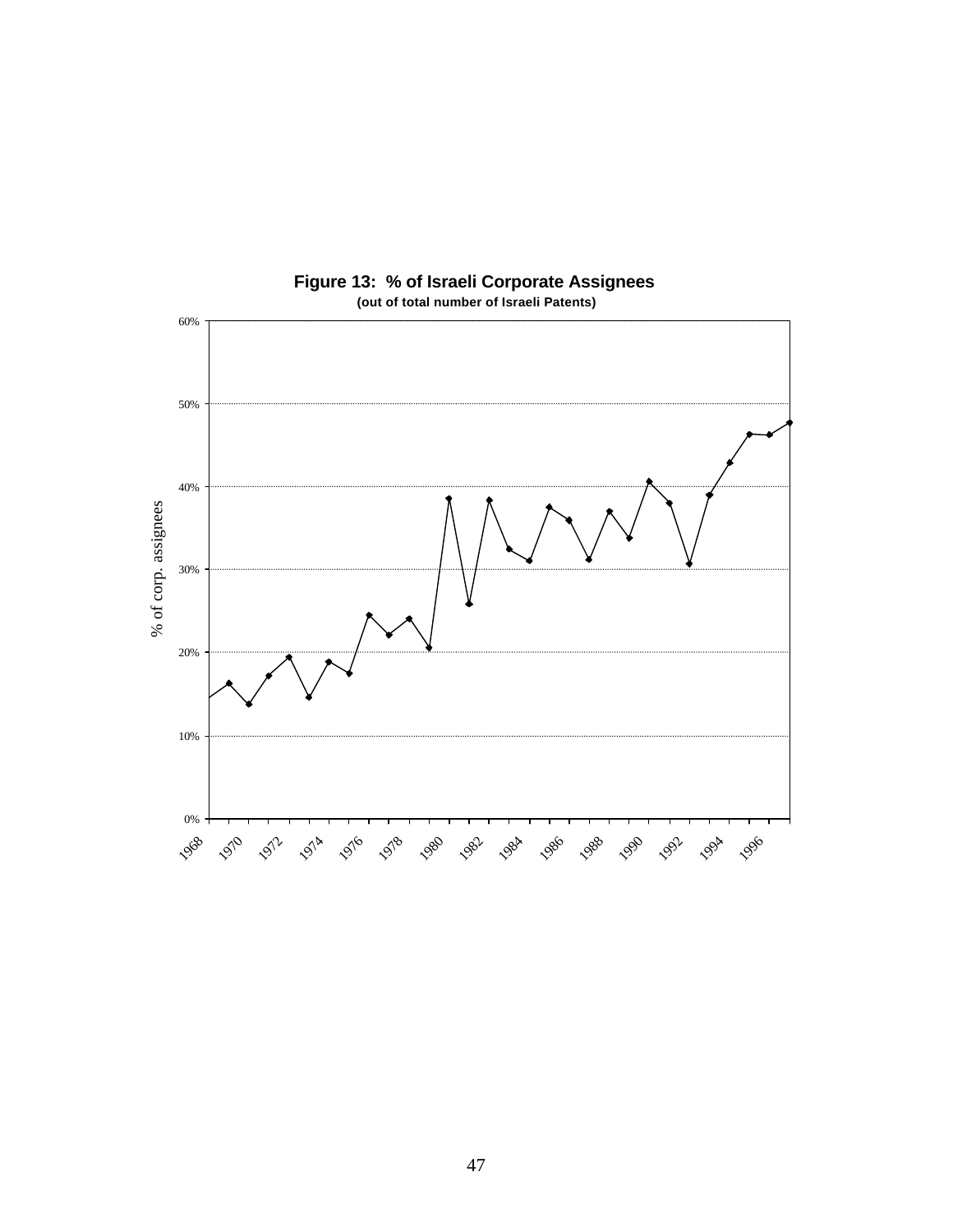

**Figure 14 Technological Distribution by Assignee Types**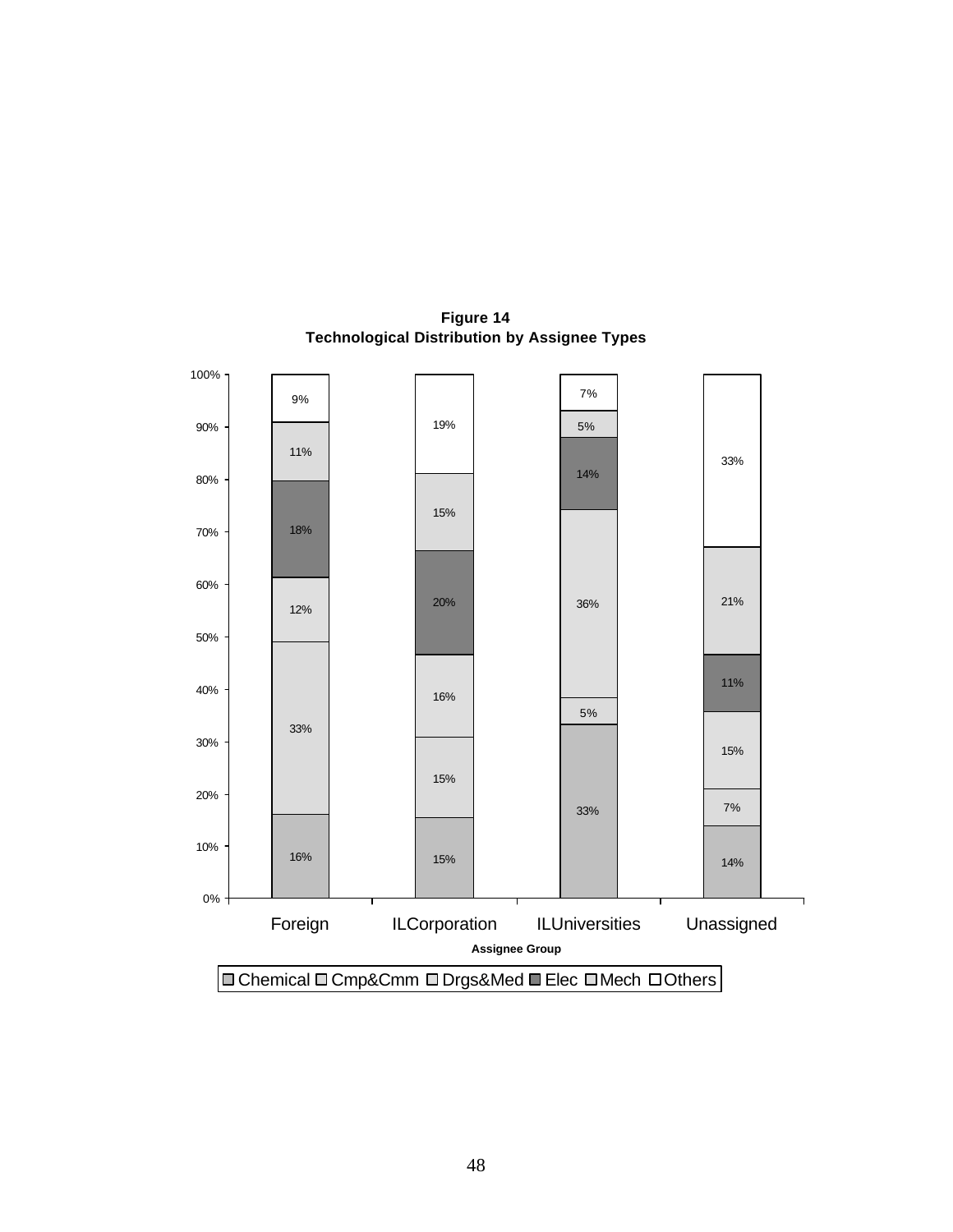

**Figure 15 Relative "Importance" of Israeli Patents by Tech Category (from regression results)**